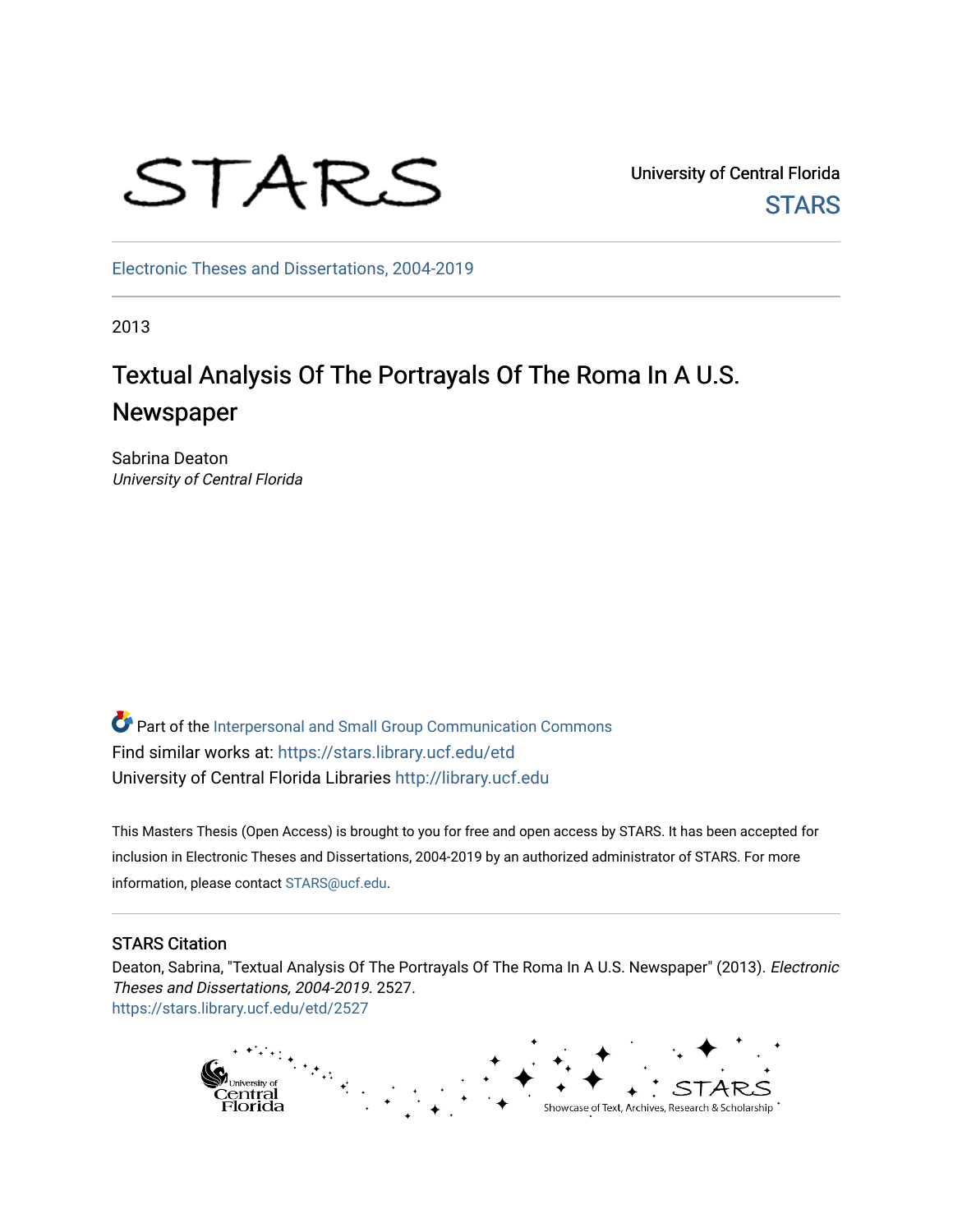## TEXTUAL ANALYSIS OF THE PORTRAYALS OF THE ROMA IN A U.S. NEWSPAPER

by SABRINA DEATON B.A. Miami University of Speech Communication, 1998

A thesis submitted in partial fulfillment of the requirements for the degree of Masters of Arts in the Nicholson School of Communication in the College of Sciences at the University of Central Florida Orlando, Florida

> Spring Term 2013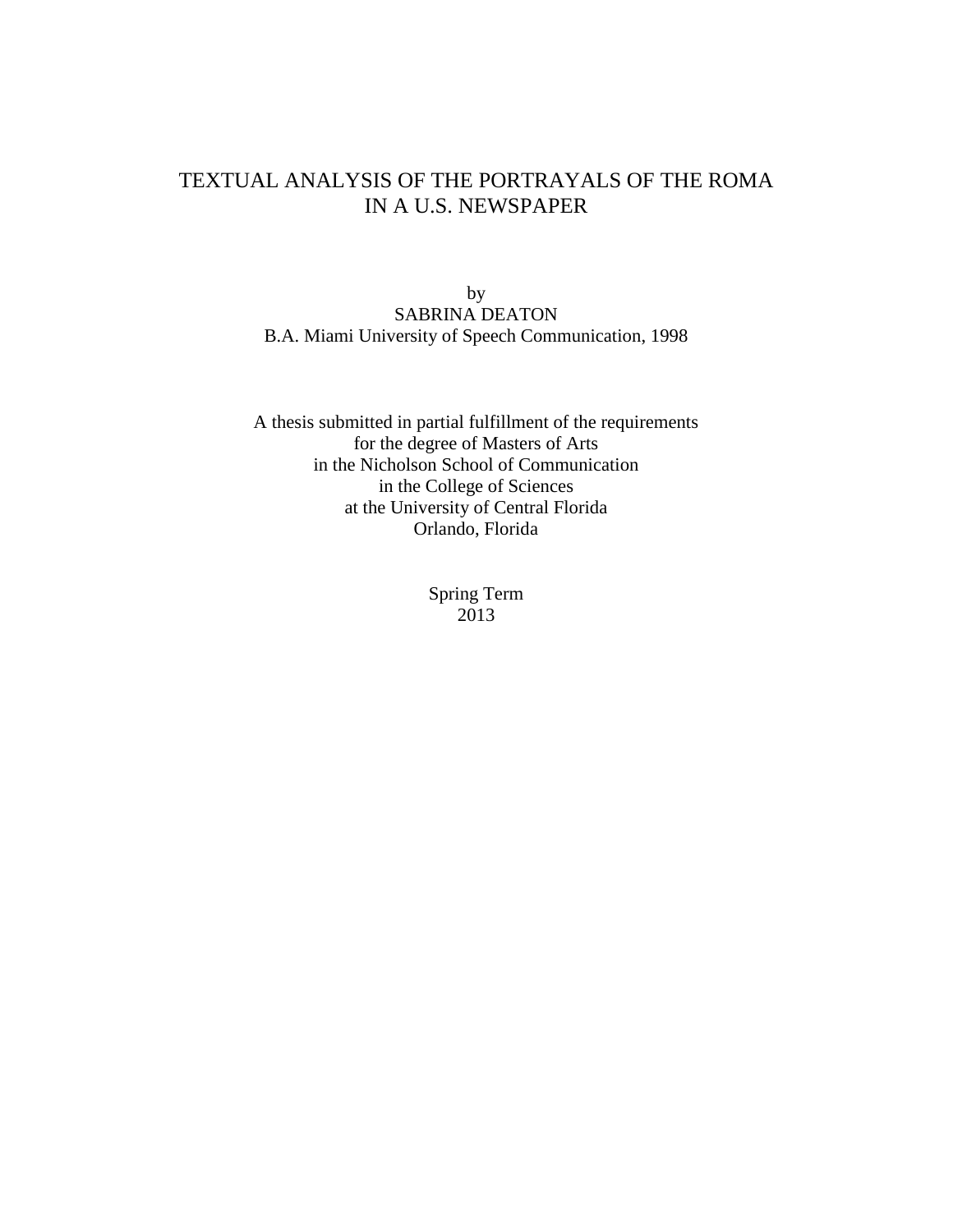©2013 Sabrina Deaton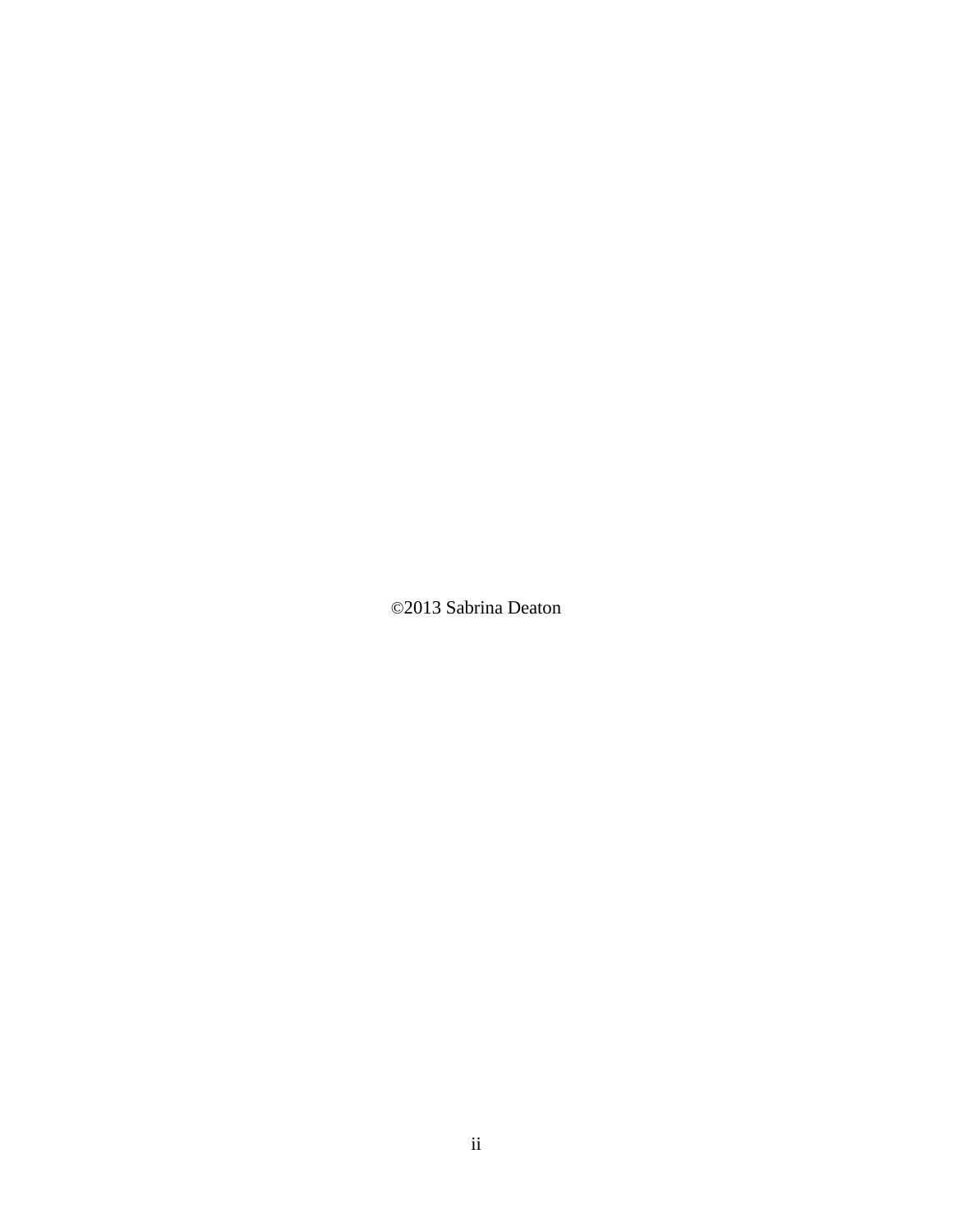## ABSTRACT

This study examined the media portrayals of Roma in the United States by taking a closer look at "Gypsy crime" articles in a purposive sample of newspaper articles. These newspaper articles give details of "confidence" crimes and name the alleged perpetrators as Roma or members of the ethnic minority group commonly known as Gypsies. A textual analysis was conducted of 23 articles appearing in the *South Florida Sun-Sentinel* from August 16, 2011 to February 8, 2013 covering fraud charges against several members of the Marks family. This primary evaluation narrowed the initial sample to nine articles that contained references to *Roma, Romani,* or *Gypsy*. Further analysis of these nine articles revealed four major categories of findings regarding the representation of the ethnic minority. The categories included: 1) the pairing of the preferred term, *Roma* with the pejorative term, *Gypsy*; 2) reinforcement of stereotypes; 3) portrayal of the ethnic group as foreign others; and 4) Roma portrayed as a threat to the dominant culture and its members. The theoretical bases for the study included Social Stigma Theory (Goffman, 1963) and Orientalism (Said, 1978) both of which offer a critical lens through which to examine the portrayals of this ethnic minority.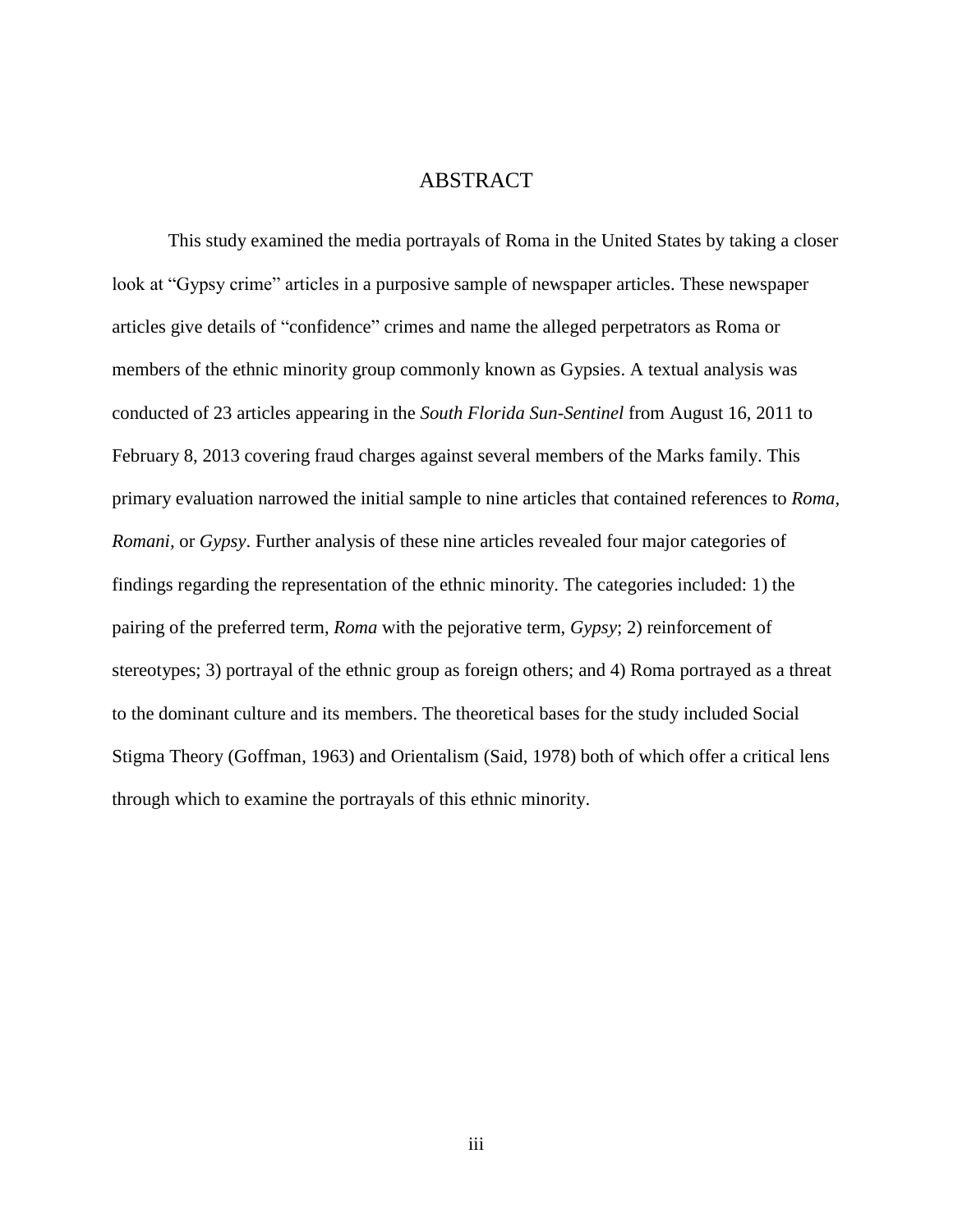This thesis is dedicated to my two heroes …

To my mother, Dee Dee, who never got the opportunity to follow her dreams, but in the short time we had together, showed me the meaning of true courage and instilled in me the importance of following my own dreams.

To my son, Alexander, whose love has blessed me more than I can ever repay. I only hope that my completion of this work helps you to be proud of your origins and teaches you to follow your own dreams.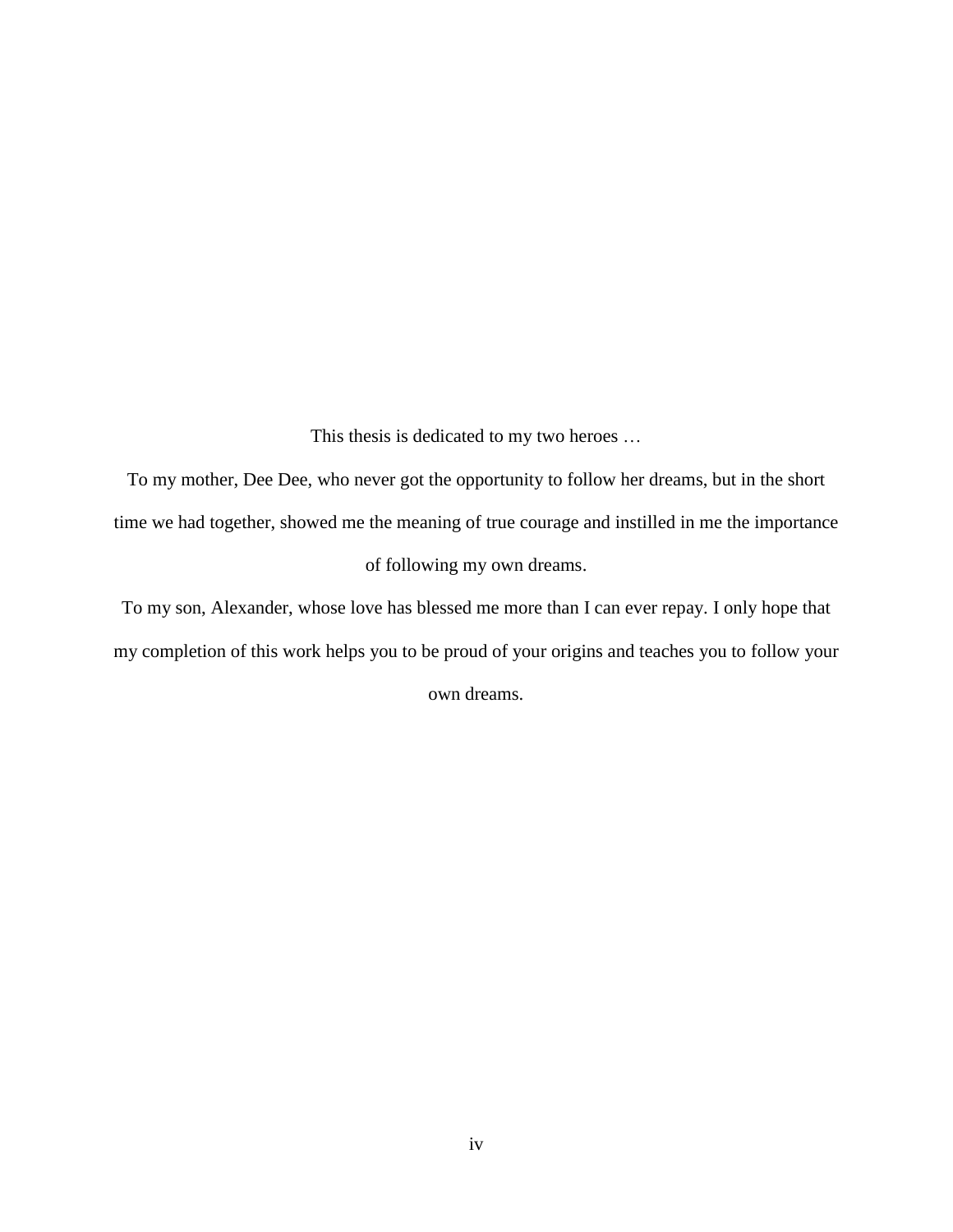## ACKNOWLEDGMENTS

First, I would like to thank my advisor, Dr. Kimiko Akita, for guiding me through the process of writing my thesis. Her belief in my abilities and the importance of my work served to motivate me, even when I was struggling. Her knowledge of academic writing and cultural communication has set me on the path to becoming a scholar. I offer my deepest appreciation for her patience, understanding, and encouragement throughout this endeavor.

Second, I would like to thank Dr. Kristin Davis and Dr. M.C. Santana for their assistance through this process as well. Their insights and recommendations served me well. It was an honor to have such esteemed scholars on my committee.

Last, I would like to thank Dr. Ian Hancock, whose immense contributions to Romani scholarship proved to be fundamental to my own work. Aside from his academic work, his encouragement and informal guidance was a great motivation. Furthermore, as a fellow member of the Romani community, I thank you for blazing this trail before me.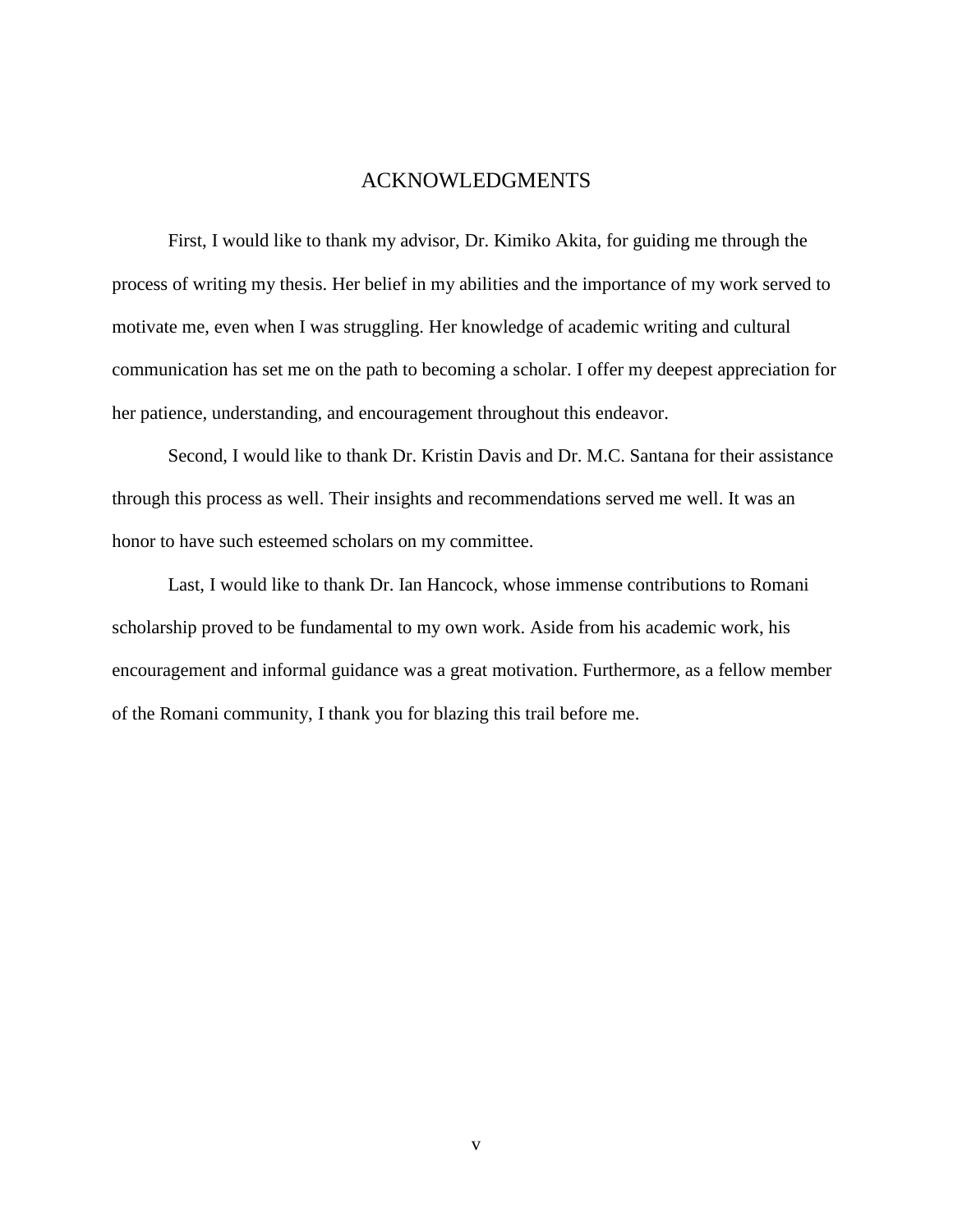## **TABLE OF CONTENTS**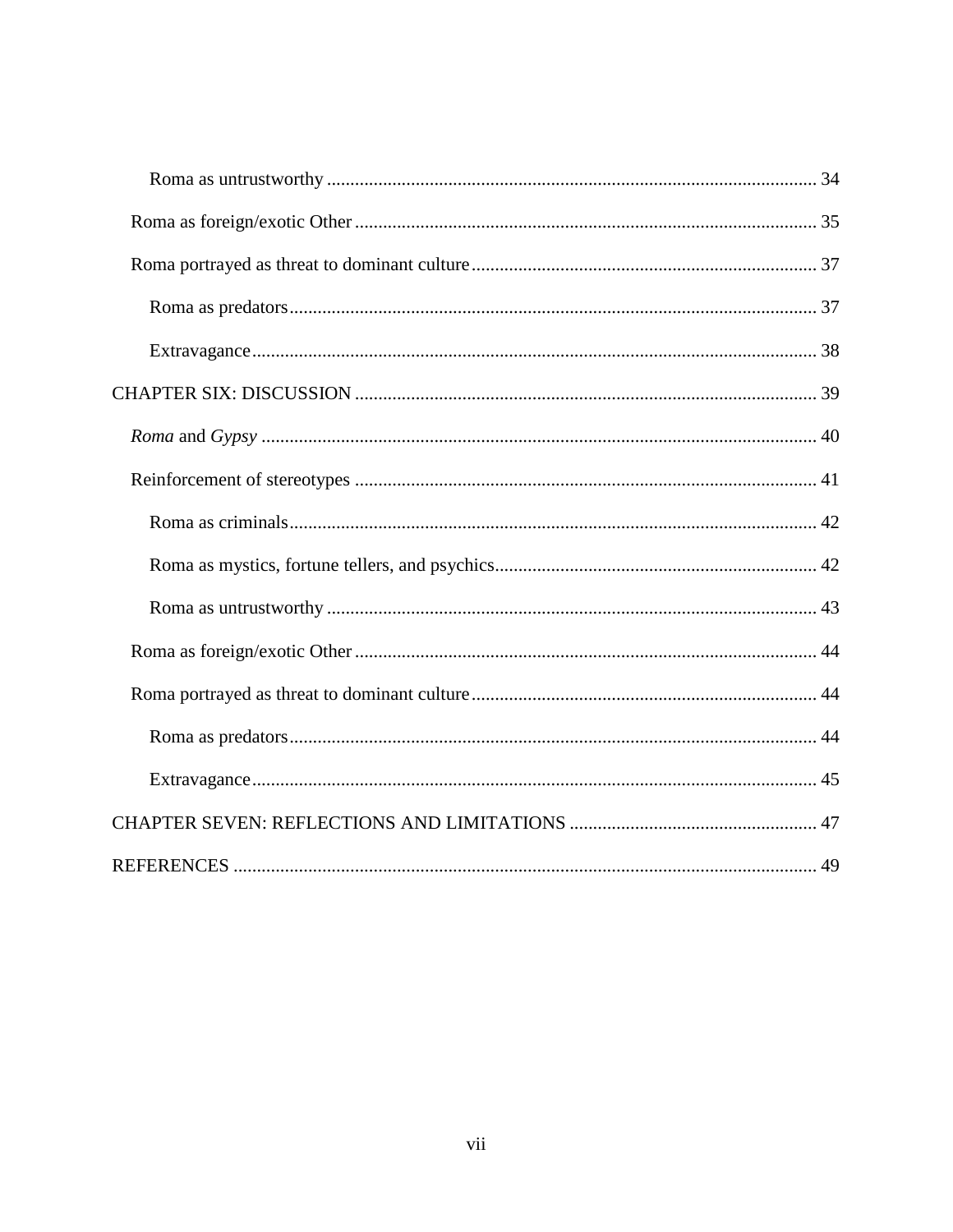## CHAPTER ONE: INTRODUCTION

<span id="page-8-0"></span>Roma, more commonly known as Gypsies<sup>1</sup>, are one of the most marginalized and socially disadvantaged people throughout the world. Their marginal status, especially in the United States, is propagated by the media. Subsequently, they endure high rates of unemployment, illiteracy, and poverty (Hancock, 2004) even in the United States, the land of opportunity. Since their emergence in the West around the fourteenth century, misconceptions, rumors, and misnomers emerged with them, eventually becoming fodder for the works of writers, filmmakers, and journalists (Hancock, 2010b). However, in the U.S., most members of the dominant culture have had little to no interpersonal interactions with Roma (Hancock, 2010b). Much of our perceptions about the social world and those within it are greatly shaped by the media (Devereaux, Haynes & Power, 2012). Individuals and groups often look to the media for information about unfamiliar groups. They then use information obtained from media messages to form their image of that group and its members (Mobasher, 2006; Signarelli, 1989). However, many of the media messages informing the majority group about this ethnic minority are "Gypsy" crime" articles, newspaper articles detailing confidence crimes allegedly committed by

 $\overline{a}$ 

 $<sup>1</sup>$  Throughout this thesis, I use the terms Roma and Gypsy to refer to members of this ethnic minority. Roma, the more politically</sup> correct term, was employed within the last few decades by activists within the minority group in an effort to dissociate with the pejorative synonymous with the term *Gypsy* (Herakova, 2009). My choice to use both terms was influenced by two factors: 1) as a member of this ethnic minority, personally, I have found that even though the term *Roma* is becoming more widespread, the majority of *gadje* are more familiar with *Gypsy*, 2) the majority of the aforementioned crime articles use both terms. The terms Romanies and the Romani people are also used in reference to this group but on a smaller scale.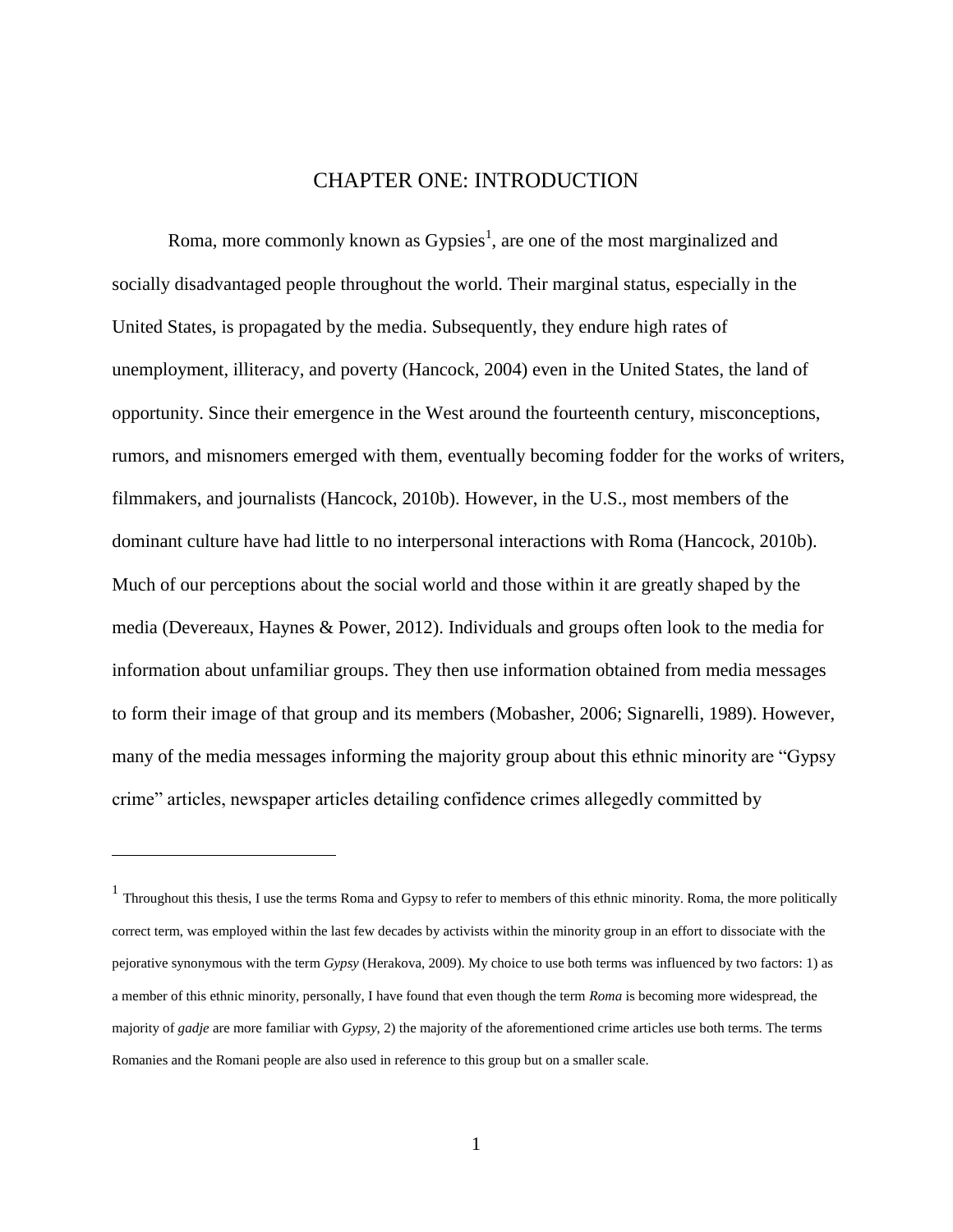Roma/Gypsies. Therefore, the information the public gets about Roma labels them as a foreign race of criminals.

This thesis analyzes media representations of Roma in the U.S. by examining a purposive sample of "Gypsy crime" articles. Specifically, this thesis evaluates whether these texts stigmatize Roma in this country, especially considering that negative media coverage has the power to reify and propagate the spoiled identity of this ethnic minority (Stangor & Crandall, 2000; Smith, 2007; Smith & Hipper, 2010). Furthermore, the news stories are examined to determine whether they portray members of this ethnic minority, most of who have been born in this country for generations, as foreign and separate from the dominant culture.

First, this thesis provides a historical and political background of the Roma including their origins, migration, and current state. Second, this thesis presents a review of relevant research consisting of depictions of the Roma in racial works, popular literature, and media. Third, I explain the theoretical bases, Social Stigma Theory (Goffman, 1963) and Orientalism (Said, 1978), that will be applied for analysis and interpretation. Next, this study examines a purposive sample of "Gypsy crime" articles using the qualitative method of textual analysis to evaluate the media depictions of the Roma in the U. S. and the underlying dominant frameworks that perpetuate them. Ultimately, this thesis will seek to fill a gap in the research focusing on media depictions of the Roma in the U.S. since very little research of this nature exists.

The next section of the introduction is a historical background of the Roma, which explains their origins, migrations, and social and political standings.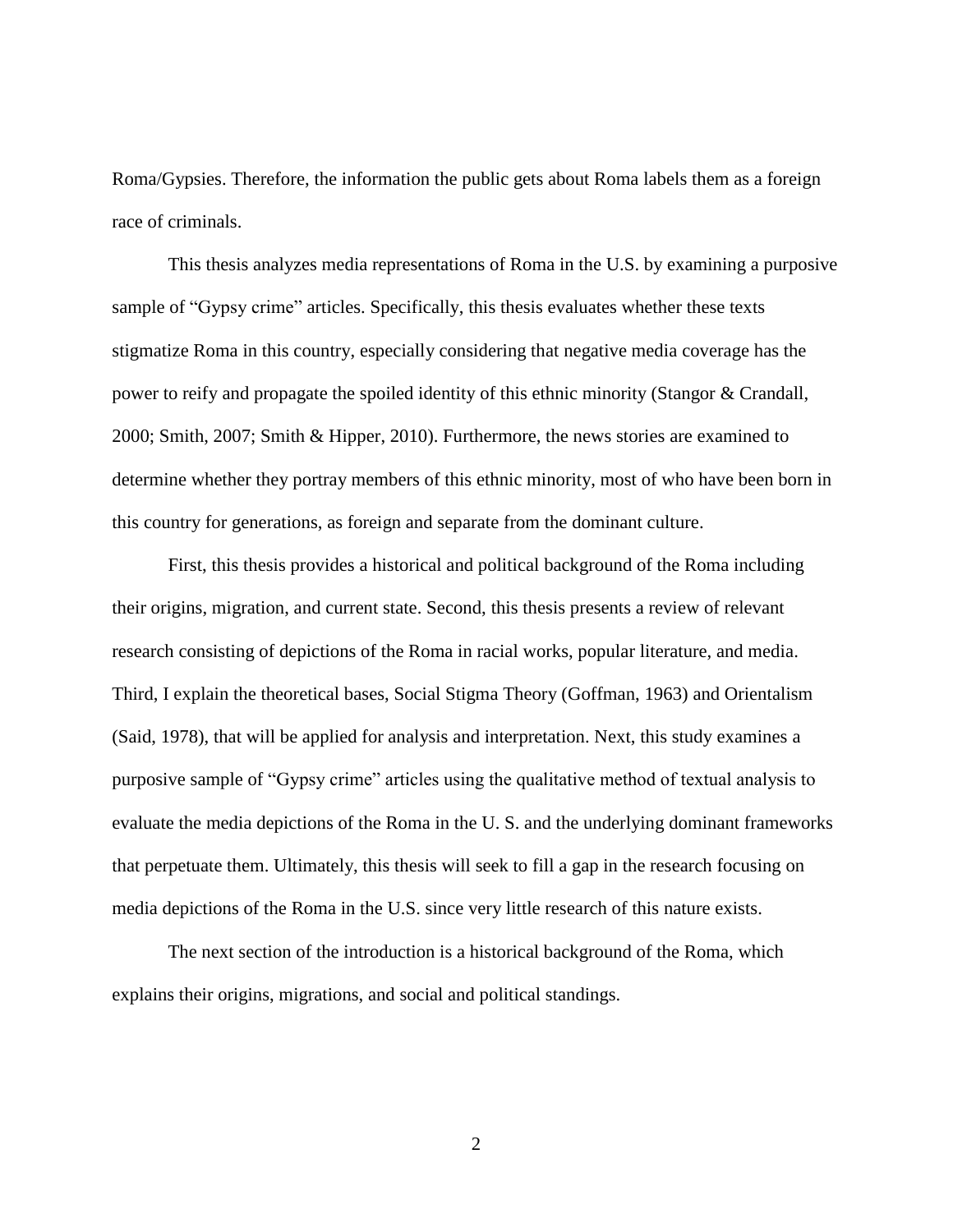#### Historical and Political Background of Roma

<span id="page-10-0"></span>Roma are an ethnic minority that originated in Northern India (Fraser, 1995, Hancock, 1987, 2010a, 2010b; Herakova, 2009, Liegeois, 1986, Oprea, 2007). The timing of their exodus, around the tenth century, is agreed upon by most scholars; however, the reason behind their exodus is not. One hypothesis is that their departure was the result of a royal request from the Persian ruler, Bahram Gur (Fraser, 1995, Liegeois, 1986). Observing the low morale among his subjects, he sent word to his father-in-law, the ruler of India, to send 10,000 musicians to his territory for the purpose of entertaining his people. These musicians were ancestors of the modern-day Roma (Fraser, 1995, Liegeois, 1986).

A more popular hypothesis that is gaining legitimacy explains that Roma are descendents of Indian troops and their camp-followers who, because of their extensive military efforts during the tenth century, travelled farther and farther west into Persia, now Iran (Hancock, 1987, 2006, 2010b). Consequently, they were unable to find their way back into India, and some settled in the region while a large proportion migrated into Armenia (Hancock, 1987, 2006, 2010b).

Despite the uncertainty about the reason for the departure, scholars have been able to trace Roma origins back to India linguistically (Fraser, 1995; Iouta &Schurr, 2004; Liegeois, 1986). The first evidence of this came about in the eighteenth century, when a Hungarian student studying at a Dutch university overheard three Indian students speaking in their native language and recognized several words were the same as those spoken by the Gypsies working on his family estate in Hungary (Fraser, 1995; Hancock, 2006, 2010b). Subsequently, linguistic scholars were able to not only trace their origins but also their diaspora by examining the adoption of vocabulary from other languages into Romani, the Roma language. In recent years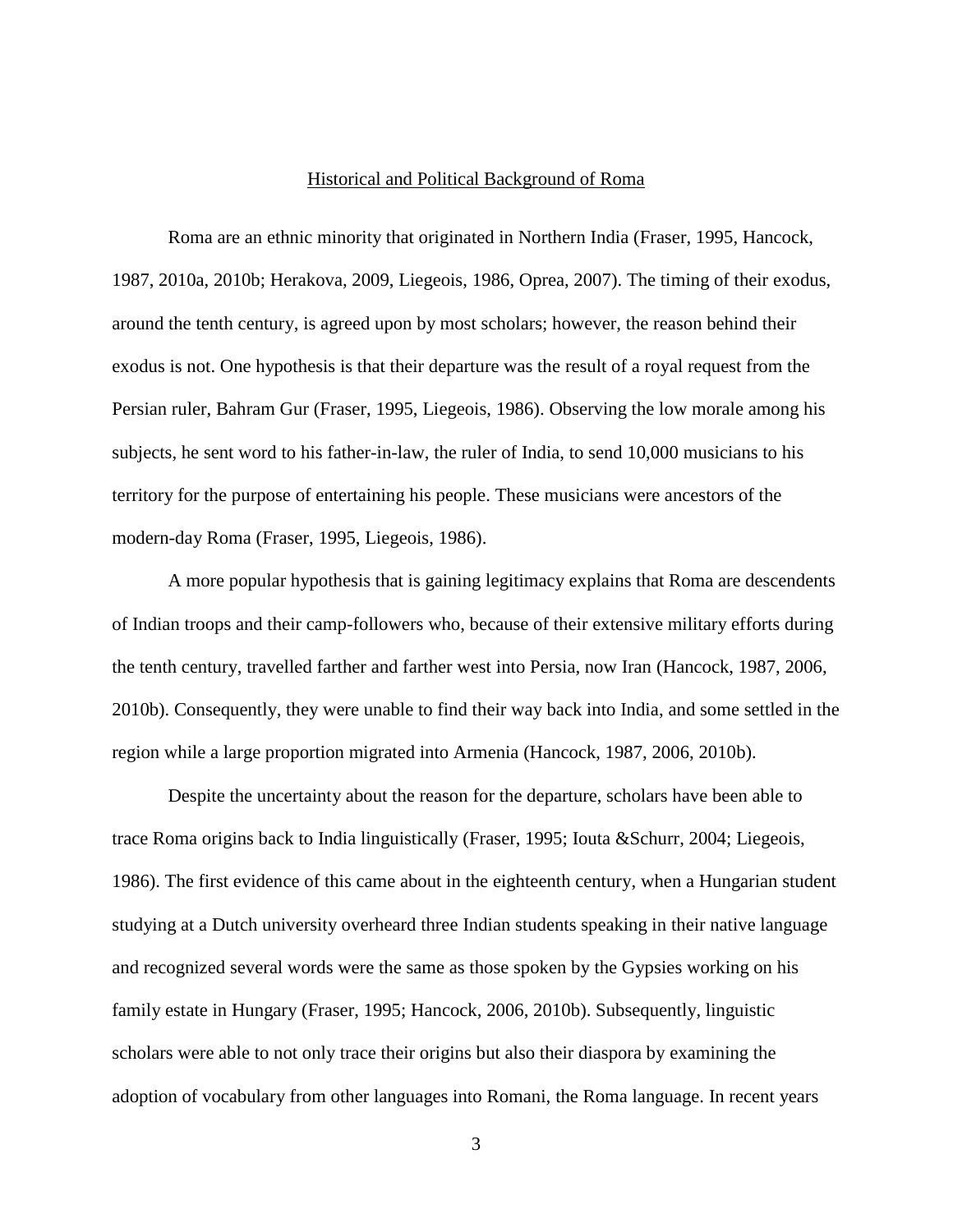their Indian origins have been fortified as medical scholars have found Roma to be more closely related genetically to Indians than their European neighbors (Iouto & Schurr, 2004).

The story behind their origins has proven problematic for many reasons, with the major one resting on the fact that Roma, until recently, lacked a written language and relied only on oral tradition to record their history and culture. During the beginning of their migration and dispersion, members were able to remember their Indian roots but as centuries passed, they forgot their background, thus leaving it up to Western scholars to trace their origins and construct their ethnic identity (Hancock, 2010b). This has led to many misconceptions about this group; one of which resulted in the misnomer *Gypsy* by which they are most commonly known. They were deemed Gypsies because mistakenly, they were thought to have come from Egypt due to their dark complexions and features (Bardi, 2006; Fraser, 1995; Hancock, 2010b).

Despite a great deal of evidence to support their origins, only speculations can be made regarding their early culture and diasporic lifestyle. Many speculate the cultural structure of the early Roma was similar to an Indian sub-caste social structure, which was based on occupational specialties opposed to the primary caste system based on birthright (Fraser, 1995, Hancock, 2006). Some of the traditional occupations included metal smithing, goldwashing, basket making, musicians, fortune telling, and horse trading and care. Despite the various occupations, there were several within the group proficient in each of these trades, therefore creating a need to migrate and disperse to find demand for their services (Fraser, 1995). Another likely dimension to their culture, which persists to this day, was the desire and to a large degree, the necessity to retain a social distance between themselves and *gadje,* non-Roma. In many cases, the only acceptable association with *gadje* is for economic exchange (Hancock, 1997, 2004).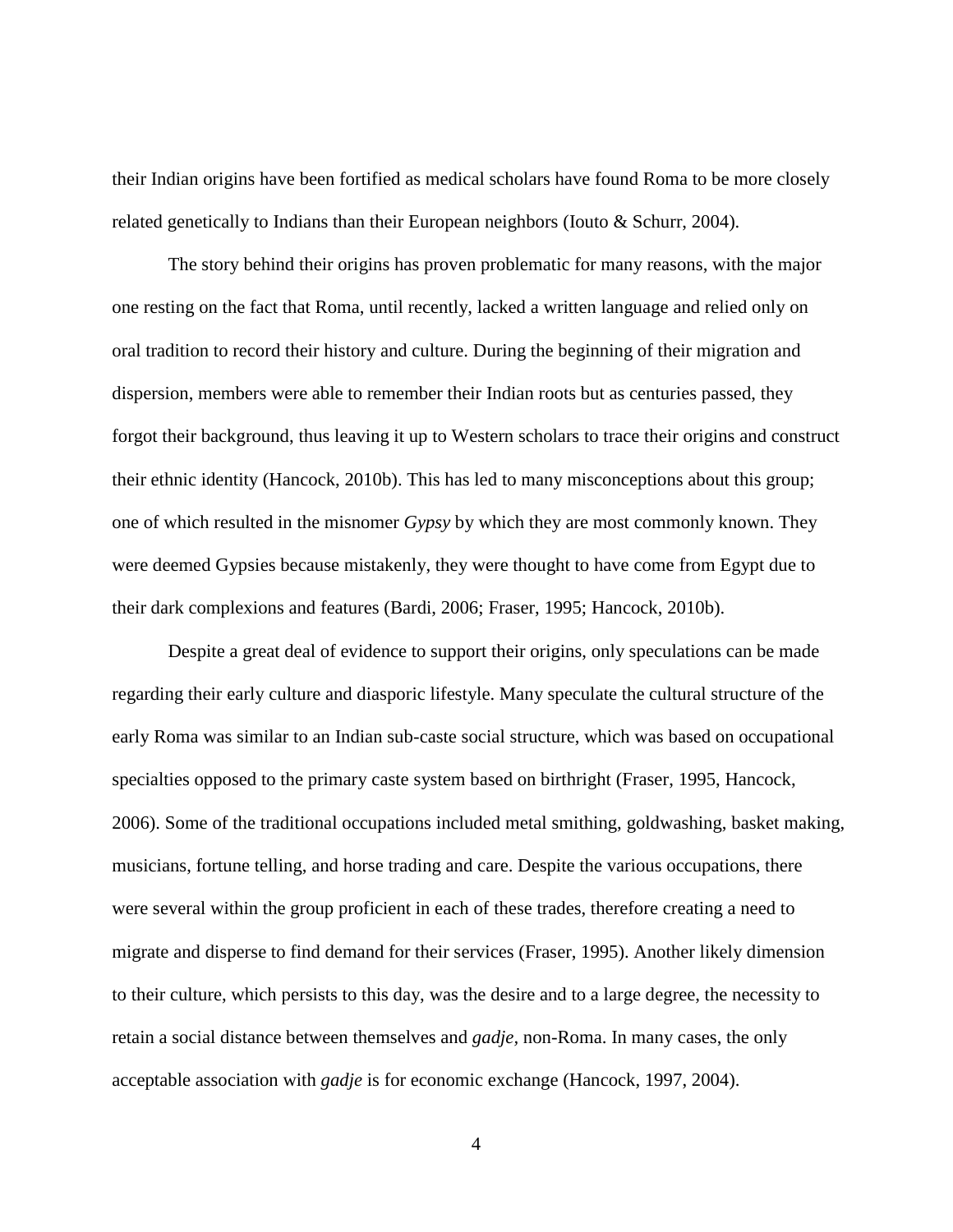#### *Westward Migration and Diaspora*

<span id="page-12-0"></span>The Roma more than likely led a peripatetic lifestyle throughout their early history and was essentially responsible for their dispersion throughout Persia and migration into Armenia. Their time in Armenia was considerable, as evidenced by the adoption of a vast number of Armenian words into Romani. Although they continued their peripatetic habits, their migration westward into the Byzantine Empire, the Eastern Roman Empire, was an effort to evade the state of unrest befalling the region due to the recurring military invasions by the Seljuks, an Islamic sect (Fraser, 1995; Hancock, 1987, 2006, 2010b).

The Roma dispersed throughout the Byzantine Empire, which was heavily steeped in Ancient Greek culture despite its sovereignty to the Roman Empire and also had a tremendous effect on the Romani language. Once again in an effort to avoid the chaos of war, many continued to move westward, fleeing the frequent incursions by the Ottoman Turks, who eventually conquered the region, making it an Islamic nation (Fraser, 1995; Hancock, 1987, 2010b).

Their westward movement continued over the next few centuries and brought them into the Balkans, where they were enslaved for five centuries (Fraser, 1995; Hancock, 1987, 2010b). Those numbers of Roma who evaded enslavement continued their westward movement out of the Balkans into and throughout the western European countries so that by the seventeenth century populations of the ethnic minority could be found throughout most of Europe. A second wave of Roma came across Europe after the abolition of slavery in the Balkans in 1856; following similar migration and dispersion patterns as their predecessors (Fraser, 1995; Hancock, 1987, 2010b).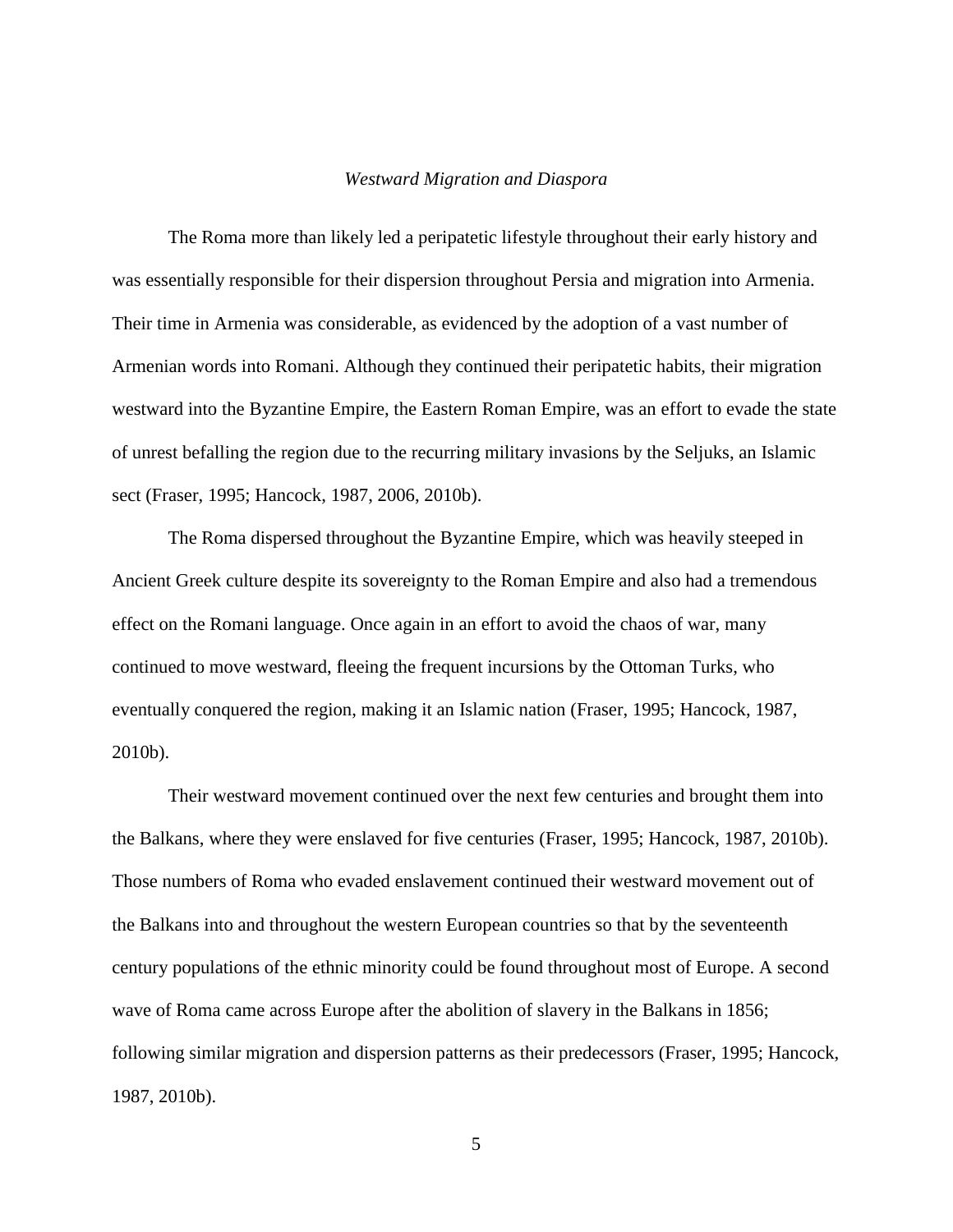#### *European Reception of Gypsies*

<span id="page-13-0"></span>Throughout their European immigration, Gypsies were received coldly. The Balkans proved to be an unfriendly region for this group. It was in this region, specifically Wallachia and Moldavia, now Romania, that the Roma were enslaved for 500 years, beginning in the fourteenth century (Fraser, 1995, Hancock, 1987). According to Hancock (1987) the Roma were enslaved for the very professions that inspired their migratory lifestyle. Being on a major trade route allowed the local economy to flourish for years, however, continual Islamic incursions eventually became a financial strain on the region. One such reason was the Ottoman Turks cutting off access to eastern trade routes; severing the ability to obtain valuable goods and services. A second reason was that the majority of men from the surrounding area were drafted into the military, thus depleting the labor force. Severely deficient in an adequate labor force and the funds to pay such laborers, the government detained the Roma as forced labor (Fraser, 1995, Hancock, 1987).

As previously mentioned, following their emancipation in 1856, the generations of Roma who endured slavery headed westward as their relatives did before them. Similarly, these Gypsies were received coldly in the West as well (McGarry, 2012). Shortly after their arrival, officials began drafting anti-Gypsy legislation, which carried consequences for the immigrants including among others monetary fines; forced registration; deportation; imprisonment; and execution (Bardi, 2006).

The severity of these anti-Gypsy measures culminated in the attempted annihilation of the Gypsies at the hands of the Nazis. During the Holocaust, Gypsies, along with the Jews, were targeted for extermination; however, Gypsies were the only group marked by the Third Reich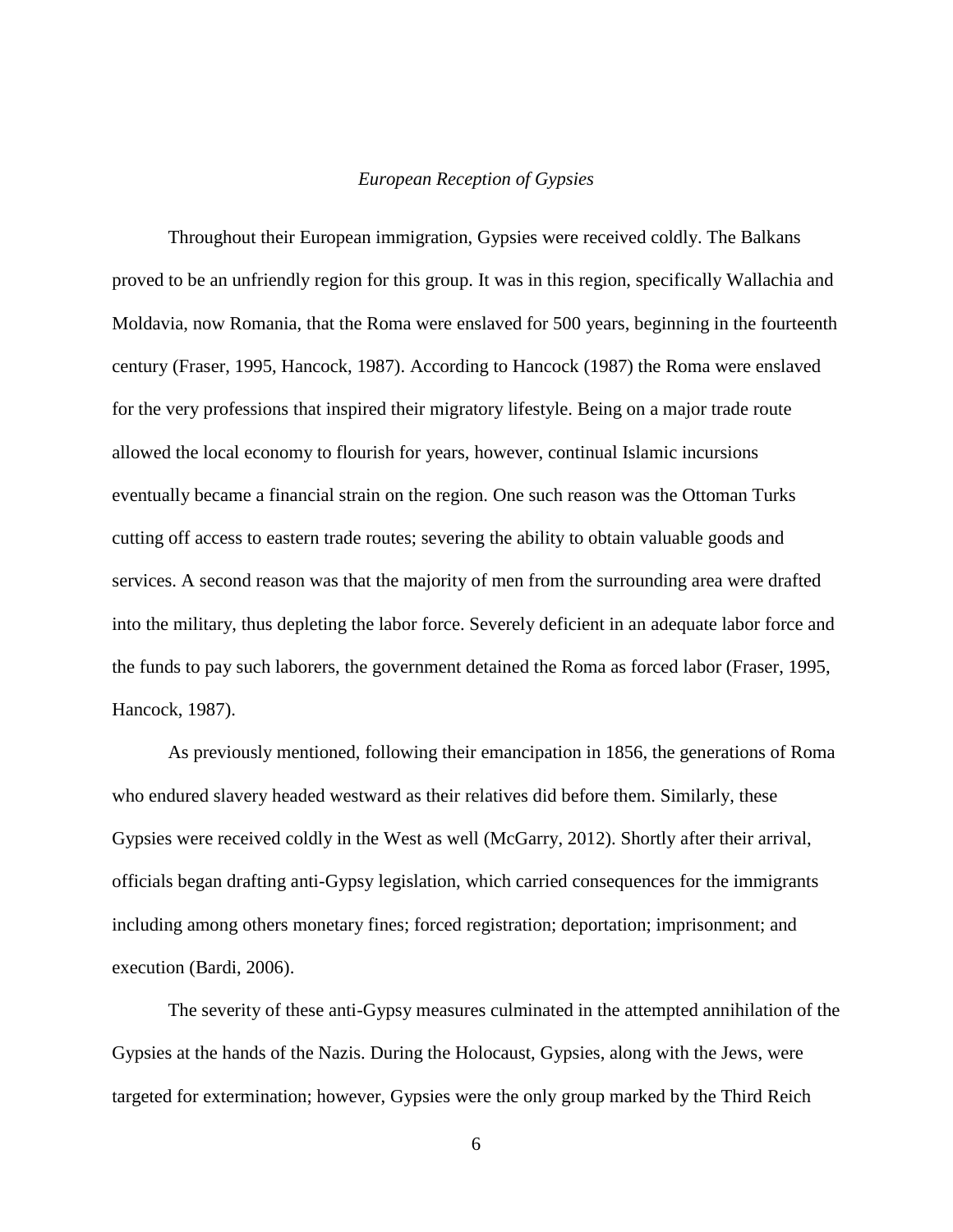solely for racial reasons. Obsessed with the purity of their race, the Nazis viewed the Gypsies as a threat to the German gene pool, specifically citing that Gypsies possessed a genetic criminality (Hancock, 2004, 2010b). Disputes among German officials, Holocaust scholars, and Roma activists regarding the number of Roma victims exists to this day, with estimates ranging from 600,000 to 1.5 million (Fraser, 1995; Hancock, 2004, 2006). Despite the controversy, the fact remains that between 1940 and 1945, about 80 percent of the Roma population in Nazi-occupied countries was killed (Hancock, 1993).

#### *Current State of Roma in Europe*

<span id="page-14-0"></span>To date, the Roma are one of the most marginalized and socially disadvantaged populations throughout Europe (Gatenio Gabel, 2009; Imre, 2006; Jones, 1998). In many countries, Roma are three times more likely to be unemployed than members of the dominant culture. High rates of illiteracy also contribute to their disadvantage, with the majority of Roma having little to no education beyond primary school (Gatenio Gabel, 2009; Lloyd & McCluskey, 2008).

Their disadvantage goes beyond socioeconomic factors and has followed historical trends to include persecution at the state level. In the past few decades, they have endured ethnic profiling in Italy; segregation, discrimination and bullying in schools throughout Europe; mass evictions from their homes in Spain; the expulsion of Roma refugees from France and Germany; and forced sterilizations throughout Central and Eastern European regions (Cespeli & Simon, 2004, Lloyd & McCluskey, 2008, McGarry, 2012).

Much of this modern mistreatment and disadvantage escalated after the fall of communism in 1998 throughout Central and Eastern Europe. Although, the circumstances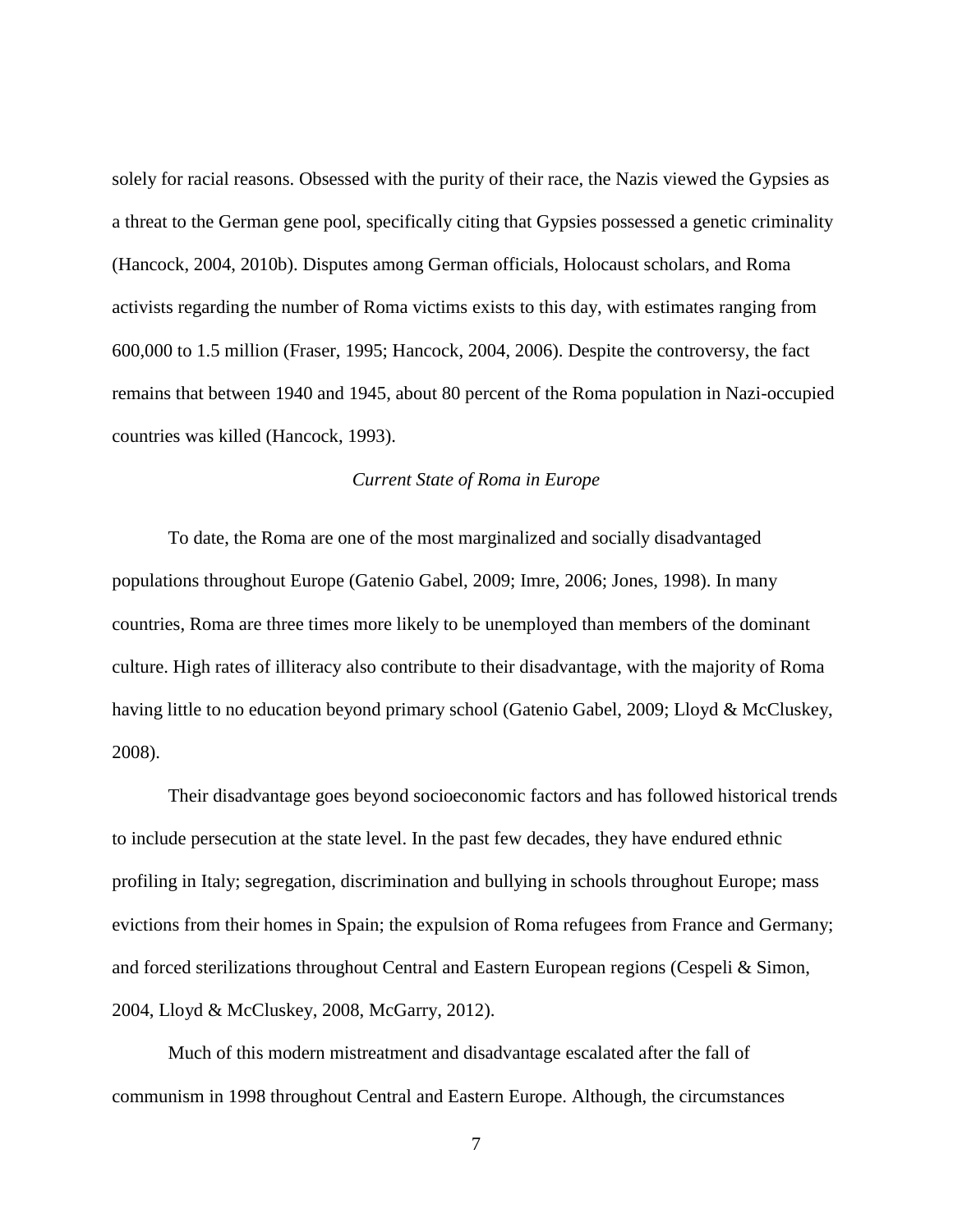underlying the treatment of Roma in post-communist Europe are complex, two basic factors have been highly influential: a heightened sense of nationalism and the transition to a market economy in these countries (Foszio & Anastasoaie, 2001; Imre, 2006; Gatenio Gabel, 2009).

Under communism, a climate of assimilation was enforced. Roma along with other ethnicities were supposed to blend into a unified, homogeneous citizenship. After the fall, these former communist-block countries found a new nationalist pride, which excluded Roma since historically they have been viewed as possessing a transnational identity – a sense of disloyalty and otherness (Foszio & Anastasoaie, 2001; Imre, 2006; Gatenio Gabel, 2009).

The transition from a socialist economy to a capitalist market economy initially proved to have negative effects for all populations within these countries; however, their lack of education and competitive skills has continued to block Roma recovery. Many Roma under the communist system were employed in unskilled positions in factories and on collective farms; however, amongst the various changes inspired by the transition was a move toward de-industrialization. This move took with it the majority of unskilled jobs and replaced them with positions requiring more specialized skills and education; both of which, most Roma lack. Consequently, high numbers of Roma rely on government assistance, which has proven to enliven anti-Roma sentiments among non-Roma; feeding the view that the minority is a drain on the dominant culture (Foszio & Anastasoaie, 2001; Imre, 2006; Gatenio Gabel, 2009).

### *Roma in the United States*

<span id="page-15-0"></span>One of the first records of Roma in the new world dates back to the Renaissance and cites that three came over as slaves with Christopher Columbus on his third voyage (Hancock, 1993). Slavery continued to be a part of the Roma experience as many were transported to the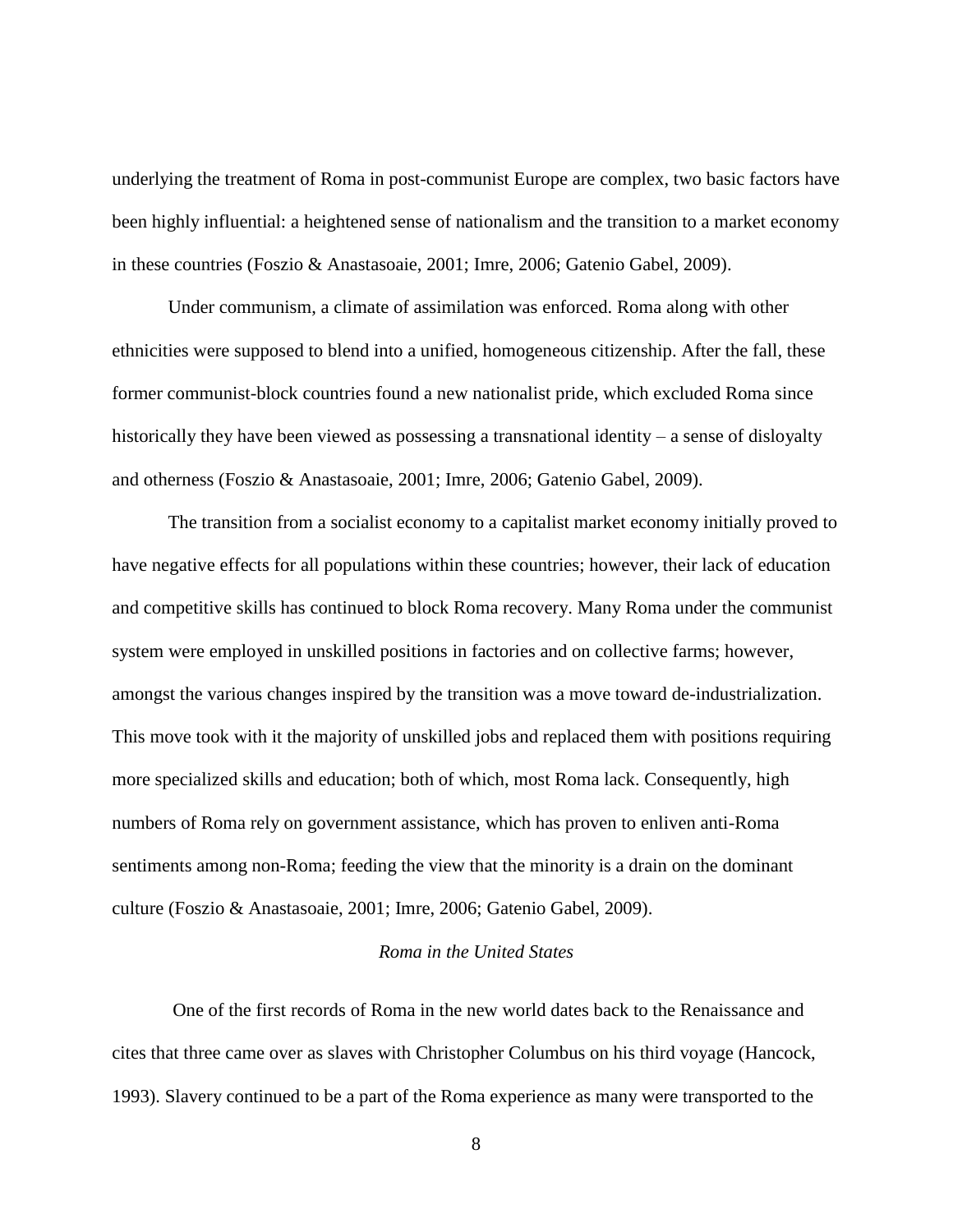colonies from Western European countries during the seventeenth century. Small numbers of free Roma immigrated to North American colonies throughout this period as well. They began migrating to the U.S. in larger numbers in the early nineteenth century with a surge after their emancipation from the Balkans in the mid-century. Roma immigration to the United States continues to this day and has seen influxes after World War II and the fall of communism in 1989 (Fraser, 1995; Hancock, 1993; Oprea, 2007).

Soon after their arrival, anti-Gypsy laws were enacted in nearly every state in this country. The laws against this ethnic minority often required them to register with local authorities and/or to pay a fee to obtain a license to reside in the area. Noncompliance included fines, confiscation of personal property, expulsion, and imprisonment. The total of these racist laws have since been repealed; however, the last one remained in effect until 1998 in New Jersey (Hancock, 2010a, Oprea, 2007).

Activists and scholars assert that American Gypsies to this day often face racial profiling, and police harassment (Hancock, 1997, 2002, 2010a). Congruently, Roma in the U.S. face social inequities including high rates of poverty, unemployment, illiteracy, reduced access to health care and imprisonment (McGarry, 2012).

## *American Roma Cultural Practices*

<span id="page-16-0"></span>Roma are considered a pariah group, rejected or discriminated against by the dominant culture namely due to certain characteristics or behaviors that seem strange and different from the customs and practices of the ingroup. For instance, the majority of Roma in the U.S. are undereducated and/or illiterate since many families do not send their children to school past the sixth grade or at all (Hollandsworth, 1997; Vogel & Elasser, 1981). One reason for this is that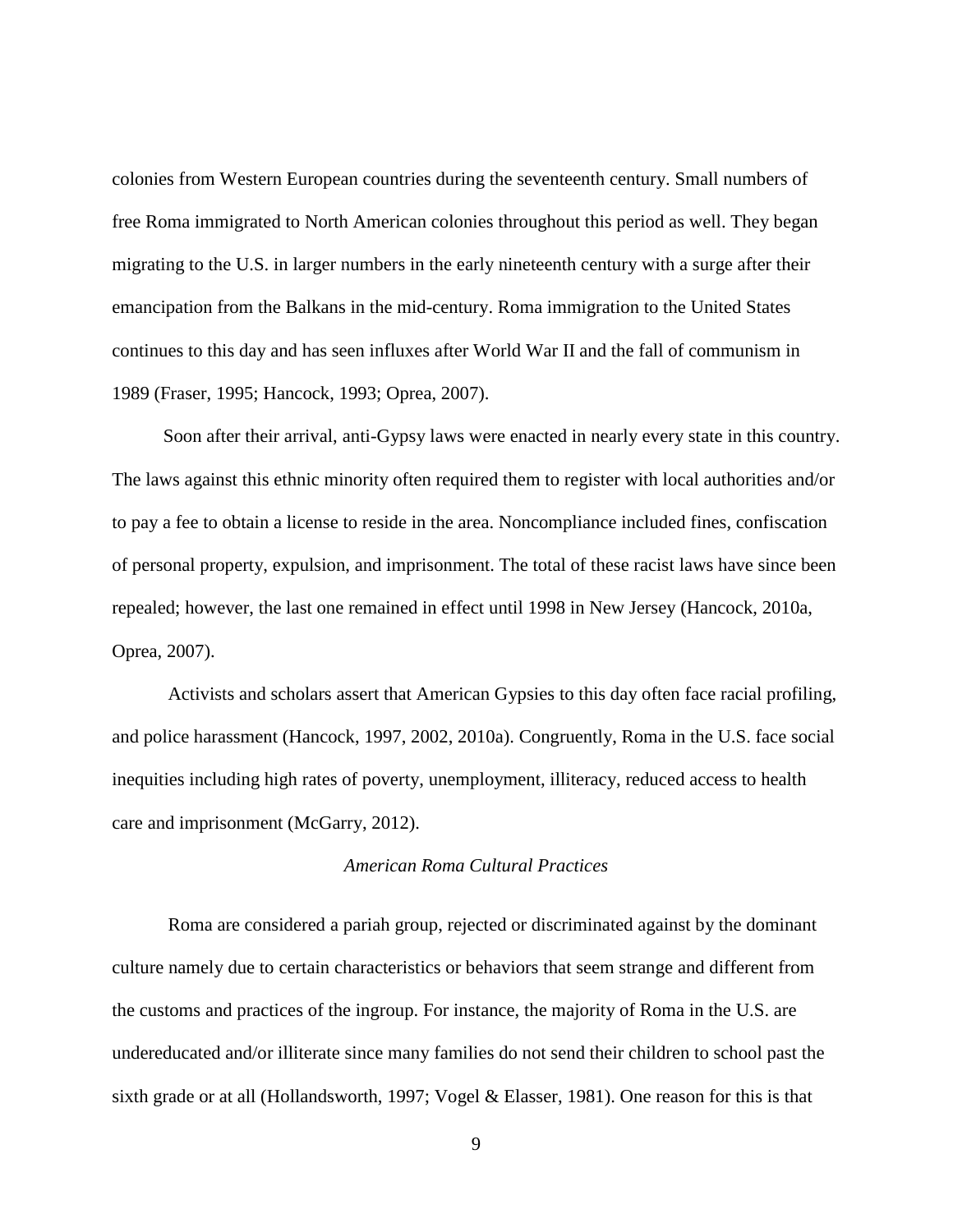Roma believe that the skills and knowledge children learn in schools will have negative effects by essentially encouraging them to leave the Romani culture (Vogel & Elasser, 1981). Cumulatively, they are a highly superstitious people, believing in spirits and luck. Typical Roma occupations differ from mainstream society and include fortune telling for the women while men often dabble in selling used cars, scrap metal recycling, and repair work (Hollandsworth, 1997).

Another way in which they remain distant from the host culture and in turn attempt to preserve their own culture is through the institution of marriage. Roma practice endogamy, meaning that they marry only within their ethnic group. The Roma wedding rituals diverge from dominant culture in the U.S. as well. Marriages are preceded by the negotiation of a bride price for daughters. The groom's family is required to pay an agreed-upon amount, usually between \$10,000 and \$15,000, to the bride's family, meant as compensation for the loss of their daughter. Roma weddings entail a large gathering of family and friends usually held in a place without any religious affiliation such as a hotel banquet hall. The ceremony traditionally consists of members dancing with a decorative staff around and with the bride. The couple does not take out a certified marriage license, so it is not considered a legal marriage according to the dominant culture (Hollandsworth, 1997).

As an ethnic group or co-culture living within the dominant culture, the Roma are constantly pressured to assimilate; however, they for the most part have stayed true and resisted. They do this by maintaining social boundaries between them and the *gadje* (Sutherland, 1975). Roma maintain social boundaries to protect their way of life or culture but also from the boundaries and prejudices of the *gadje*. The first manner in which they uphold these boundaries is by restricting contact with *gadje* to economic matters. Second, they have implemented and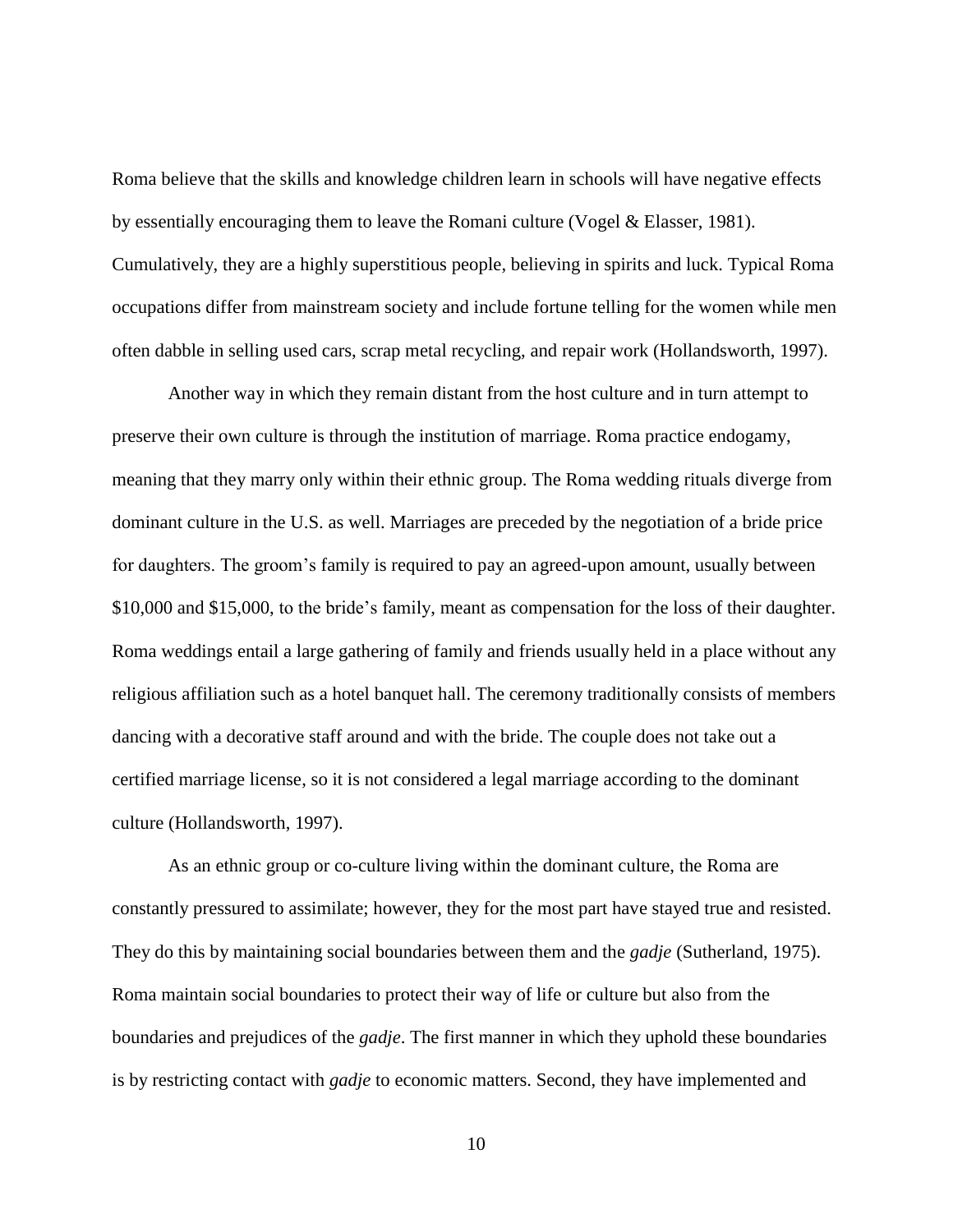upheld a set of social norms and values that act as instructions for Roma to behave within the culture but also on setting boundaries in order to maintain social distance from *gadje*. A very crucial method for keeping social boundaries is encompassed in the *marime*<sup>2</sup> status (Sutherland, 1975).

Marime has two meanings: 1) unclean or polluted and 2) the punishment of social rejection. The unclean or polluted status is intertwined with contact with *gadje* but also refers to certain items and practices in both the *gadje* and Romani culture including personal hygiene; cleansing practices of household items; and bodily functions and the items or structures associated with them. Marime as social rejection is bestowed upon a member of the culture disallowing them from enjoying fellowship or companionship with other Roma until lifted. This status can be passed along to family members or anyone else who interacts with them during the punishment period. This social rejection is often issued if a person violates social norms and values of the culture (Sutherland, 1975).

The following chapter offers a review of relevant research and literature regarding the depictions of Roma in academia, literature, and media in order to fit this study into the existing scholarship.

 $\overline{a}$ 

<sup>&</sup>lt;sup>2</sup> The term *marime*, specifically, translates to unclean. Beyond that, it serves as an important part of the Romani cultural system designed to establish and maintain the social, moral and religious order; and uphold boundaries between Roma and the dominant culture, *gadje*.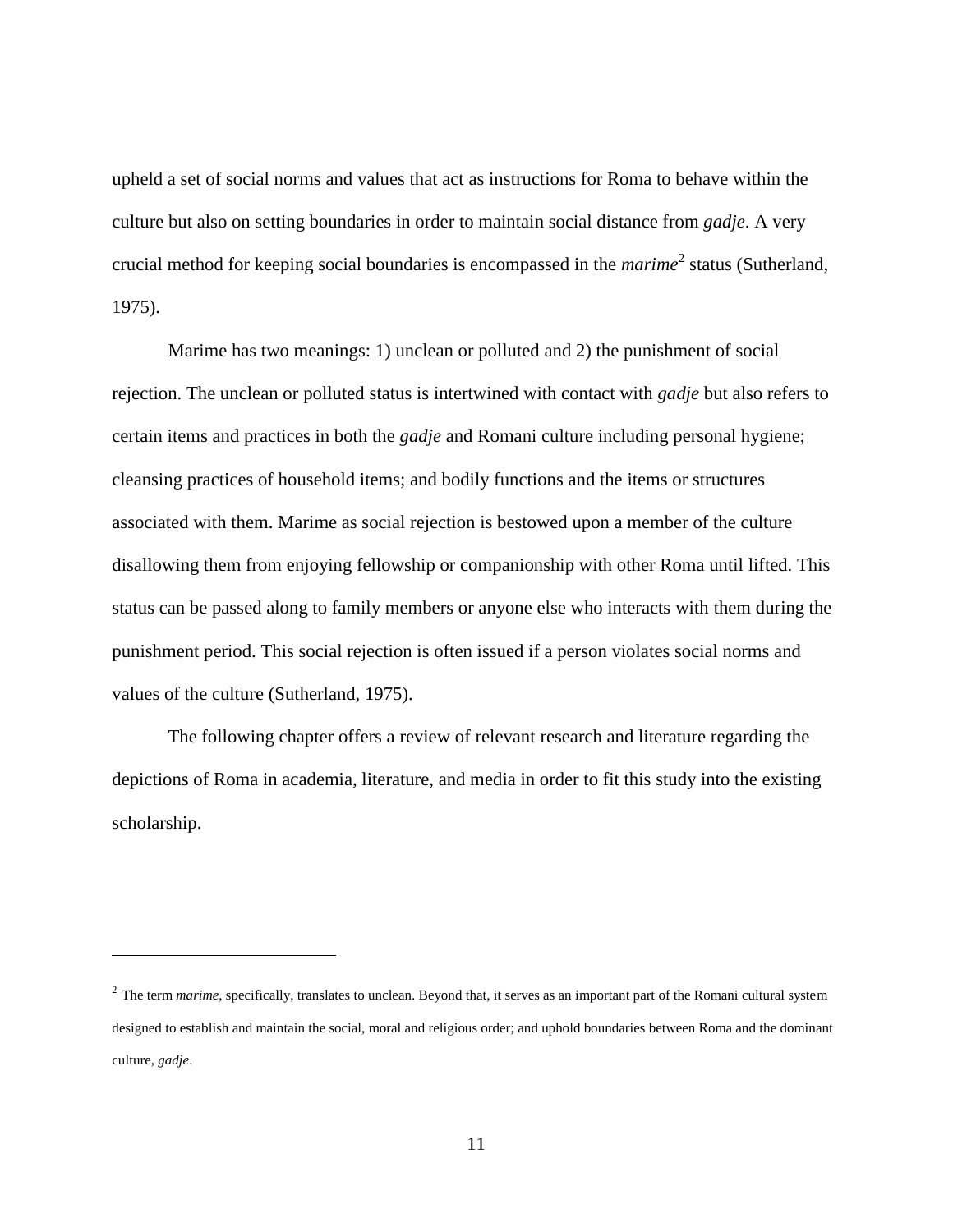## CHAPTER TWO: LITERATURE REVIEW

<span id="page-19-0"></span>Extensive research found few studies focusing on depictions of Roma in the media and the subsequent stigmatizing effects on the majority's perceptions of the ethnic minority. Thus far, studies of this nature concerning Roma have focused on European media images and their effect on *gadje*, non-Roma in Europe (Cespelli & Simon, 2004; Erjavic, 2001; Imre, 2006) with no evaluation of stigma. In the U.S. research examining the media's contributions to the stigma on racial and ethnic minorities has focused on African-Americans and Iranian-Americans (Mobasher, 2006; Voorhees, Vick & Perkins, 2007).

#### Academic Research on Roma

#### *Works on Race*

<span id="page-19-2"></span><span id="page-19-1"></span>The annals of racial works concerning Gypsies<sup>3</sup> are quite extensive. According to Hancock (2010b), the period of Enlightenment brought with it the necessity for scholars to classify plants and animals prevalent in the Imperial colonies, thus giving rise to several life sciences. Eventually, this crossed over to humans, spawning various works concerning race and hierarchies of human groups. Inevitably, these racial classifications and rankings extended to Gypsies – the majority of which were negative. Heinrich Grellman, who published the first linguistic evidence regarding the Indian origins of the Roma (Fraser, 1995; Grellman, 1787; Hancock, 2010b) claimed they were cannibals and equated members of the ethnic minority to

 $\overline{a}$ 

<sup>&</sup>lt;sup>3</sup> The use of the terms Gypsy and Gypsies in place of Roma, which is the preferred reference of the ethnic minority, is done in an effort to reflect their usage in historic racial and criminal writings as well as mainstream literature and media.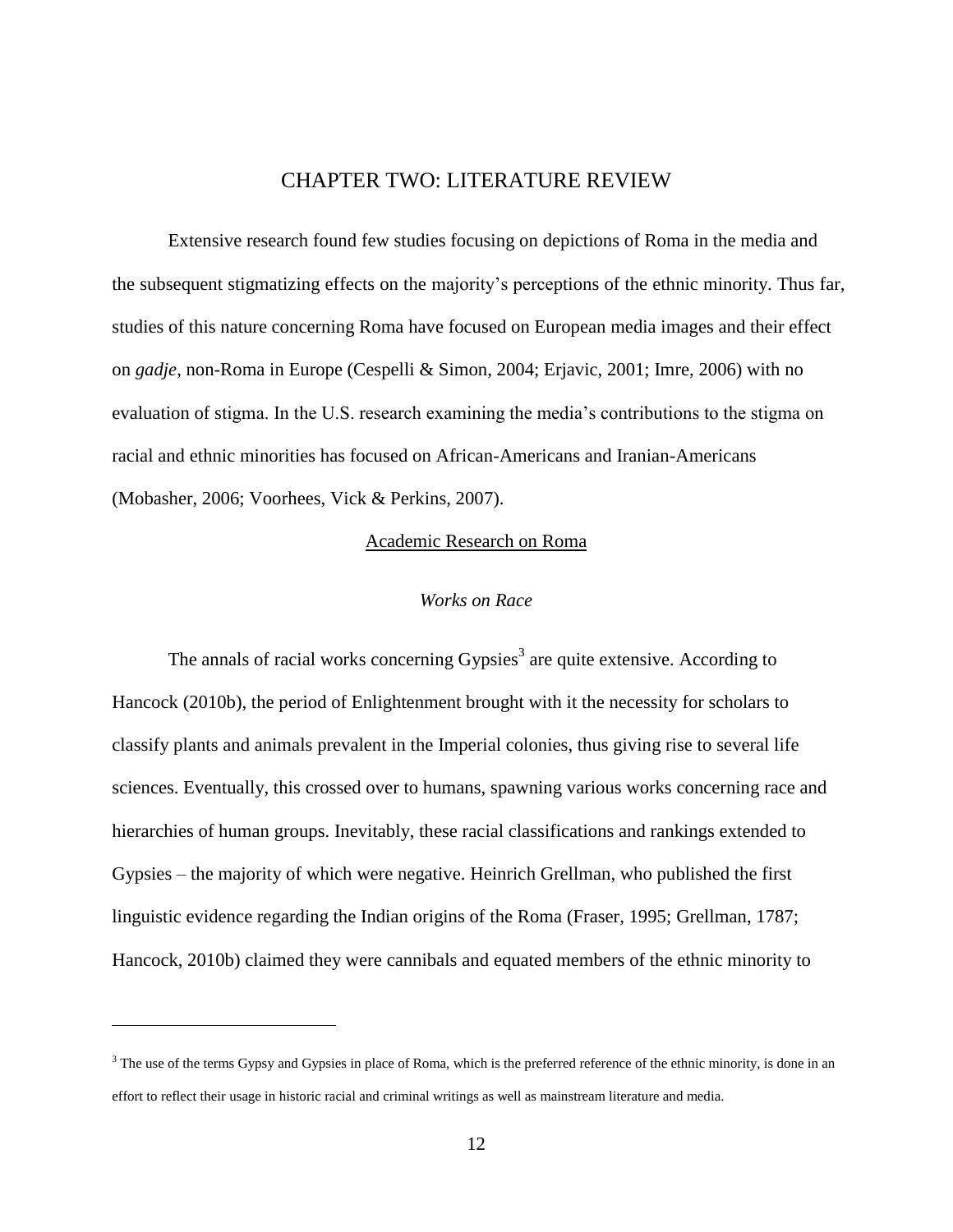vermin (Grellman, 1787; Hancock, 2010b). Subsequent works by Theodor Tetzner and Robert Knox also ascribed a less-than-human status to Gypsies, referring to them as excrement and refuse (Hancock, 1997, 2011). Charles Darwin, the famed evolution scholar, claimed that this diasporic group was less civilized than and inferior to settled societies (Fraser, 1995; Hancock, 1997, 2004, 2010b, 2011).

Richard Liebich deemed Gypsies unworthy of living based on their criminal practices, which mostly consisted of stealing food and trespassing (Hancock, 1997, 2011). Criminal behavior became a recurring theme amongst published works of this period. Based on Darwin's research, Cesare Lombroso (Fraser, 1995; Hancock, 2010b, 2011), an Italian scholar, published his impactful work in 1876, which claimed the ethnic minority had a genetic propensity for criminality; and was essentially, a race of criminals. It was this work, on which the Nazis based most of their racial policies and legislation (Fraser, 1995; Hancock, 2010b, 2011). Another work that influenced German administrators was Karl Binding and Alfred Hoche's proposed euthanasia of Gypsies on the basis they carried a hereditary disease – criminality (Fraser, 1995; Hancock, 1993, 1997, 2004, 2011).

#### *Portrayals of Gypsies in Literature and the Media*

<span id="page-20-0"></span>Gypsies have excited intense reactions from *gadje* and inspired writers, journalists, and filmmakers since their emergence in the West. In Victorian literature "they were represented in the literature as exotic, attractive, erotically charged free spirits whose travelling lifestyle was the subject of both envy and fear" (Bardi, 2006, p. 33). The portrayal of Gypsies and their lifestyles during this time essentially clashed with restrictive modern society. According to Mayall (1988),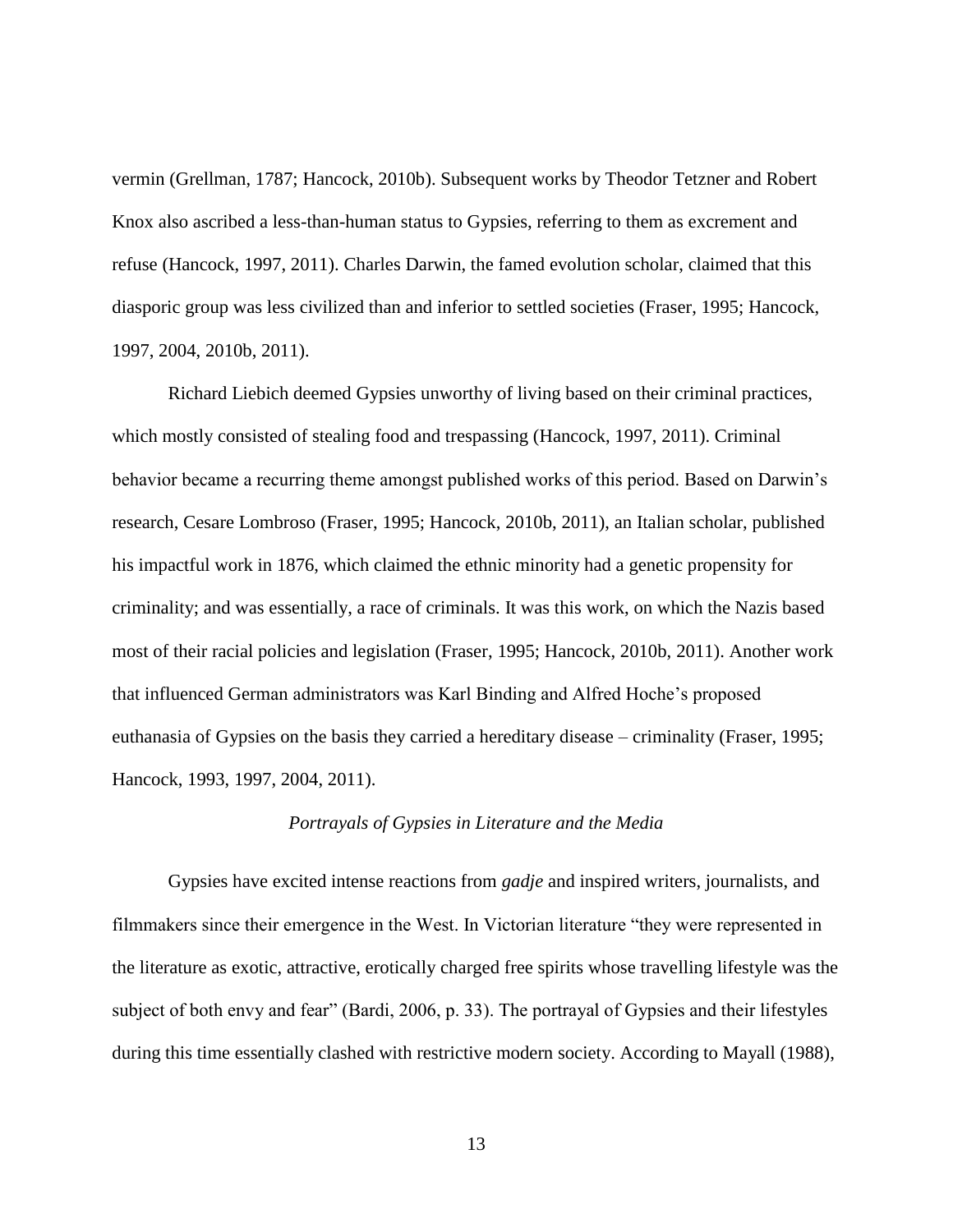these depictions were grounded in the dialectical tensions the *gadje* felt regarding organized society.

Throughout their emergence in the Western countries, the Roma have been portrayed as foreign others despite being citizens of that country in most cases (Bardi, 2006). One such example of this othering is their portrayals as a primitive culture unrestricted by the vices of modernization. Ultimately, operating on the margins of the dominant economic, social, and political systems allowed them to keep their supernatural beliefs and practices in tact (Mayall, 1988). This is exemplified in the popular image of Roma as mystical psychics and fortune tellers (Hancock, 2010b).

Likewise, popular literature and art has served to sexualize Roma. Bardi (2006) posits that this sexualized image is rooted in the majority's anxieties regarding gender and sexuality. Many notable authors such as Jane Austen, the Bronte sisters, and Virginia Woolf have depicted Gypsy men as sexually-charged beings who threaten the virtue of White women (Bardi, 2006; Hancock, 2010b). Romani women also have been sexualized, often portrayed as alluring sexual creatures that tantalize men both intentionally and unintentionally, thus making White males not responsible for their sexual pursuit of Roma women. This long-lasting sexualized portrayal of Romani women is prevalent in works by D.H. Lawrence, Charles Dickens, the opera *Carmen,* and Disney's *The Hunchback of Notre Dame* (Bardi, 2006; Hancock, 2010b, Mayall, 1988).

In addition to romantic and exotic images, Roma have often been portrayed as less than human. Many have likened them to animals, claiming they are cannibals, carrion eaters and parasites (Hancock, 2010b). The most prevalent portrayal of this ethnic minority has been that of a race of criminals (Bardi, 2006; Hancock, 2010b; Mayall, 1988). Overall, these portrayals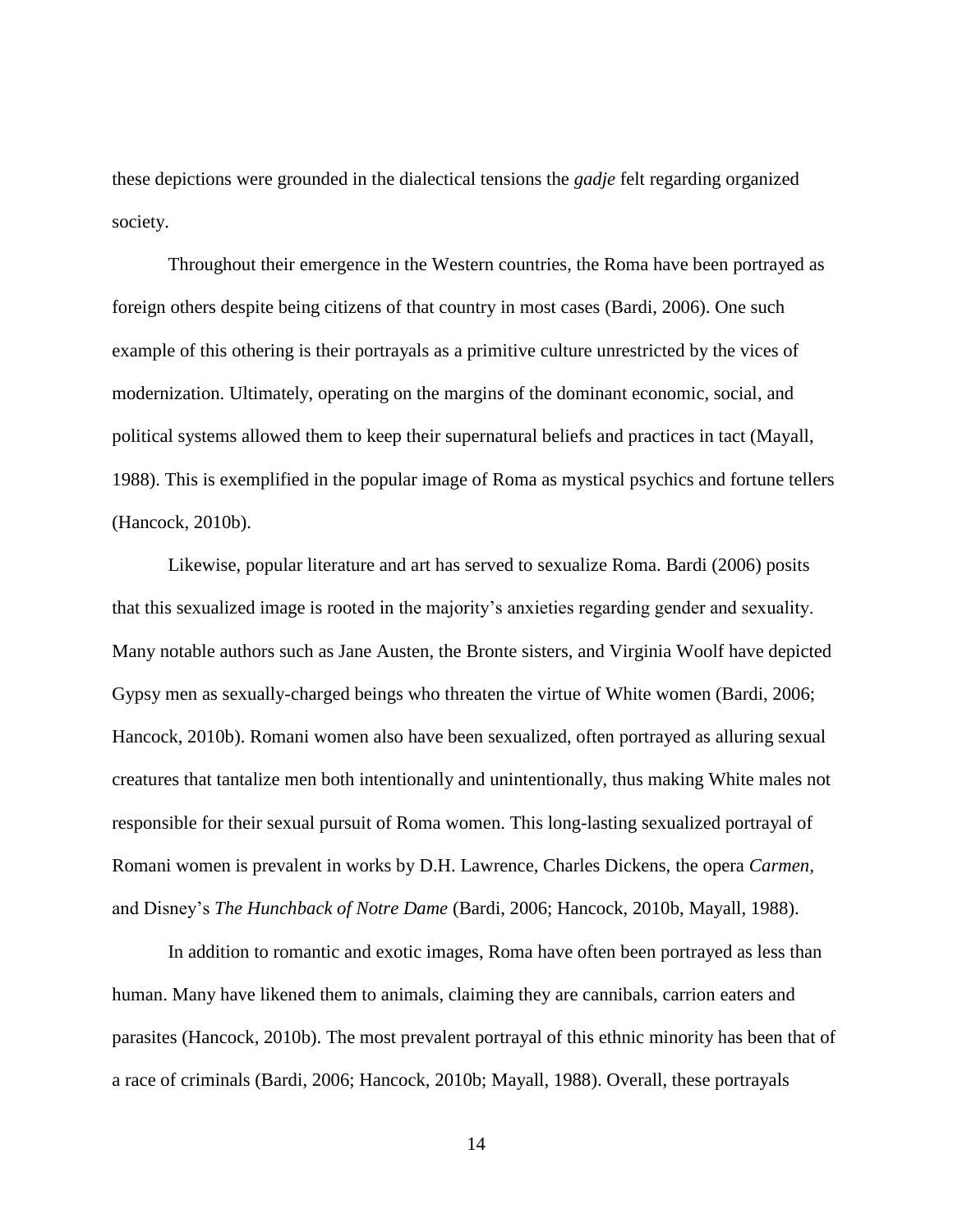suggest an underlying fear or perception that Gypsies represent a threat to economic well-being, dominant morality, and social norms (Mayall, 1988).

The modern European media have taken a similar course in the image they present of Roma. For example newspaper articles often reinforce stereotypical Roma images including their genetic criminality; less-than-human status, and threat and drain on the superior social structure (Erjavec, 2001; Imre, 2006; Kenney, 2009; Richardson, 2006). Richardson (2006) found that many media and political messages had the tendency to talk of the large messes that migrant Roma leave behind, which inevitably have to be cleaned up by local tax-payer-funded government departments, consequently becoming an economic burden on the dominant culture. Congruent with other studies, Kenney (2009) found that in the Czech Republic, Roma were often depicted in the media as the strange Other, inevitably, placing members of the ethnic minority in conflict with the dominant social order. This conflict surfaced in the reporting of their impoverished conditions compared to that of their White neighbors; the racist attitudes and acts they endured at the hands of racist groups; and their struggles to emigrate out of the country. According to his findings, in this particular media outlet, the Roma had little newsworthiness until problems surfaced (Kenney, 2009).

The influence these prevalent media messages have on individuals' perceptions is evidenced in a study by Cespelli and Simon (2004). According to their results, the majority of the respondents, Central and Eastern European residents, perceived Gypsies as criminals, lazy, untrustworthy, and unreliable. Imre (2006) echoed these findings in a different report that showed that Eastern European respondents believed Roma to be unmotivated, primitive, aggressive, and untruthful. In addition, this study found that respondents held more positive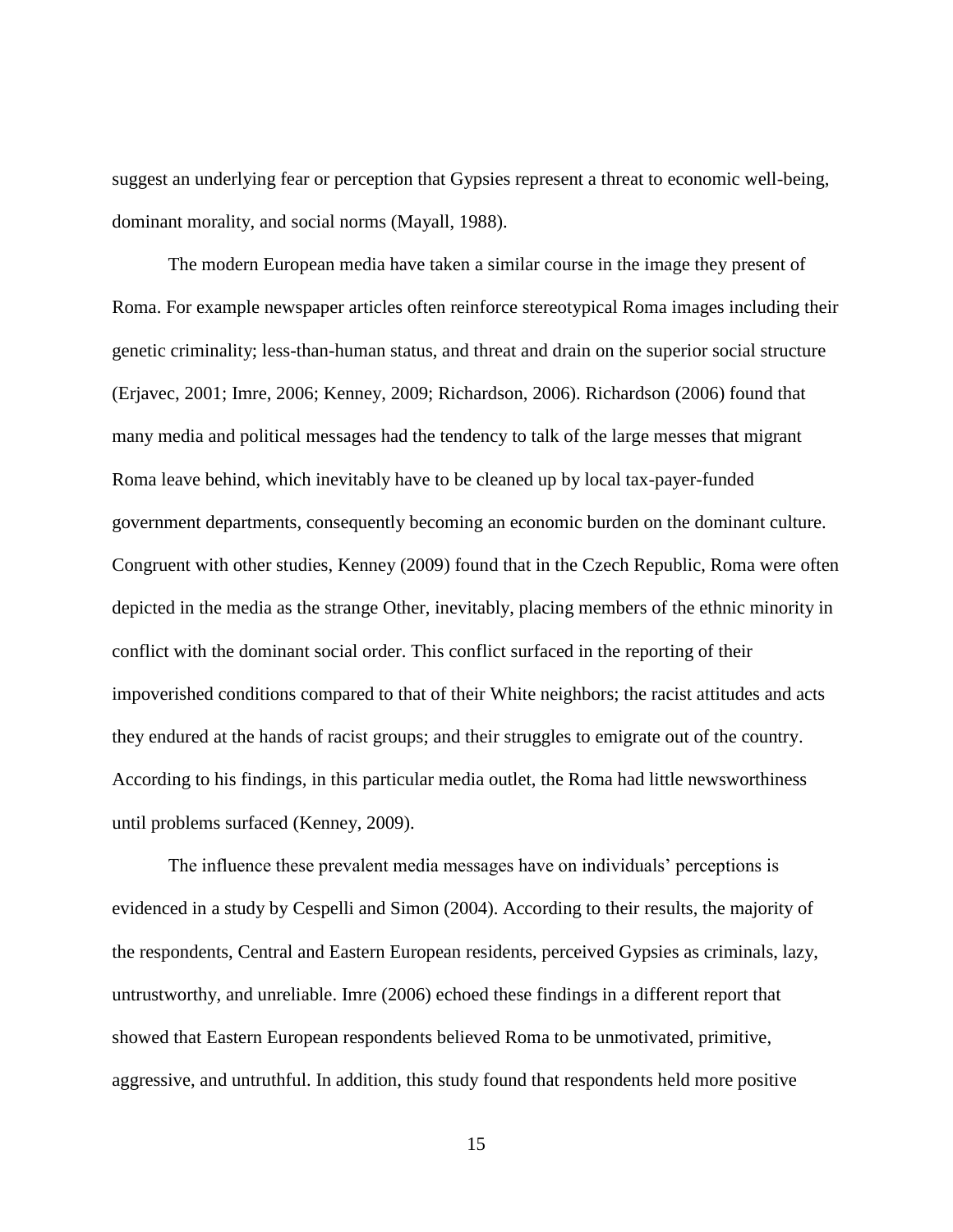perceptions of Roma after being exposed to media messages that reinforced a familiar, acceptable, and romanticized image of Gypsies as entertainers; which was evidenced by the popularity of reality shows chronicling Roma musicians.

The next chapter serves to explain the theories to be applied for analysis and interpretation for this thesis. Additionally, the research questions that will guide the direction of the study are included.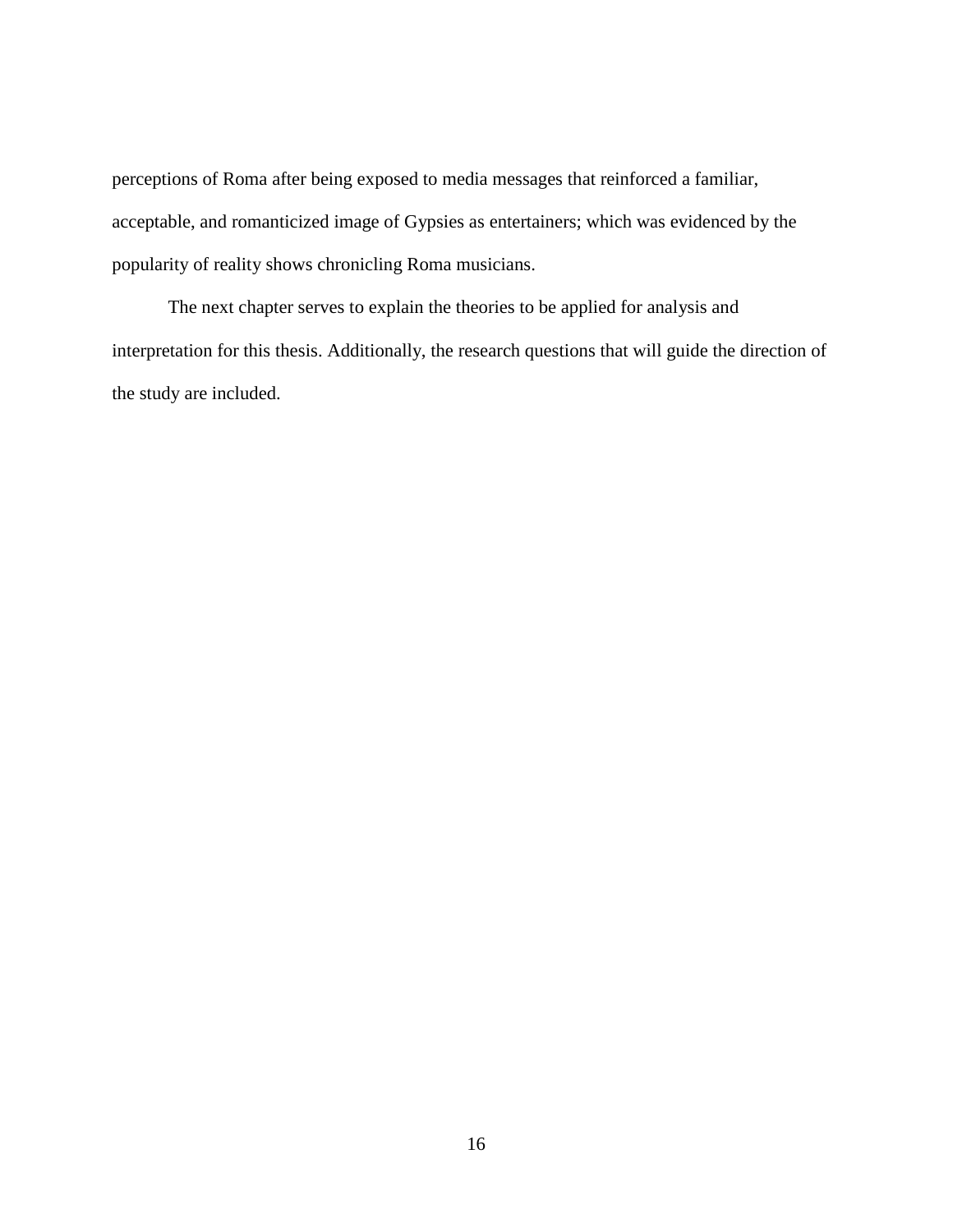## CHAPTER THREE: THEORIES TO BE APPLIED

#### Social Stigma Theory

<span id="page-24-1"></span><span id="page-24-0"></span>The term *stigma* is of Greek origins and referred to a physical mark on the skin to signify disgrace or social deviance. During this period, the stigmatizer would physically brand or cut the stigmatized to serve as a public display and constant reminder of their devalued status. Subsequently, the term has evolved and no longer refers to the physical mark but rather signifies an attribute that discredits the possessor, spoiling his social identity (Goffman, 1963). According to Goffman (1963) there are three types of stigmas: 1) abominations of the body – physical deformities, disabilities, illness; 2) blemishes of individual character – history of deviant behavior such as crime, addiction, mental illness; 3) tribal stigma – race, ethnicity, and religion.

In his foundational work, Goffman (1963) asserted that stigma arises when the possession of the questionable attribute creates a discrepancy between an individual's virtual and actual social identity. More specifically, society establishes the categories of people we may encounter; the attributes that are characteristic of the categories; and the rules for interacting with them. Therefore, we are able to anticipate how members of certain categories will interact with us along with the attributes they are likely to possess; therefore, because of these societal establishments "when a stranger comes into our presence, then first appearances are likely to enable us to anticipate his category and attributes, his 'social identity'"  $(p, 2)$ .

Inevitably, we apply a great deal of significance to these anticipations; thus, "transforming them into normative expectations, into righteously presented demands" (p. 3). These demands are unconscious and for the most part do not become conscious until their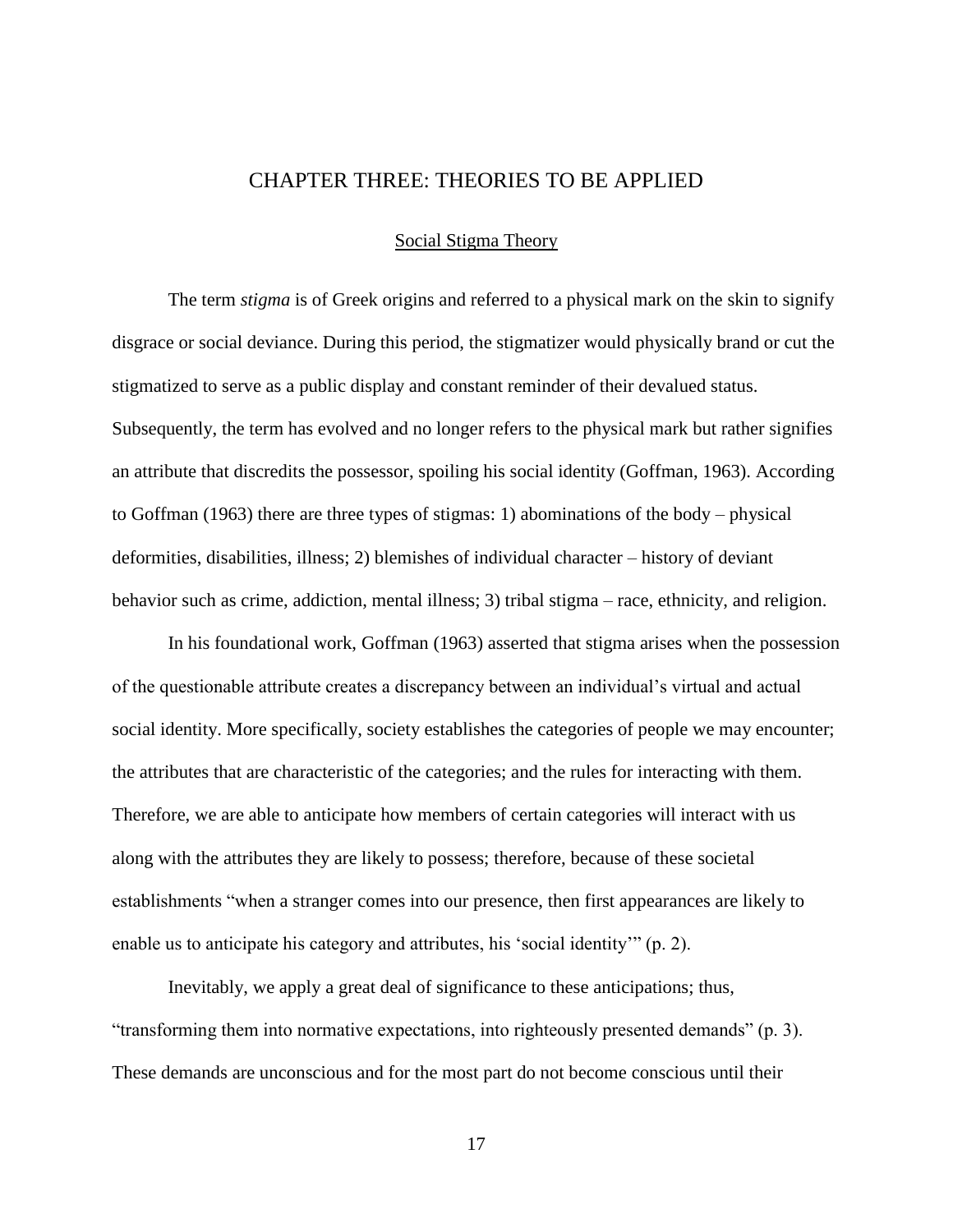fulfillment is questioned or challenged. In essence, these demands are what we perceive the individual to be, the expected category and attributes, or the virtual social identity. Conversely, the actual social identity is the category to which the individual indeed belongs and the attributes they possess (Goffman, 1963).

Furthermore, Goffman (1963) explained that if the unfamiliar person possesses an attribute that is inconsistent with others who belong to that anticipated category then this attribute is viewed as undesirable. The possession of this attribute reduces the individual from normal to tainted -- stigmatized. In other words, a stigmatized individual possesses a discrediting trait that outweighs all other traits and therefore, affects all social interactions with those not possessing the trait, or normals. He also posited that "when there is a discrepancy between an individual's actual social identity and his virtual social identity, it is possible for this fact to be known to us before we normals contact him or to be quite evident when he presents himself before us" (p. 41). Additionally, information about the stigma conveyed either via the media or social interaction can become the base knowledge that normals possess about the stigmatized. The degree to which an individual's stigma is evident is crucial in setting the tone for interactions between the two groups also.

The act of stigmatization is the process by which those not possessing a negative attribute devalue those who do; thus, discriminating against them, and conjuring explanations for the inferiority of the stigmatized and the dangers they pose to the nonstigmatized. The attitudes toward and actions taken against the stigmatized are predetermined by societal norms and often prove to be discriminatory. Normals often develop explanations for the stigmatized group's inferior status and the threat they pose to normals. A whole stigma language and vocabulary are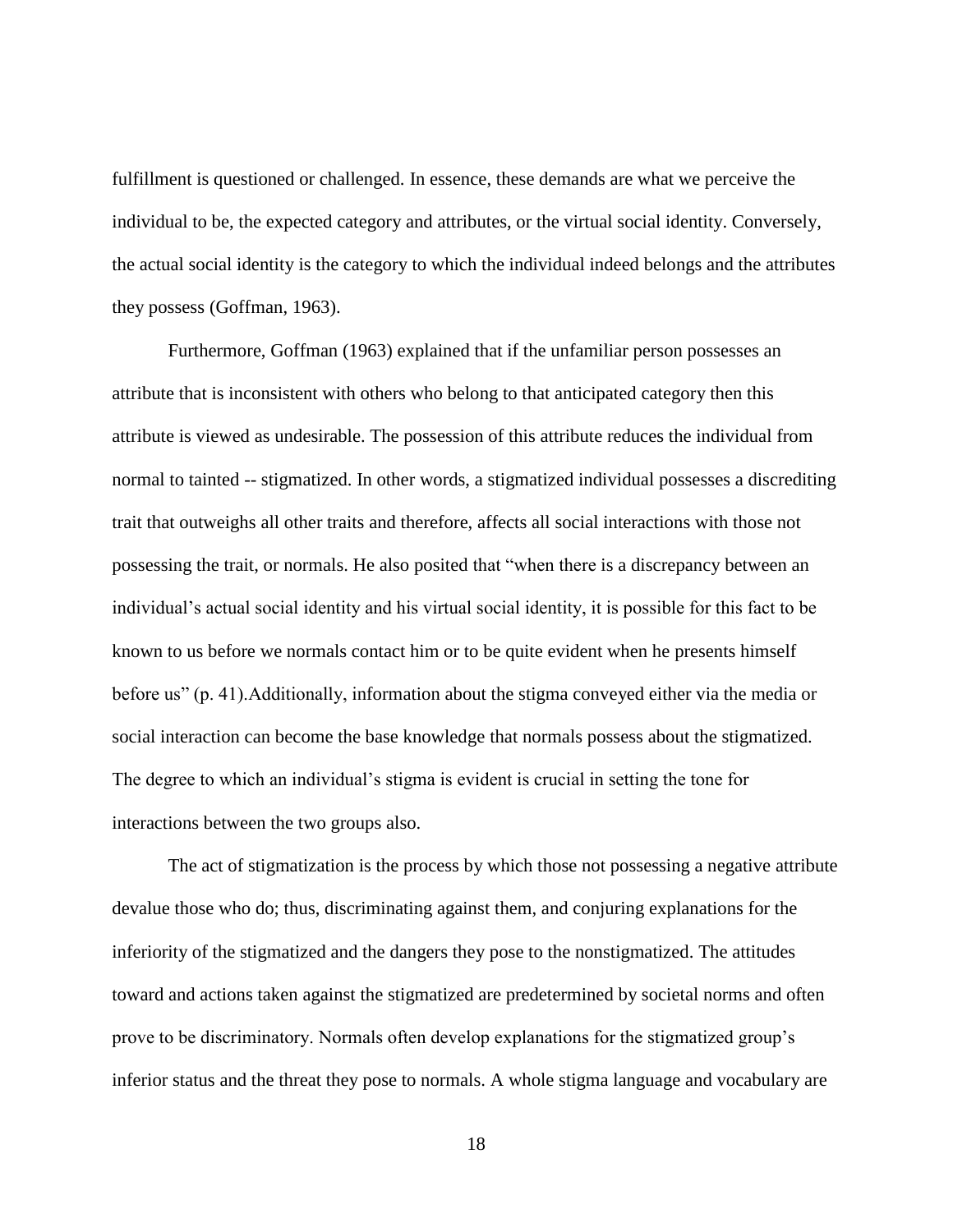developed and become unconsciously integrated in to the normals' discourse. Thus, the discrediting attribute becomes the root of other perceived shortcomings.

Any defensiveness exhibited by the stigmatized may be perceived as a dimension of the discrediting attribute. Furthermore, in the case of tribal, ethnic or racial, stigma the responsible attribute can then be transferred to the individual's tribe and thus viewed as characteristic of the entire group; which can become the justification for the mistreatment of group members (Goffman, 1963).

Katz (1979) expanded on the stigma taxonomy by taking it in a social psychological direction so that research could offer insights into intergroup relations. He offers three causal models to explain the stigmatizer's reaction to the stigmatized. First, the attribute-as-sufficientcause model states that a particular attribute is enough to completely devalue the bearer in the eyes of others. Second, the labeling-perspective model asserts that stigmatization results less from the possession and display of a negative characteristic and more from the dominant group's choice to mark the other. According to this model the choice to label a characteristic as deviant is dependent on contextual variables "particularly, the power or resources of the individual, the social distance between the labeler and the labelee, the tolerance level in the community, and the visibility of the deviant behavior"  $(p. 451)$ . Third, the scapegoat model posits that an individual or group feels hostility toward the target first, which is usually based on fear, threat, or nationalistic views and then a negative attribute is assigned to the target (Katz, 1979).

More recent research has expounded on the causal approach to offer more specific insights into the stigmatization process and intergroup interactions. According to this modern work, a stigma is commonly placed on a group if the dominant group perceives them as a threat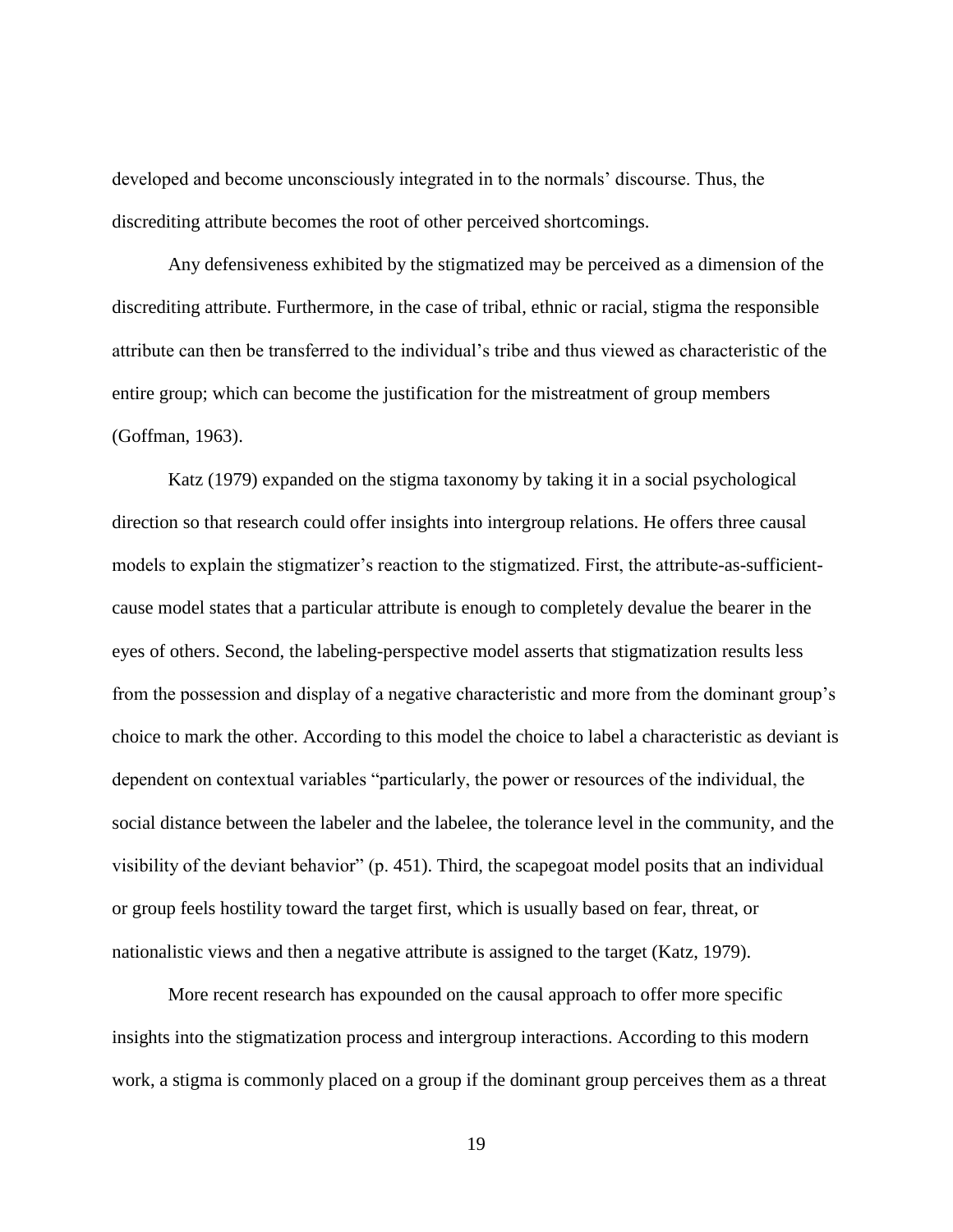(Dovidio et al., 2000; Neuberg et al., 2000; Stangor & Crandall, 2000). The perceived threats can be physical or social. Physical threats encompass safety issues but also when a particular group is viewed as competition for community resources, which is magnified in times of economic hardship (Neuberg et al., 2000; Smith 2007; Stangor & Crandall, 2000). Social threats can include differing values, beliefs, attitudes, and norms. In cases such as this, the dominant group stigmatizes the minority for not having aligning ideologies (Stangor & Crandall, 2000). Morality also plays a role in assigning stigma (Maturi & An, 2010; Smith, 2007). As is the case with physical threats, economic hardship puts dominant group members on edge causing them to pass judgment and stigmatize those they perceive as liars, cheats, and thieves in response to fear of the groups' economic well being (Neuberg et al., 2000; Smith, 2007; Stangor & Crandall, 2000).

Concurrently, researchers have looked at the development along with the causes. For instance, Stangor and Crandall (2000) explain the development of social stigma involves "three major components: perception, function, and social sharing"  $(p. 73)$ . The process begins with one group perceiving another as a threat. Next these attributes or characteristics that are perceived as threatening are distorted to amplify the differences between the two groups.

Fundamentally, stigmas function to categorize others and thus help the nonstigmatized group process information. Another function includes defining the social identity of both and as a result increasing the self-esteem of the nonstigmatized as they compare themselves to the stigmatized (Stangor & Crandall, 2000). Stigma also functions to maintain social order by allowing the dominant group to express values, beliefs, and behaviors they oppose; thus sending a message to its members about how to behave and not to behave (Maturi & An, 2010). Additionally, this social ordering can serve to enforce and reinforce the power structure, which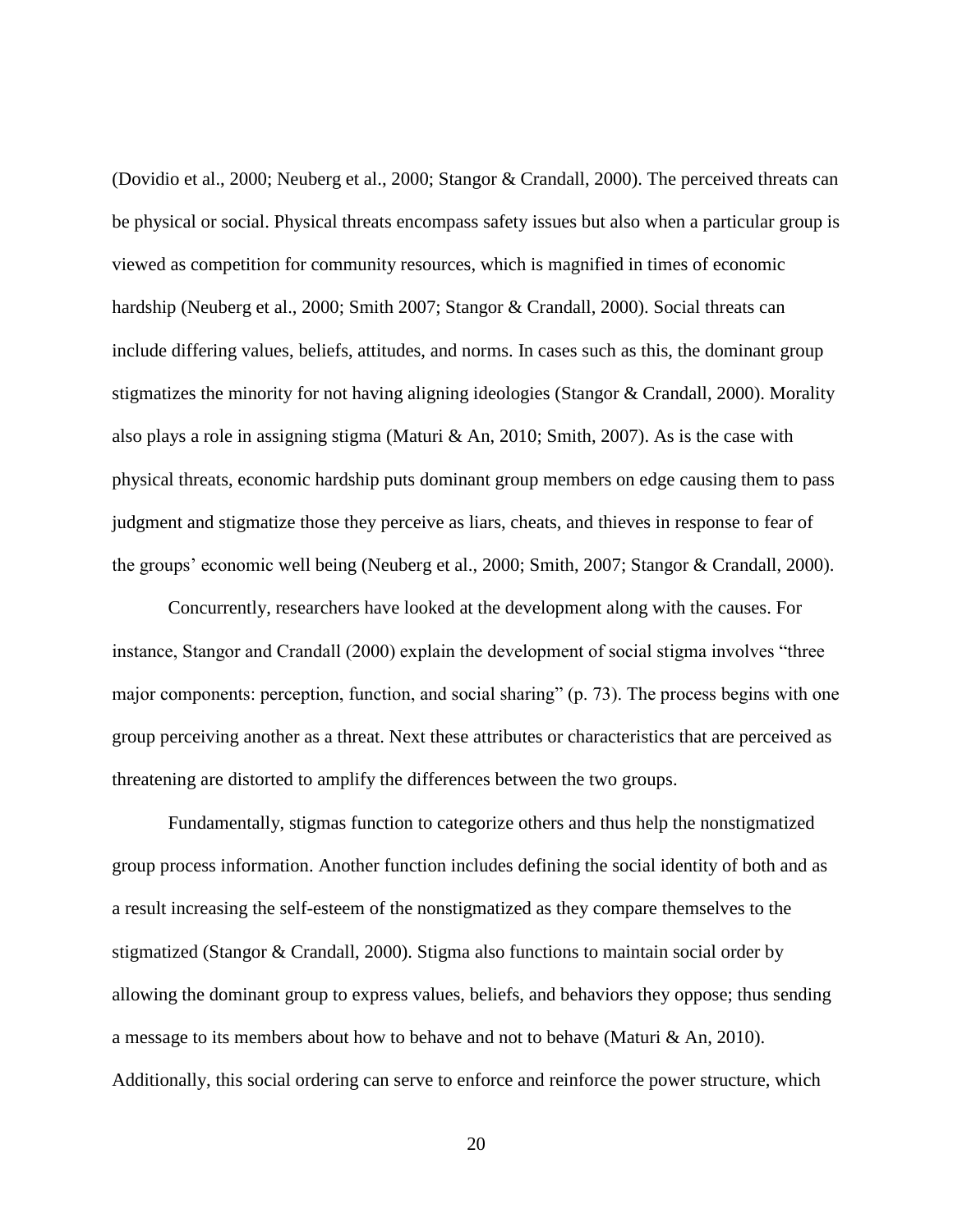often leads to social inequities and exclusion for the stigmatized (Miller & Major, 2000; Smith, 2007).

Stigmas are perpetuated and supported by interpersonal and mass communicative acts (Dovidio et al., 2000; Maturi & An, 2010; Smith, 2007; Smith & Harper, 2010; Stangor & Crandall, 2000). Stigma communication must gain attention quickly and foster negative emotions toward the stigmatized group. These types of messages work to portray the stigmatized group as an entity separate and foreign from the dominant group (Smith, 2007). Stigma messages also relay the eminent threat and peril the stigmatized group poses to the physical, normative, economic and social well-being of the unmarked group. Thus, these communications promote stereotyping and discrimination toward the marked group and its members (Biernat & Dovidio, 2000; Miller & Major, 2000; Smith, 20007; Smith & Harper, 2010).

Sharing these types of messages has many effects that are favorable for the dominant group and undoubtedly unfavorable for the stigmatized group. For instance, ingroup solidarity is strengthened by communicating and re-communicating stigma messages about the marked group (Smith, 2007); however, the stigmatized do not enjoy such positive outcomes. The reactions of the nonstigmatized group toward stigmatized groups can range from aversion to avoidance (Neuberg et al., 2000). More severe social consequences for the stigmatized include discrimination, social exclusion, and marginalization at personal and institutional levels (Dovidio et al., 2000; Major & O'Brien, 2005). Yet, in extreme cases, the devalued group can become victims of racism, biased crimes, and genocide (Miller & Major, 2000). The type and degree of the stigmatizers' reactions depends on the degree to which they feel their own status or way of life is threatened by the marked group (Neuberg et al., 2000).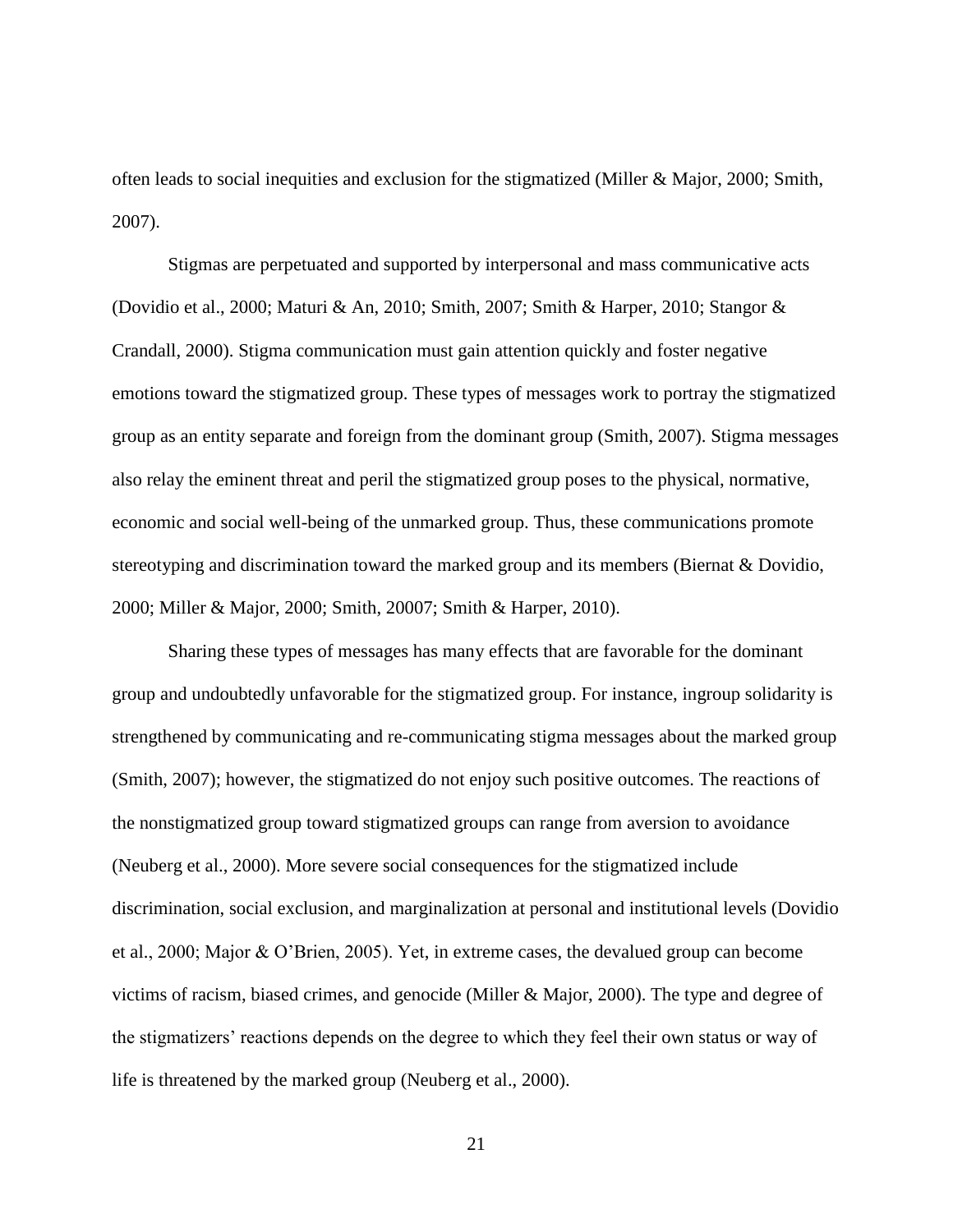Research has shown that the media has a tendency to focus on crime in discourses concerning stigmatized groups (Devereaux et al., 2012; Voorhees et al., 2007). In the case of tribal stigma, devaluation based on racial and ethnic minority membership, the media portray group members as breaking societal norms and laws, thus posing a threat to the dominant culture (Voorhees et al., 2007). The dominant group is often portrayed as the victim of the minority group's deviant behavior and/or champion against the deviance. Voorhees et al (2007) found this evidenced in the portrayals of African-Americans during the media coverage of Hurricane Katrina. African Americans were often reported to be looting and stealing relief supplies that were meant to be evenly distributed among all victims. Mobasher (2006) had similar findings concerning coverage of the Iranian hostage crisis. The study showed that the U.S. media created an image of the Iranian people, their culture, and the region in general as violent, militant, and anti-American.

These discourses often oversimplify and dichotomize issues while upholding commonlyheld beliefs. Religion played a key role during the Iranian hostage crisis as the situation was portrayed as a battle between Christianity and Islam (Mobasher, 2006). Additionally, media coverage of stigmatized groups are more likely to be episodic – focused on one-time occurrences – and less likely to take a thematic approach to examine underlying issues affecting the group and its members (Devereaux et al., 2007).

In general, the media reinforces the dominant social order and institutions while preserving the interests of the majority group. Minorities are often represented in a way that emphasizes their lower social status and lack of power within the dominant culture (Mobasher, 2006). Voorhees et al (2006) found this to be the case in the difference between the images of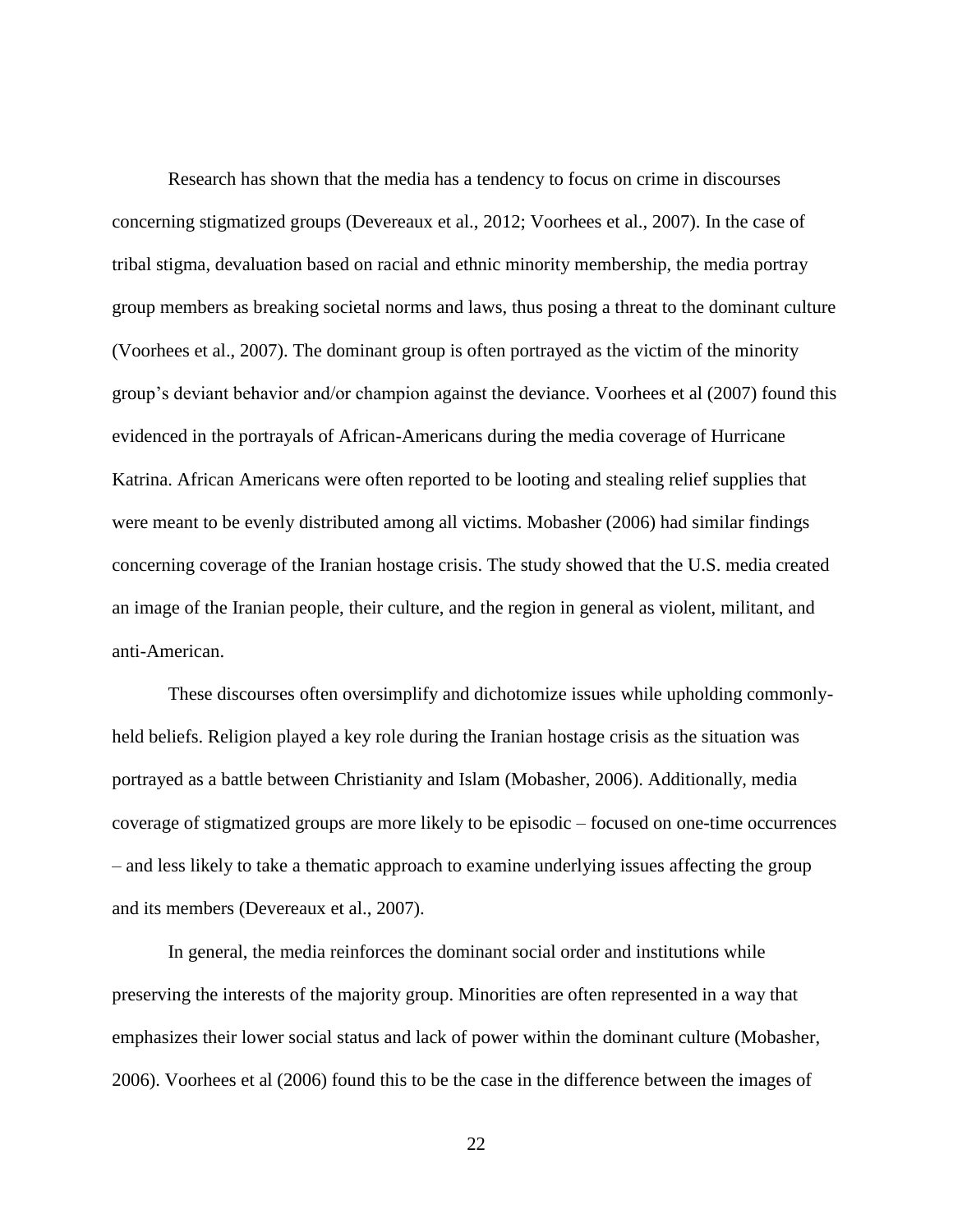African-Americans and Whites being rescued after Hurricane Katrina. Predominantly, African-Americans were seen on rooftops barely above flood waters, being hoisted to safety by helicopters, and crammed in relief shelters. Conversely, Whites were usually shown already secured in rescue boats, or in their homes.

Repeated coverage of this can create and/or reinforce a stigmatized identity for minorities (Devereaux et al., 2007; Mobasher, 2006). According to Mobasher (2006) two separate studies conducted several years after the Iranian hostage crisis showed that American respondents viewed Iran as the enemy. They also associated the country and its people with violence, terrorism, and barbarianism. These depictions also informed behaviors during the time of the crisis as several Iranian immigrants and Iranian-Americans experienced discrimination and harassment at the hands of the U.S. government and residents. During this period, President Carter required all Iranian students to have their visas reviewed. Many colleges and universities increased tuition for Iranian students or refused their enrollment. Americans initiated public protests and boycotts against their Iranian neighbors.

#### Orientalism

<span id="page-30-0"></span>According to Said (1978), the Orient consisted of non-Western countries and cultures such as Japan, China, India, along with Middle Eastern countries and cultures, many of which were forcibly colonized and governed by Western imperial powers. Before World War II, the colonized referred to those residing in these regions that had been ruled by Westerners and Europeans (Said, 1989). However, in more modern times, the colonized has come to encompass ―women, subjugated and oppressed classes, national minorities, and even marginalized or incorporated academic subspecialties" (Said, 1989, p. 207).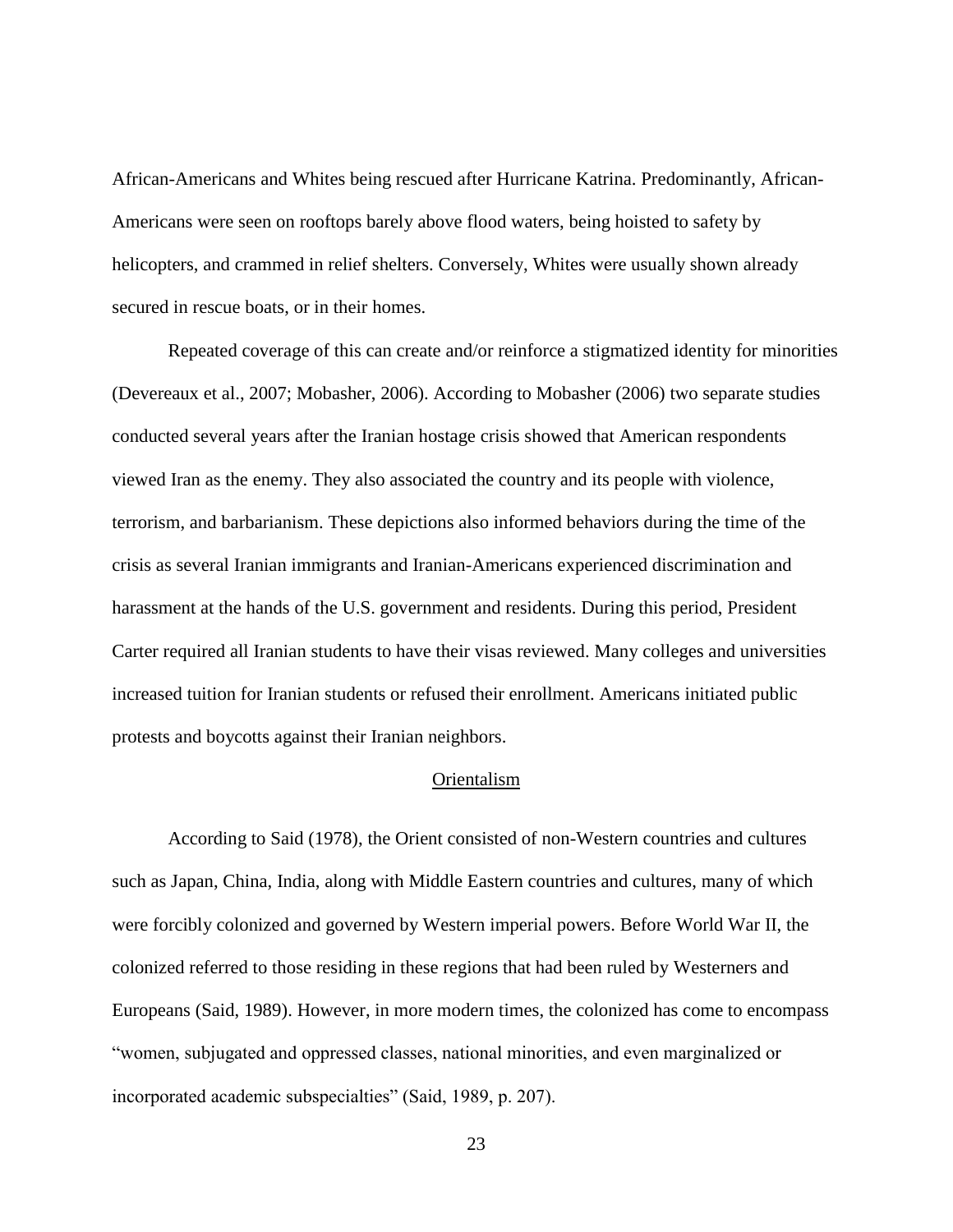As a result of this Imperial period, Orientalism, a method by which the West gathers and interprets knowledge about the Orient or non-Western cultures, emerged and persisted. Said (1978) explained that this knowledge is managed or interpreted in a way that initially serves the purposes of the interpreter - the West - by placing the two parties in an unequal power structure with the West in the dominant role. It is a social ordering by which the colonizer, the West, believes and asserts their superiority over the colonized, the Orient.

Inevitably, Orientalism serves the purpose of positively defining Western self-image more than it does to define the non-Westerner. It becomes more about asserting what the West and Europe is not in comparison to the rest of the world. In doing so, the non-Western world and its inhabitants are portrayed as the strange and different "Other" (Said, 1978, 1989). Therefore, through the Orientalism lens, the West is the stronger entity in terms of religion, politics, and culture; and from this perspective they are warranted and perhaps obligated to colonize, govern, scrutinize, and punish the inferior Orientals (Said, 1978).

Keen (1991) extended Said's idea of Orientalism to go beyond the dialectic of superiority and inferiority and toward the creation of an antagonism between the dominant group and minority group; ultimately, this perspective results in the latter being portrayed as the enemy. One tactic the West employs is to depict the enemy as strangers, which is based on the widely held assumption that "what is strange or unknown is dangerous and intends us evil. The unknown is untrustworthy"  $(p. 18)$ . Another method of constructing the enemy image of outgroup members is to paint them as the aggressor. Essentially, ingroup members "claim" righteousness and purity and attribute hostility and evil to the enemy"  $(p. 19)$ . Last, dehumanizing the enemy allows for them to be portrayed as being in complete opposition to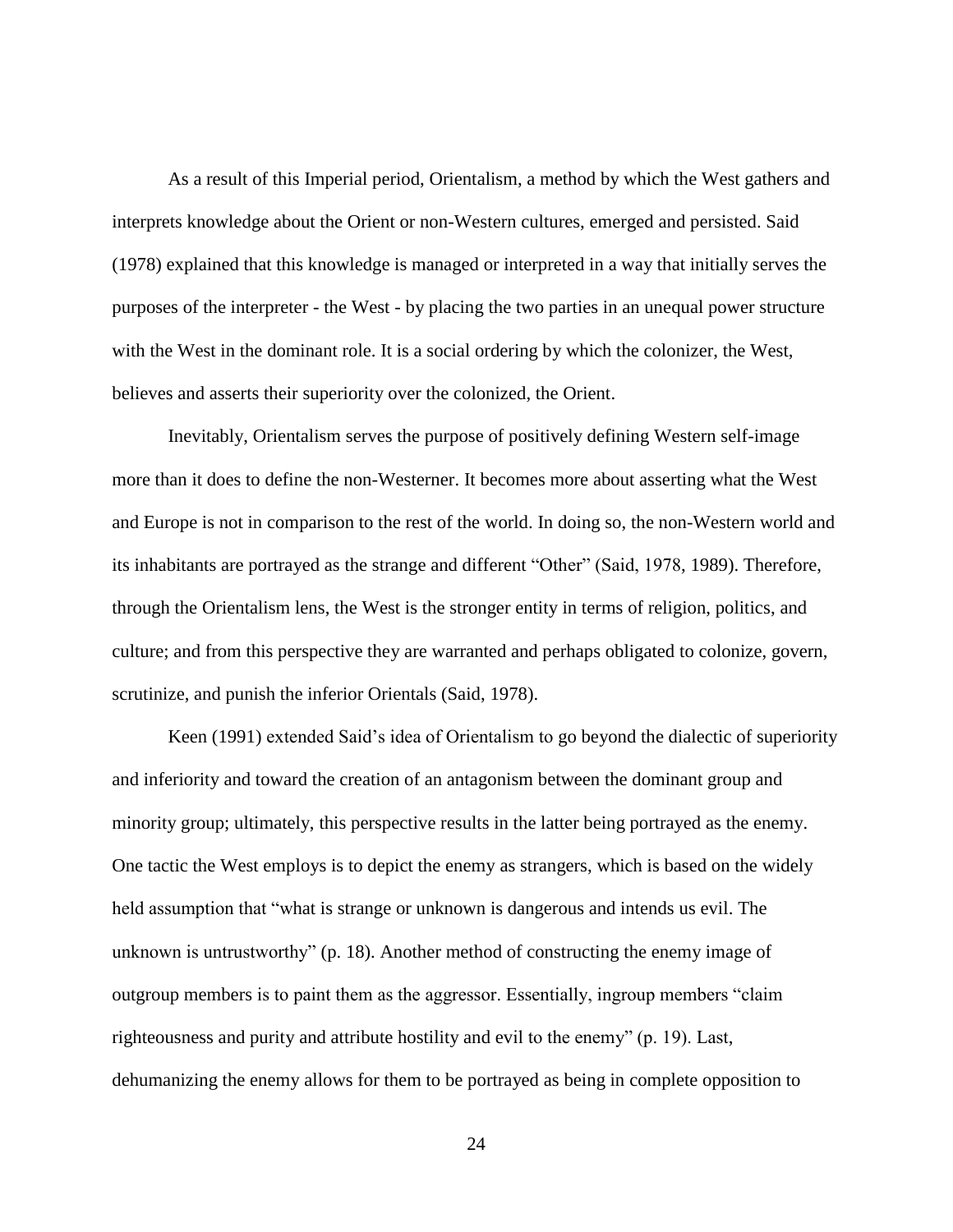Westerners, with no similar characteristics, values, or beliefs. This is done to discourage and prohibit dominant group members from viewing the minority members as fellow human beings. Overall, these three measures create a myth allowing the West to set up the dualistic relationship and to justify their mistreatment of the enemy East (Keen, 1991).

This pertinacious Western mindset of superiority and antagonism often surfaces in media portrayals of Oriental peoples and cultures because, even though the majority of these lands are no longer under Western rule, the social values, norms, beliefs, and attitudes toward Orientals persist in much of the Western dominant culture (Akita, 2006). Kim (2004) asserts that a major function of Orientalism is "the maintenance of dominance and hierarchy through discourse images" (p. 22). Mass media such as newspapers possess tremendous discursive power to manage and interpret information about regions and peoples unknown to the populous (Yin, 2005). According to Yin (2005), two main ways in which Orientalism can slant media discourses in favor of the West is: 1) the stories can tend to romanticize, exoticize, and sexualize non-Western regions and peoples; 2) they define the identities of racial and ethnic groups and subsequently the members.

Concordant with prior Orientalism research, setting up discourses that portray non-Westerners as the strange and exotic Other allows Westerners to maintain their sense of superiority. Media messages portray these regions and its people in a way that elicits romantic, exotic, and sexual adventures; in essence their sole purpose is for the entertainment of Westerners (Akita, 2006; Kim, 2004; Yin, 2005). Akita (2006) found that the tendency to exoticize and sexualize the Orient is still prevalent in modern media in her analysis and critique of the popular novel and film *Memoirs of a Geisha*. She posits that the author, Arthur Golden,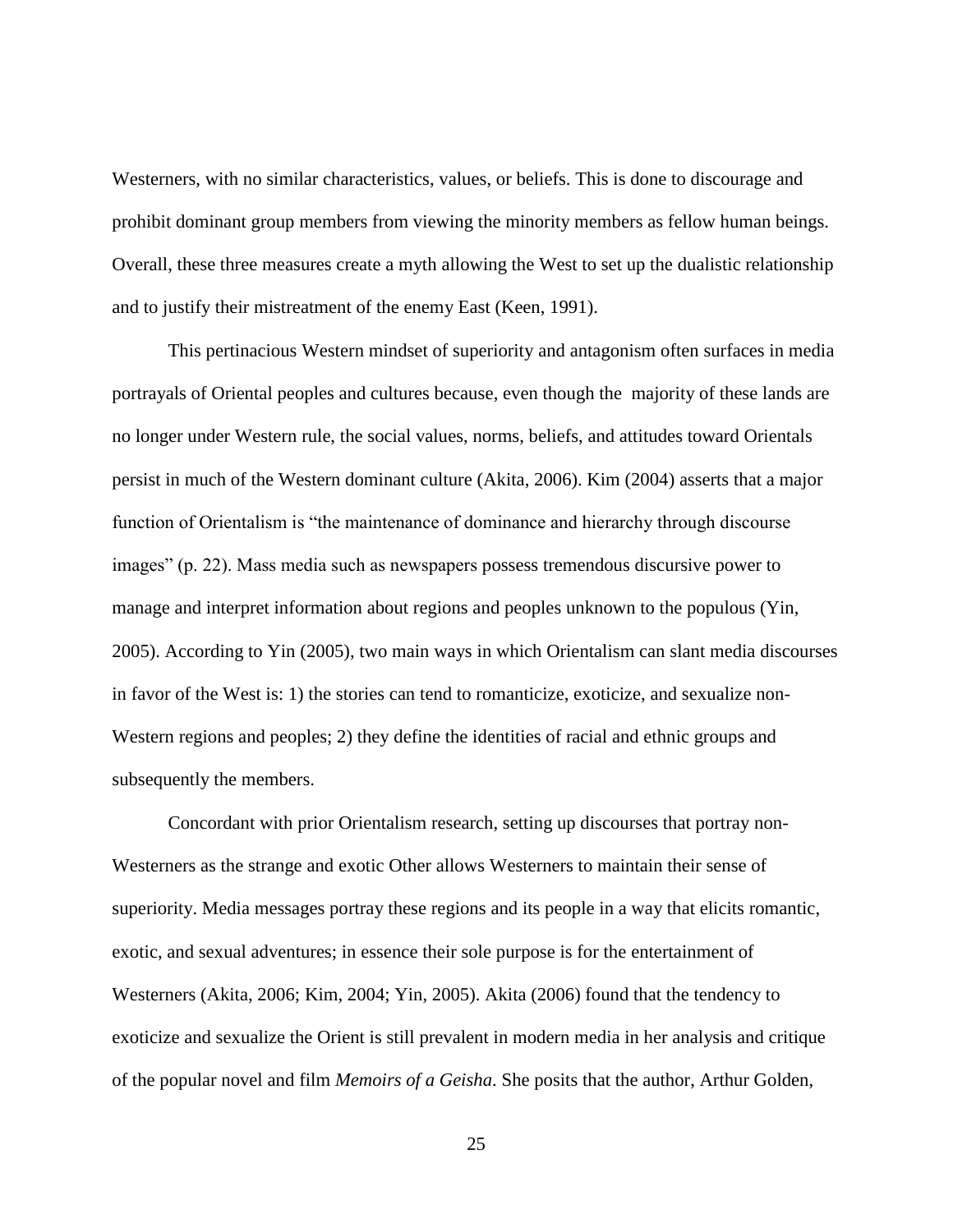twists an integral symbol of Japanese art, culture, and society – the Geisha – into a sexualized object for the viewing pleasure of White males.

Westerners also have a tendency to construct and substantiate the identity of racial and ethnic groups. For instance Kim (2004) found that the image of Japanese women as war brides, those women that came to the United States following World War II by marrying American soldiers in hopes of a better life, was fortified in a popular television show, *The Courtship of Eddie's Father*. Similarly, Yin (2005) found the novel and movie *The Joy Luck Club*, upheld the common image of the Chinese culture as being oppressive, sexist, and cryptic. This was actualized in conflicts between generations – mothers and daughters, with the younger generations arguing for change and progression and the older insisting on adherence to tradition.

#### Research Questions

<span id="page-33-0"></span>Previous research on stigma has shown that minorities are stigmatized by being portrayed as deviant. They are portrayed in such a manner because, ultimately, they are perceived as a threat to the dominant culture. Orientalism scholarship asserts that the colonizer depicts the colonized as a foreign Other – strange and different from the West. Congruently, the two theories applied in this study examine the power structure and differential; and offer a critical perspective on how the majority group works to protect the dominant social order and their superior position within it by subordinating the minority. Therefore, I pose the following research questions: 1. How do articles appearing in U.S. newspapers outlining confidence crimes allegedly committed by Gypsies/Roma serve to stigmatize members of this ethnic minority? 2. How do these articles depict American Roma/Gypsies as foreign "Others", separate from the dominant culture?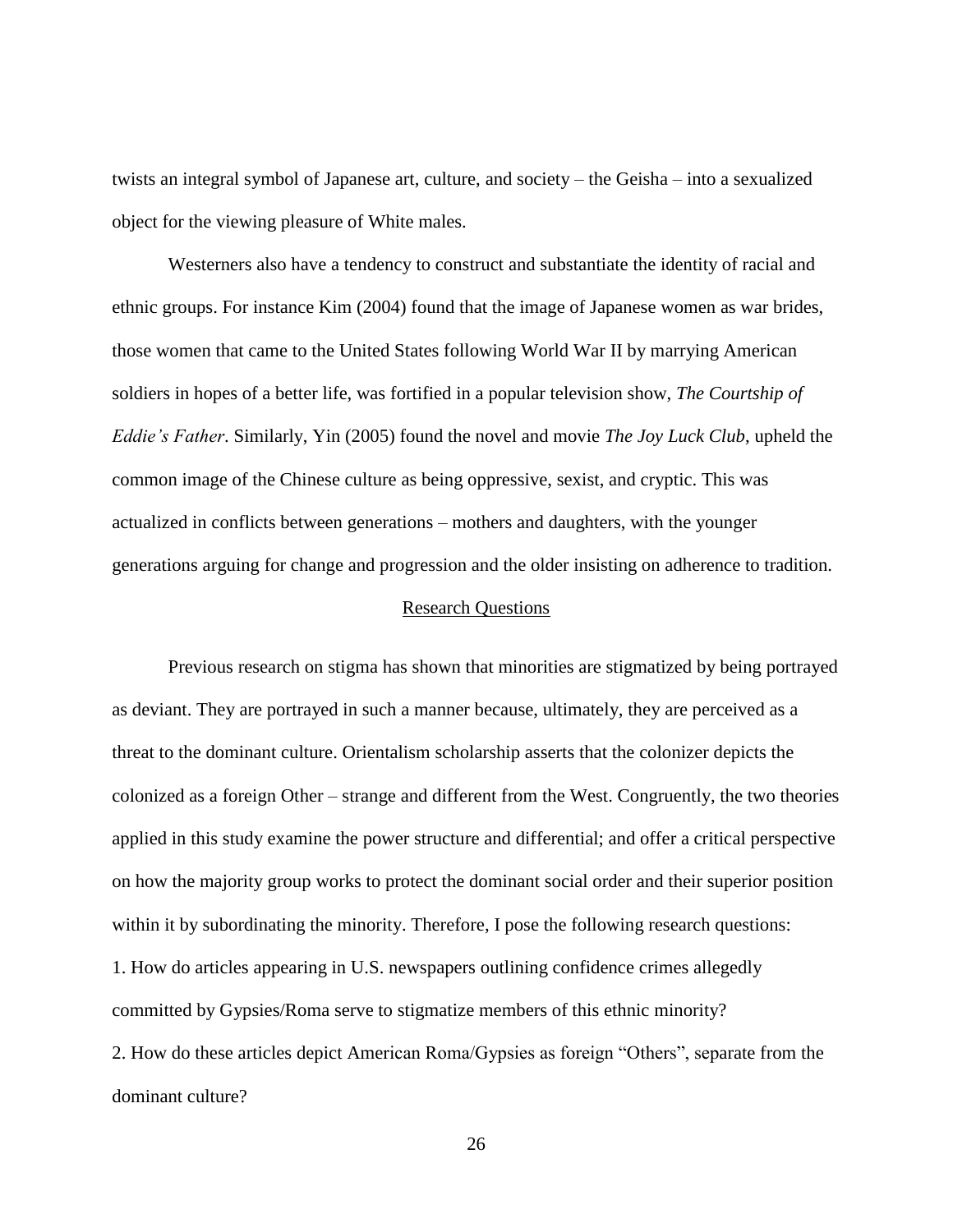### CHAPTER FOUR: METHOD

<span id="page-34-0"></span>In order to address the research questions presented in this thesis, newspaper articles appearing in the *South Florida Sun-Sentinel* were examined. This particular publication was chosen because of the recent coverage of a Roma family charged with defrauding clients of their psychic services businesses.

This particular type of media communication, newspaper articles, was chosen for analysis because newspapers historically have served as a credible source of information for the general public. In addition to credibility, Fursich (2008) explains "media content is an important site of the ongoing struggle over meaning and common sense that defines public discourses in hegemonic systems"  $(p. 11)$ .

The initial retrieval process began via the Lexis-Nexis database by entering three different combinations of terms in the key word search fields: *Gypsy crime, Gypsy fraud*, and *Gypsy scam*. This preliminary search produced very few connected articles. Two related articles did appear among the results, both of which provided coverage of the same criminal case, a fraud case involving a psychic in Fort Lauderdale, Florida that appeared in the *South Florida Sun-Sentinel,* the primary daily newspaper for Fort Lauderdale and the surrounding communities.

The second phase of this search proceeded on the *South Florida Sun-Sentinel* website, [www.sun-sentinel.com.](http://www.sun-sentinel.com/) Using content from the two related articles previously retrieved, the phrase, *Gypsy psychic fraud* was entered in the site's search field, which produced two additional articles pertaining to this case. The last phase of the search involved including the main defendant's name, Rose Marks, with the previously mentioned terms. This final stage produced 23 articles that encompassed the publication's coverage to date of the alleged fraud, including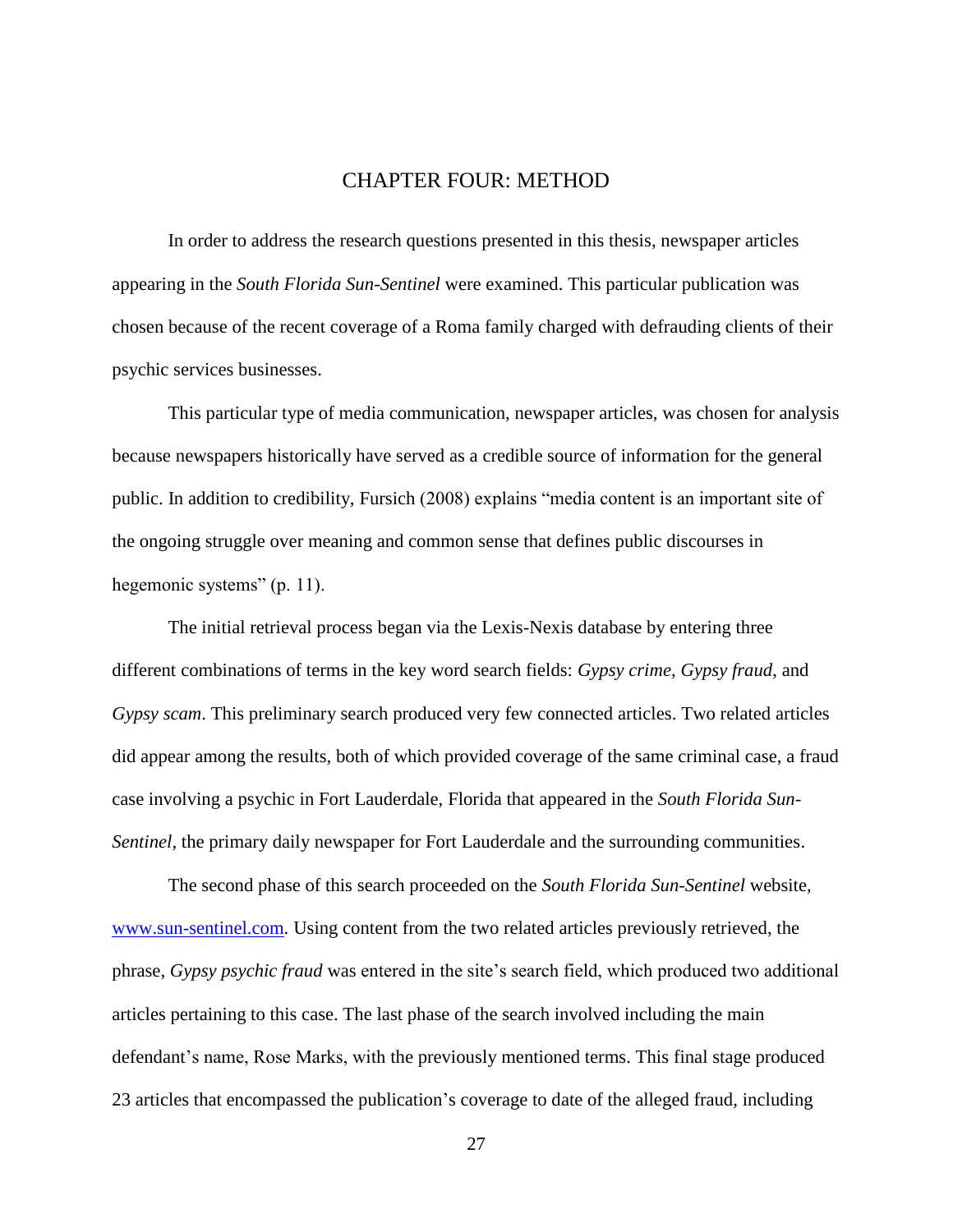duplicates of the articles previously retrieved via Lexis-Nexis and the newspaper's website search feature. This 23-article series spanned from August 16, 2011 to February 8, 2012.

The larger sample was evaluated and narrowed to nine articles that contained the terms *Roma, Romani* and *Gypsy*. Each article in this final sample was read thoroughly and analyzed in accordance with the rigors of the critical-cultural textual analysis method as defined by Stuart Hall (Curtin, 1995; Fursich, 2008). Social Stigma Theory (Goffman, 1963) and Orientalism (Said, 1978) served as the theoretical bases for this study as this methodology requires critical theories to guide the research (Curtin, 1995).

Essentially, textual analysis of cultural studies, critiques how texts convey cultural ideologies concerning race, ethnicity, gender, sexuality, and class (Kellner, 2010). This methodology requires the analyst to look beyond the literal meanings and to examine the style and the social meaning to reveal the underlying dominant social, ideological, and cultural frameworks (Curtin, 1995; Fursich, 2008; Lule, 1991) that fuel the media's portrayal of Roma/Gypsies.

In line with the critical-cultural textual analysis method, the text were decentered, a process by which the focus was not on the texts themselves but rather what they signified (Johnson, 1986 – 1987). This approach looked at the preferred reading within the contexts of its production, why the dominant group produced it and consumption, the historical and dialectic relationship with the reader (Curtin, 1995; Lule, 1991). Decentering the text served to deconstruct it, hacking away at the form, appearance, and style to reveal the underlying social and historical processes (Curtin, 1995; Fursich, 2008).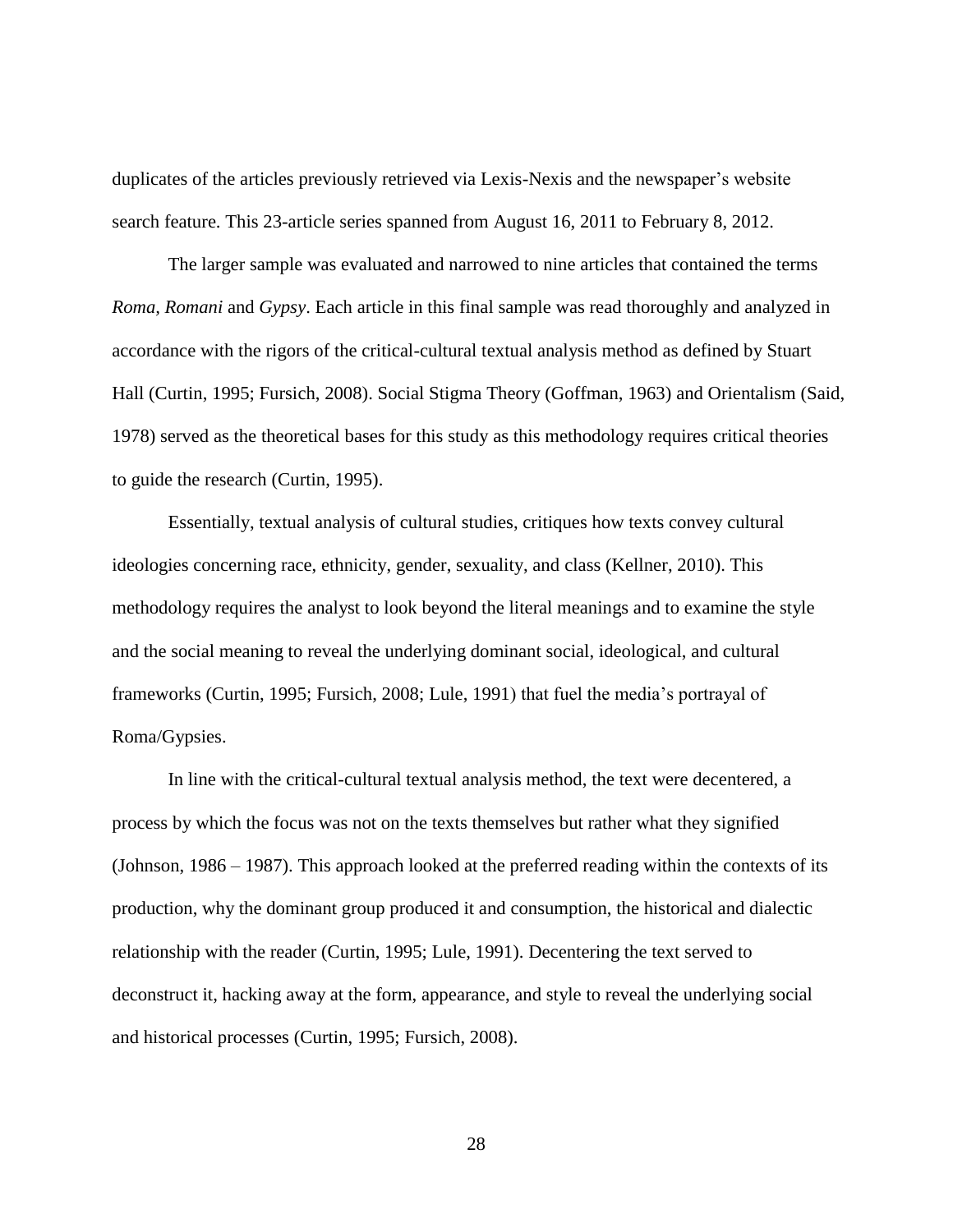During the deconstruction process, the structure of the narrative in each of the articles was evaluated, which included examining the lead and evaluating the ordering of the story to determine its role in the readers' interpretation of the content. (Curtin, 1995; Fursich, 2008). In addition, the language of the articles was studied to identify general values and beliefs commonly held by the dominant culture (Lule, 1991). Portions of text from the articles in the sample were provided as evidence of the findings (Curtin, 1995; Fursich, 2008; Kellner, 2010; Tompkins, 1994). The analysis of these findings follows in the discussion section of this thesis.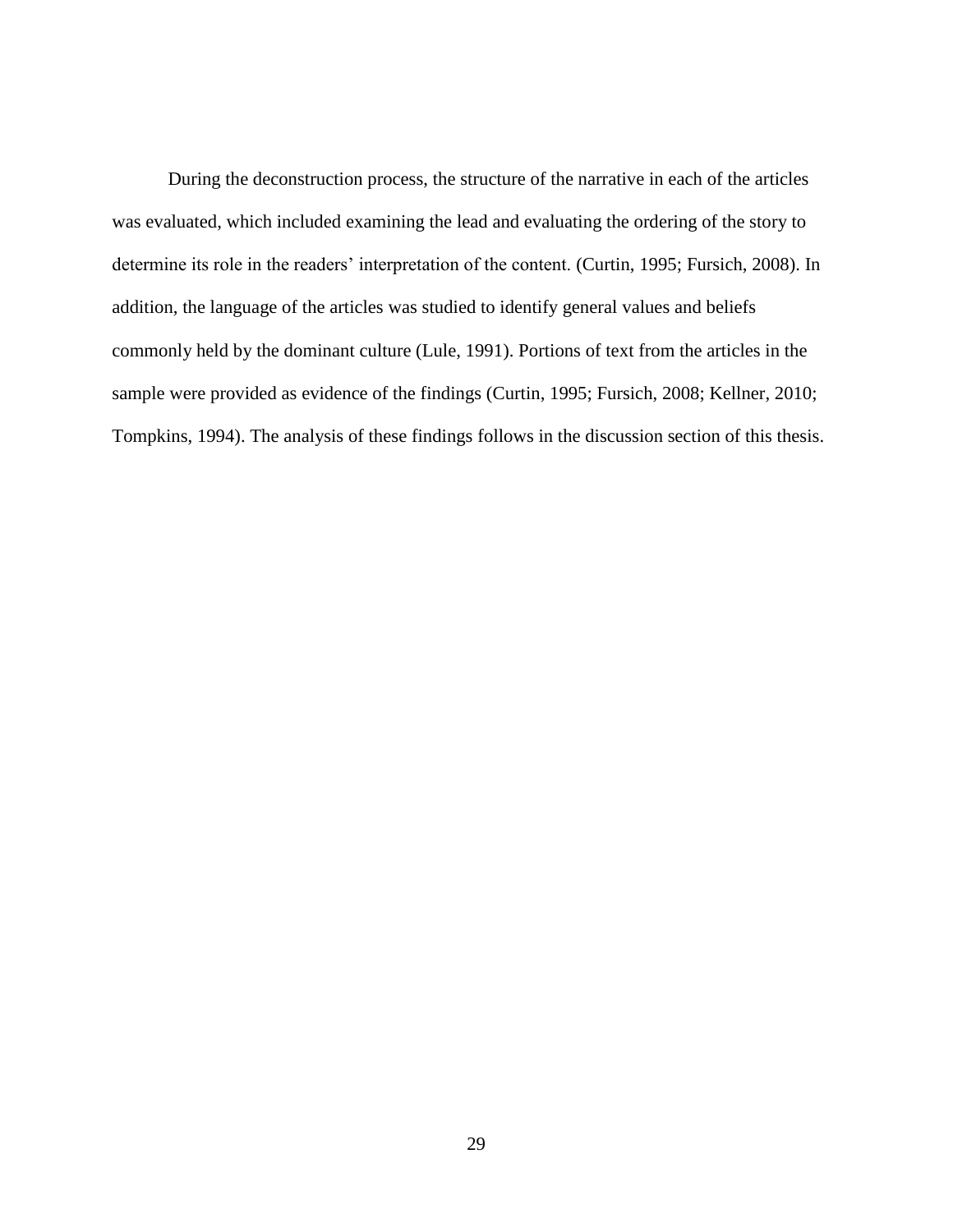## CHAPTER FIVE: DATA

<span id="page-37-0"></span>This chapter presents the data from nine articles that appeared in the *South Florida Sun-Sentinel* as part of the 23-article series that covered members of the Marks family who were accused of defrauding clients of their psychic services businesses. The nine articles were identified as directly referencing *Roma, Romani* and/or *Gypsy*, whereas the other 14 articles made no reference to the Marks' ethnicity.

Further analysis of these nine articles revealed four major categories of findings regarding the representation of the ethnic minority. The categories included: 1) the pairing of the preferred term, *Roma* with the pejorative term, *Gypsy*; 2) reinforcement of stereotypes; 3) portrayal of the ethnic group as foreign/exotic others; 4) Roma portrayed as a threat to the dominant culture and its members. These concepts were reified through word choices, headlines, leads, repetition, and the ordering of paragraphs, as well as other techniques.

#### *Roma* and *Gypsy*

<span id="page-37-1"></span>As stated previously in this thesis, Roma is the moniker preferred by members of the ethnic minority. There has been a movement to distance themselves from the term *Gypsy* (Herakova, 2009), which is a pejorative rooted in misconceptions, prejudice, and stereotypes; however, in seven of the nine articles, both terms are used. The term *Roma* is used and then most often is followed within the same sentence by the more widely known pejorative, *Gypsy*, to clarify the preferred term:

…Fort Lauderdale family of Roma, or gypsies … (McMahon, 2012a).

…members of the Roma community, also known as gypsies … (McMahon, 2012b).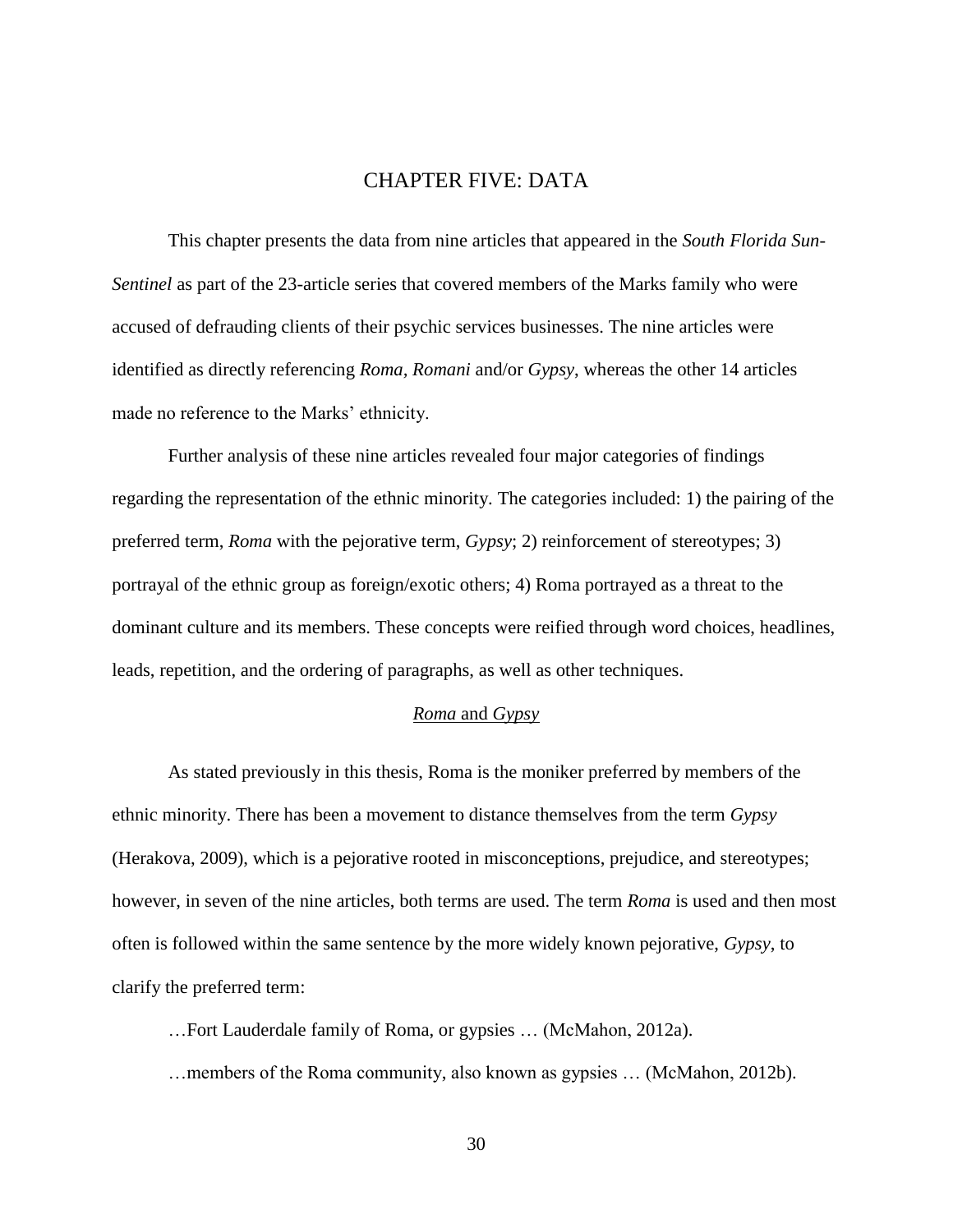In keeping with Romani or gypsy culture … (McMahon, 2012c).

Additionally, the first two of the nine articles, (McMahon, 2011a; McMahon, 2011b) do not even contain the term *Roma* and only use *gypsy* or *gypsies*. This omission ignores the term preferred by the members of this ethnic minority and identifies them solely as the pejorative that the dominant group more readily identifies them as. Concordantly, there is a denial that *Gypsy* is even derogatory because "experts say many people have no idea that it's a bad word" (McMahon, 2011d).

Conversely, the negative connotation of the term *Gypsy* is acknowledged in three of the articles (McMahon, 2011c; McMahon, 2011d; McMahon, 2012d). In fact, the use of the derogatory term is labeled as misconduct and possible grounds for dismissing charges against the Marks family; however, the term continues to be used in the articles following these.

#### Reinforcement of stereotypes

#### *Roma as criminals*

<span id="page-38-1"></span><span id="page-38-0"></span>Rose Marks, the main defendant, is labeled as the *matriarch* and/or *ringleader* of the group in seven of the nine articles. In the majority of the articles she is identified as the *matriarch* and/or *ringleader* of a fraud conspiracy or a family of psychics that defrauded clients. Both terms connote a person who leads others and is the mastermind behind a sinister act:

Marks was the family matriarch and ringleader of a conspiracy … (McMahon, 2012e).

…family of Roma, or gypsies led by fortunetelling matriarch Rose Marks … (McMahon, 2012a).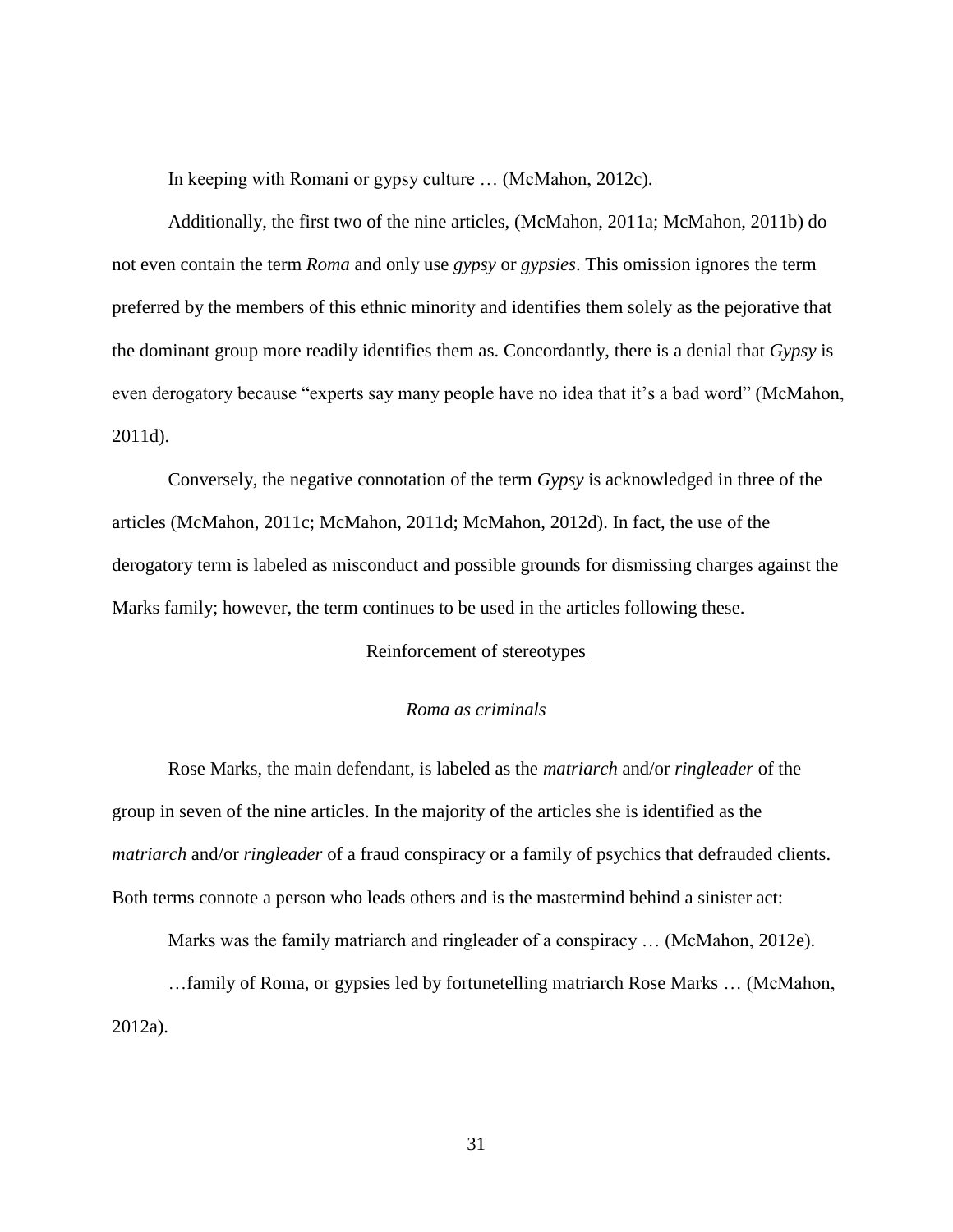This analysis also revealed that the ordering of leads the journalistic equivalent of thesis statements and the overall structure of the story itself aided in the reification of the stereotypical perception that Roma are criminals. For example, the ordering of this lead places more focus on the group being charged with a \$40 million fraud than it does on federal agents being accused of bias and misconduct against the ethnic minority.

Defense attorneys for a group of Fort Lauderdale fortune tellers charged with running a \$40 million fraud accused federal agents of misconduct and bias against Romani people in court records … (McMahon, 2011d).

Furthermore, the ordering of this entire article also asserts that the agents' misconduct against witnesses is more reprehensible than that of their bias against Roma. The issue of investigators pressuring some of the Marks' clients into testifying against members of the family is addressed first within this article. It is not until the fourteenth paragraph that the claim of bias against Romani people is addressed.

Once the bias issue is addressed, biased language appears within this section. This is evidenced in the statement, "the defense also accused federal authorities of showing bias against the Romani fortune tellers by calling them "gypsies" in court." Identifying the defendants as *Romani fortune tellers* instead of as the Romani family or simply the Marks family, illustrates bias as well.

Additionally, the ordering of another article (McMahon, 2012b) establishes Wolofsky being convicted of laundering money for drug dealers – criminals – and then explains that he gave a mortgage loan to Rose Marks. Therefore, the explanation that Marks engaged in financial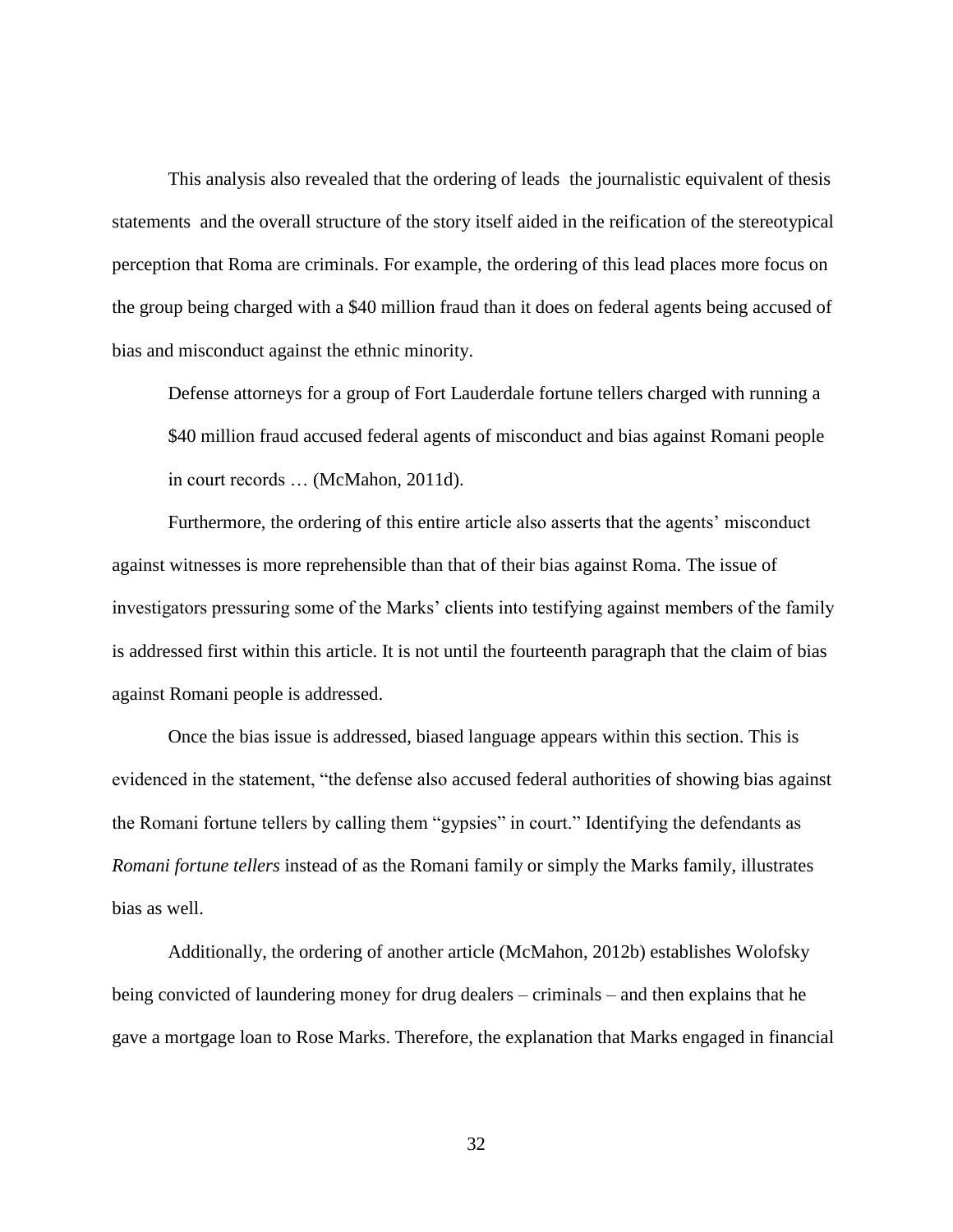transactions with a person convicted of illegal financial transactions with criminals indirectly associates her with criminal activity.

Insights into the Romani culture are only given against the backdrop of the criminal case. This is exemplified in the article "Fortune teller case shines light on little know group, the Roma (McMahon, 2011c). A member of the Romani culture, George Eli, conveys various nuances about his people's traditions and beliefs but then is identified as a cousin to Rose Marks who is described as the ring leader of a fortune teller fraud. Within this same article the defense attorney explains that he is posing the argument that his clients' actions are justifiable and are protected as religious rights and cultural traditions. Directly following this statement, it is reiterated that the Markses are accused of defrauding "50 victims" out of \$40 million.

Amidst the conveyance of the Romani marriage tradition of paying a dowry, it is explained that while the Marks family was under investigation for the fraud case, before charges were brought against them, they consulted law enforcement to settle a dispute with another Romani family over a wedding dowry. Details about Rose Marks' family, her father's respected position within the Romani community; her arranged marriage to her late husband; and her family's immigration to this country are brought to light only because she is the main defendant in a high profile criminal case (McMahon, 2012e).

#### *Roma as mystics, fortune tellers, and psychics*

<span id="page-40-0"></span>The stereotype that Romani people are mystics, fortune tellers and psychics is a prevalent theme through the analyzed sample. This is displayed in the headline "Fortune teller defrauded bestselling author, others<sup>"</sup> (McMahon, 2011a). In fact, all nine of the articles have headlines that contain the words *psychic* or *fortune teller* with none in the final sample referencing the Marks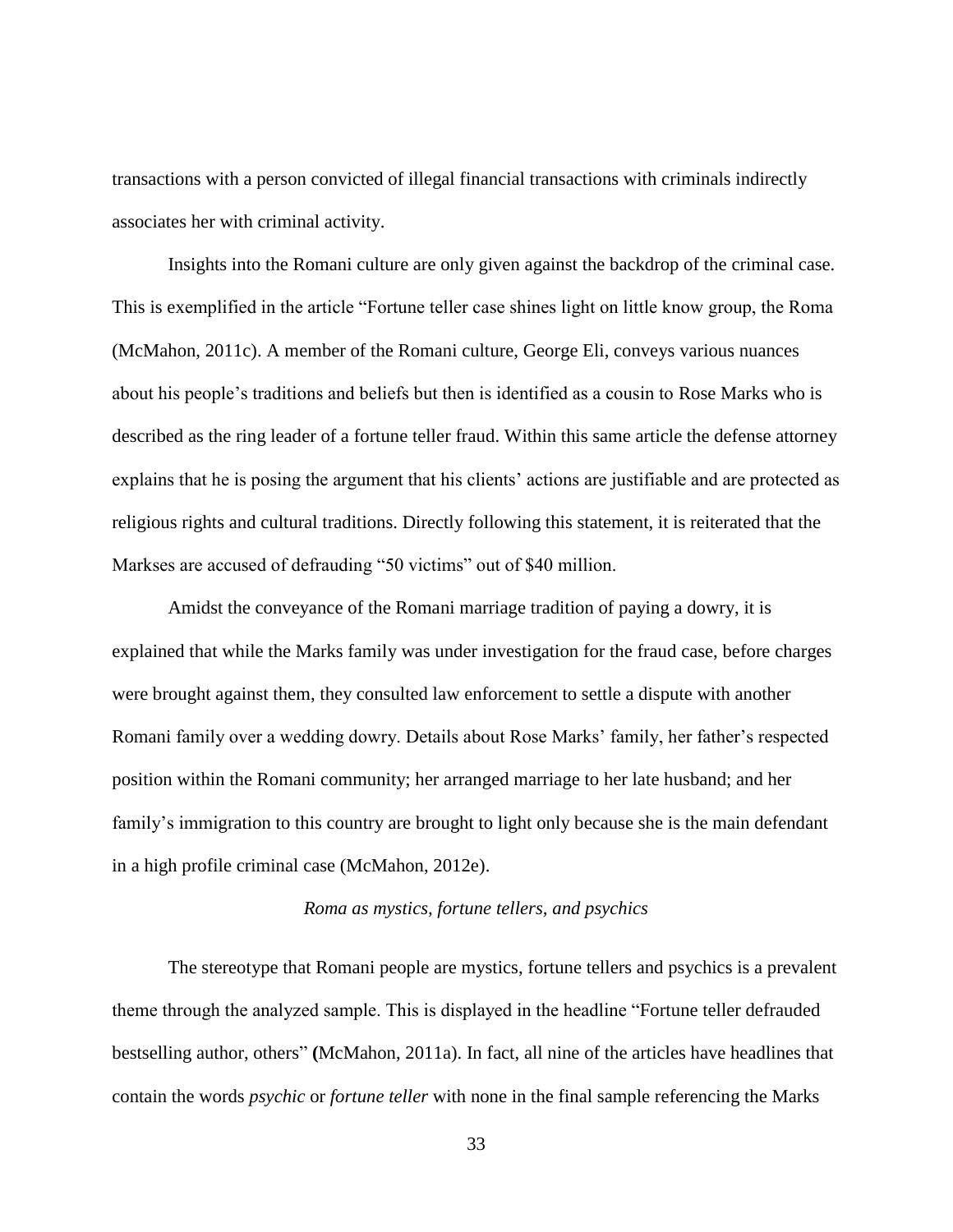family in the headline by name but rather identifying them with the descriptors *psychics* or *fortune tellers*.

Within the text of that same article, a few words of the Romani language are translated and explained. Accordingly, all of those words have to do with mysticism such as "in the Romani language, a fortuneteller is called a 'drabarni'". Another story highlights other Romani words all dealing with spirituality and mysticism, which include the words for "God (Del), the Devil (Beng), curses (amria), bad omens (prikaza), and the spirits of the dead (mule)" (McMahon, 2012a). No other Romani words are translated; thus severely limiting readers' insights into the Romani culture to mysticism and spirituality.

#### *Roma as untrustworthy*

<span id="page-41-0"></span>Eight of the nine articles in the final sample repeat the charge that the accused allegedly told their clients that they would cleanse their money and jewelry of curses, evil spirits, and negative energy and then return all of it to them. According to prosecutors and investigators, the items were never returned. The notion of a promise and the nonfulfillment of that promise were repeated throughout the series of articles.

[The family] falsely told the clients that the cleansing would result in the disappearance of all curses and evil spirits, the curing of illnesses and the end to bad luck and they would return all of the money jewelry, gold coins and other valuable items after they had been cleansed (McMahon, 2011b).

An undercurrent of doubt regarding the legitimacy of the family members' claims and abilities is present in the series. For instance an example of the subtle conveyance of doubt can be seen in the use of the adjective *so-called*: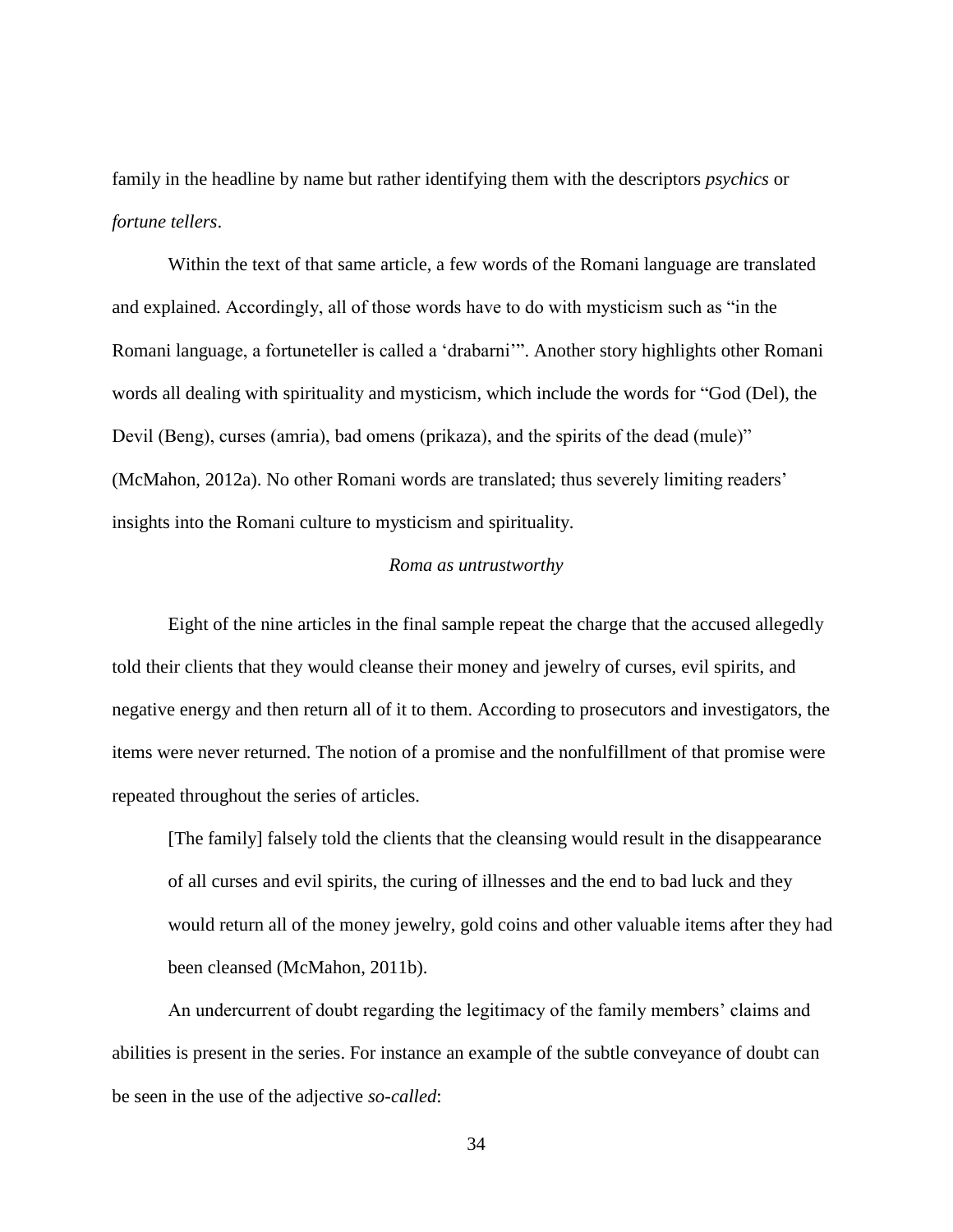… the Marks family, a so-called Romanian gypsy clan whose members were born and grew up in the United States (McMahon, 2011a).

… offering a rare glimpse inside the secret world of so-called Gypsy fortune tellers … (McMahon, 2012e).

This doubt is also implied by the use of quotation marks around the word psychic. This is exemplified in the headline "'Psychic' accused of fraud wants to work for online service" (McMahon, 2012c). Other implications of doubt appear in such statements as "Marks  $\dots$  claimed to be a clairvoyant or psychic ..." (McMahon, 2011b). A more direct approach is taken in this same article as the defendants' abilities are equated to "magicians' tricks".

#### Roma as foreign/exotic Other

<span id="page-42-0"></span>The notion that Roma are the Other, separate and different from the dominant culture is strongly evidenced throughout the sample articles. Members of this ethnic minority, the overwhelming majority of who were born and have lived their entire lives in the United States, are depicted as foreigners within this country. This is evident in a title of a photo, "American Gypsies blending into U.S. culture" (McMahon, 2011c) that appears in one of the articles. Also within this article it is expressed that "the Roma have no sovereign homeland or flag and speak a language understood by few outsiders ..."

Another tactic employed in these news stories is depicting the Roma as an exotic people with beliefs, values, and traditions far different from that of dominant society. First, this is done by portraying Roma's cultural practices as antiquated. Next this is done by highlighting Roma religious and spiritual beliefs that are in opposition to traditional beliefs:

Many Roma still arrange their children's marriages … (McMahon, 2011c).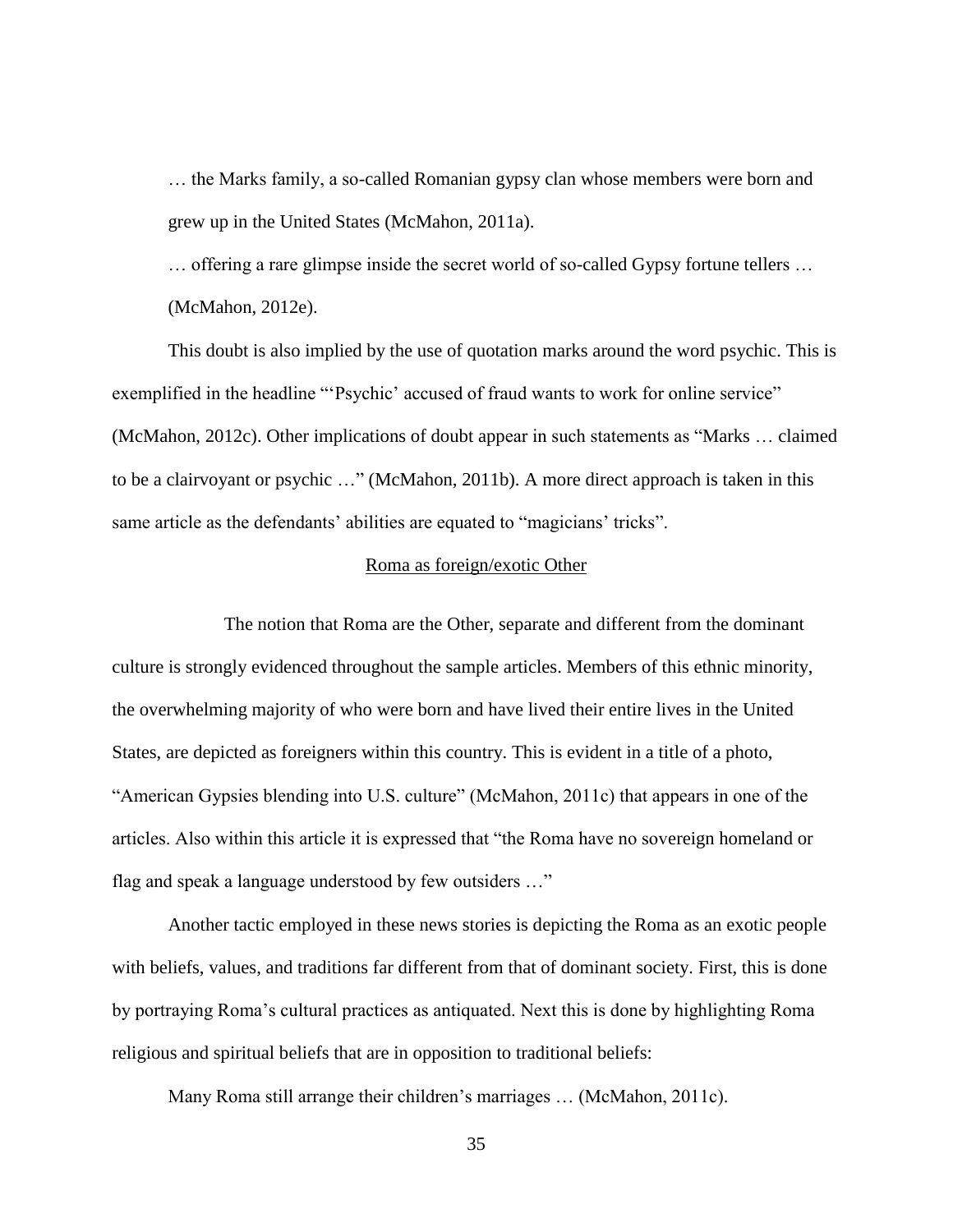While Roma live in the modern world, they still pay marriage dowries ... (McMahon, 2011c).

One of the photos shows a deceased relative with jewelry displayed beside her in the coffin (McMahon, 2012b).

Members of the sect … believe in good and bad energy … (McMahon, 2012a). According to the Gypsy belief, if a person dies with feelings of resentment or hostility… then he or she will return from the 'other side' ... (McMahon, 2012a). In the Marks family the paranormal was the norm (McMahon, 2012e).

Additionally, several of the articles make implications that Roma operate outside of dominant societal norms and values even in their day-to-day life. In one such article, it is divulged that Rose Marks sought and obtained a mortgage loan from a man who was convicted of laundering money for drug dealers "because many Roma have difficulty getting traditional loans from banks and other financial institutions" (McMahon, 2012b). In this same article the main defense attorney argues that the majority of the jewelry prosecutors seized from the family's home and safe deposit boxes was "bought with legitimate income — including millions of dollars that Rose Marks said she and other family members won playing slots at the Seminole Hard Rock Casino near Hollywood and a lottery at the old Seminole bingo hall." These two examples imply that Roma resort to unconventional means – means deemed unacceptable by the majority – in the operation of their everyday life.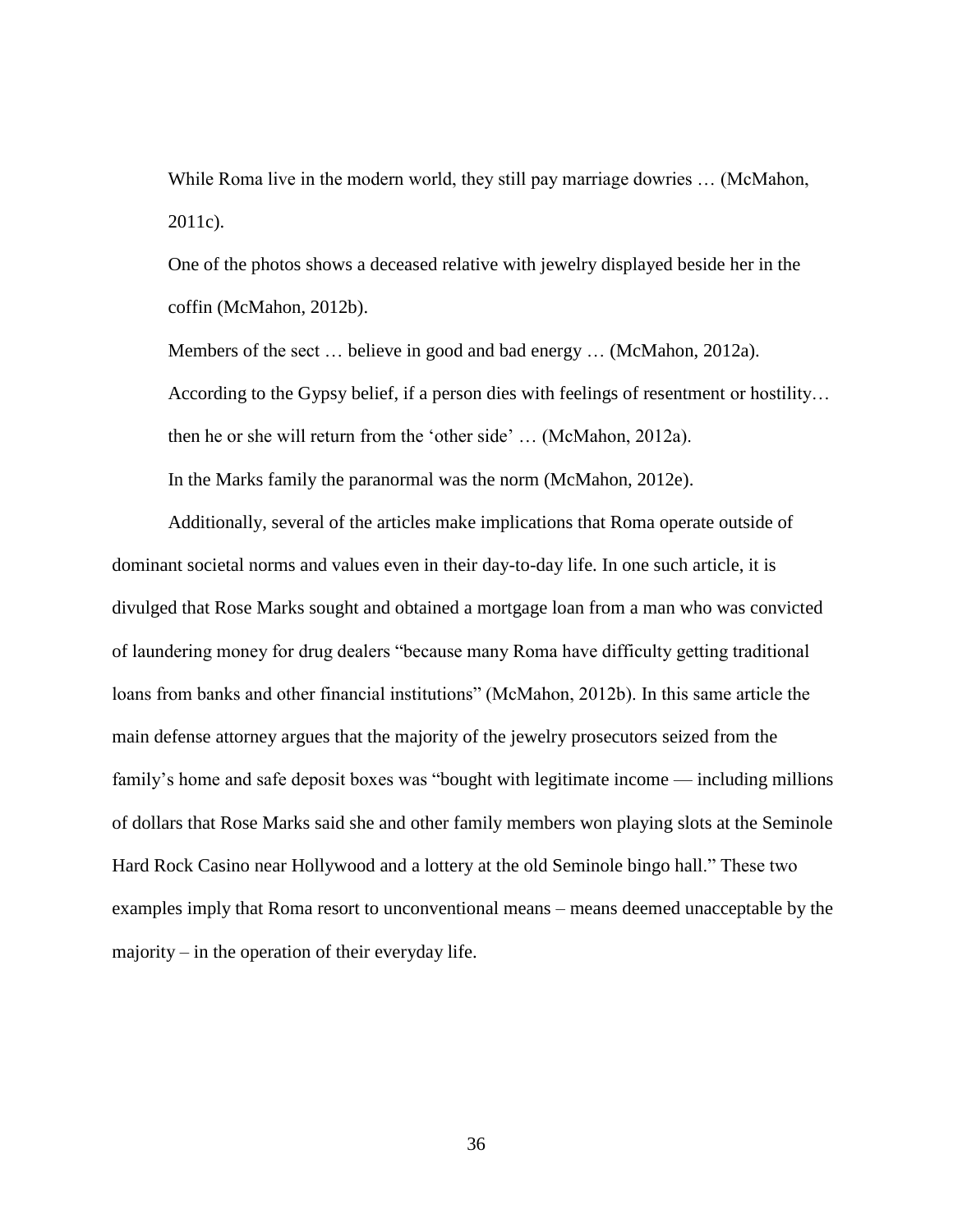#### Roma portrayed as threat to dominant culture

#### *Roma as predators*

<span id="page-44-1"></span><span id="page-44-0"></span>Another recurrent theme was the portrayal of Roma as predators. Members of the Marks family are "accused of preying on vulnerable and gullible clients who walked into their storefront psychic businesses ..." (McMahon, 2012e). Concordantly, the clients are painted as victims. Their emotional and physical struggles are detailed in several articles, especially that of novelist Jude Devereaux. The details about the charges that the defendants allegedly defrauded Deveraux are given in eight of the nine articles, including the monetary amount the Markses supposedly attained from her. Further details are given about Deveraux's personal struggles, especially her childbearing woes as well as the death of her son. Also, reiterated in a few of the articles, is that the successful author was found by investigators in this case, suffering financially and emotionally because of her association with the Marks family. The unfortunate circumstances of other clients are reported, although not in as much detail, nor as frequently. Examples of depicting clients as victims include:

The family is accused of preying on people at the lowest times of their lives, including exploiting bestselling romance novelist Jude Deveraux during several miscarriages and again after her 8-year-old son, Sam, died in a traffic accident in 2005 (McMahon, 2012a). Other purported victims of the psychics included a woman with a brain tumor who was told she would receive "positive energy" but is now out of work and in danger of losing her apartment; a person from Japan who gave them \$496,000; and a man from Denmark who sent about \$186,000 he thought was going to charity work. (McMahon, 2011a).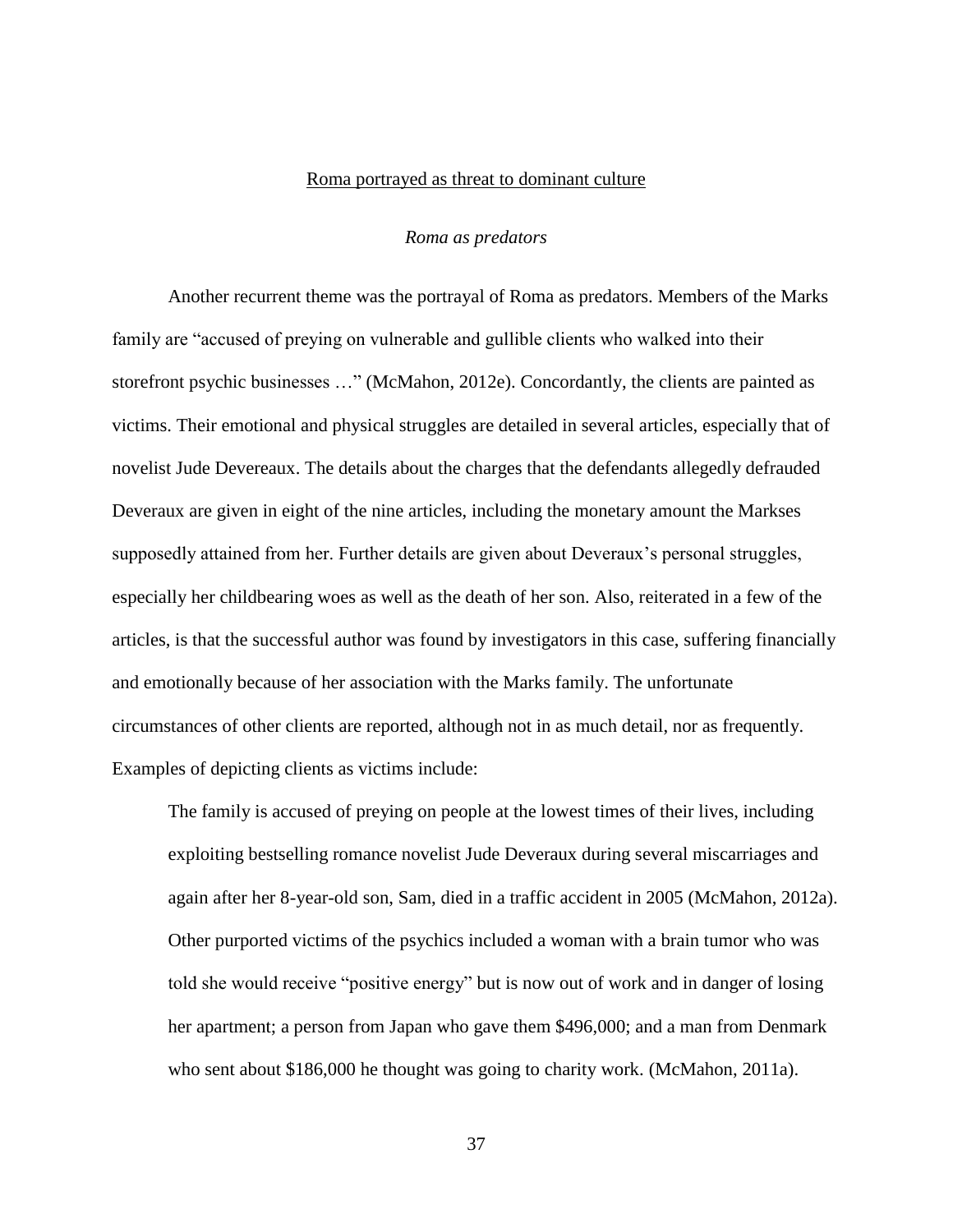#### *Extravagance*

<span id="page-45-0"></span>There is a repetition of the alleged worth of the cash, jewelry, and other items as well as an implied extravagance of some of the other items that were in the possession of the Marks family and as a result seized in relation to the fraud case. This effort shows that via behaviors and values that are in opposition to the dominant beliefs, values, and norms, members of this outgroup live extravagantly – beyond the means of most dominant group members:

Federal agents …told prosecutors they had never seen anything like the amount of topend jewelry, fancy cars and gold coins seized from the main family home … (McMahon, 2011a).

More than 400 rings, many with large diamonds, at least 100 watches and 200 necklaces were seized … (McMahon, 2011a).

…they seized hundreds of items of jewelry, more than \$1.8 million worth of gold coins, luxury cars and a fancy home overlooking the Intracoastal Waterway in Fort Lauderdale, all paid for with the proceeds of the fraud … (McMahon, 2012a).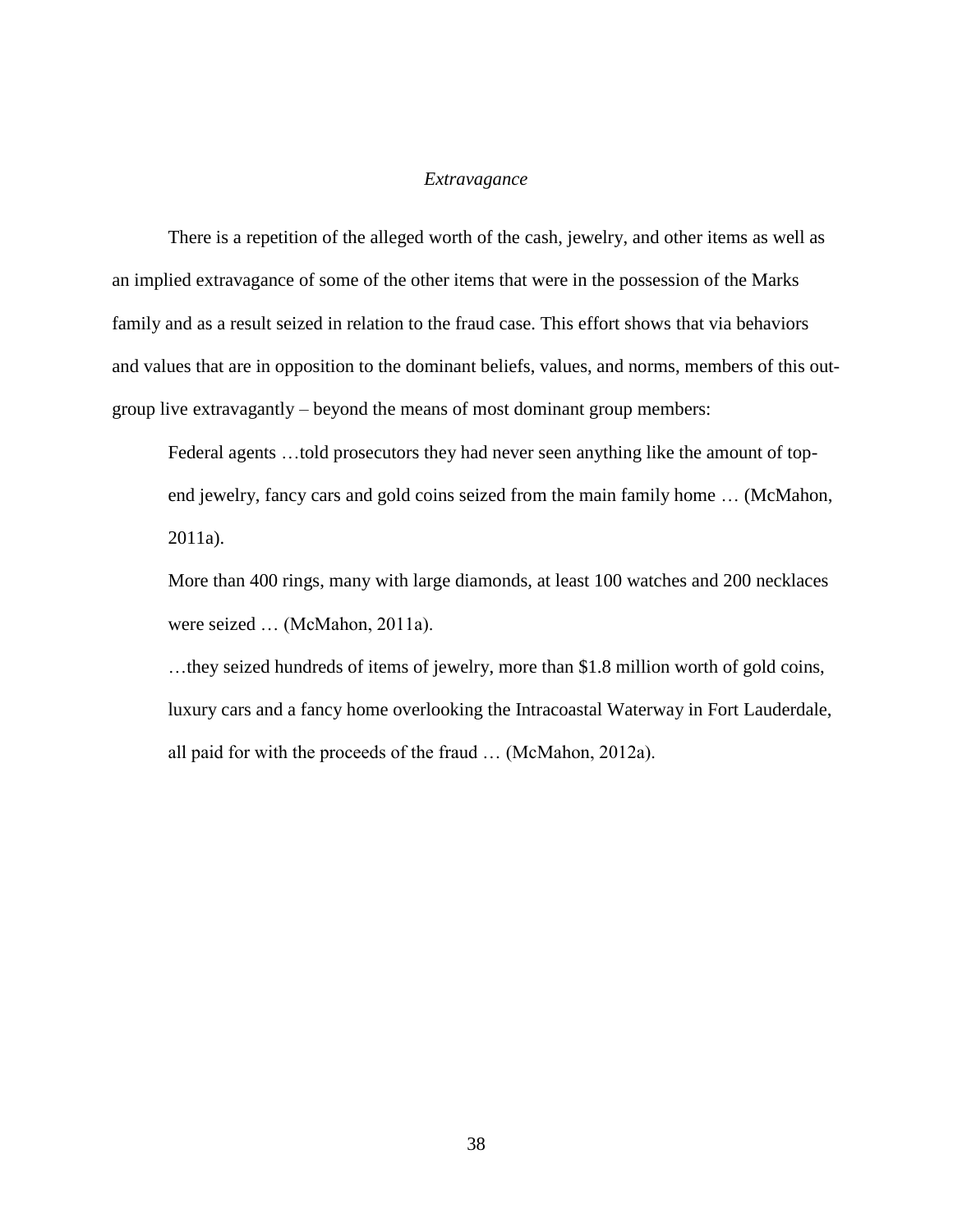### CHAPTER SIX: DISCUSSION

<span id="page-46-0"></span>This chapter analyzes the findings of this study and applies Social Stigma Theory and Orientalism to the data. These theories were used to view the four major categories of findings that were prevalent in this study: The categories of findings included: 1) the terms *Roma* and *Gypsy*; 2) reification of stereotypes; 3) Roma as foreign/exotic others; 4) Roma as a threat to the dominant group.

Roma are relatively unknown to most; therefore, Social Stigma Theory and Orientalism offer lenses through which to view and interpret information about this unfamiliar group. Unfortunately, these distorted perspectives often result in negative portrayals of this ethnic minority. The unknown can be disconcerting and evoke fear in others. Essentially, to calm those fears and to gain a sense of control, the dominant group often tries to define the people it encounters, by placing them in pre-existing categories with preset rules regarding those members' characteristics and behaviors. This categorization process usually places the dominant group in a superior position, one that according to their perspective qualifies them to judge as well as punish the inferior group. The detailed examination of the sample articles have revealed that there purpose is to indeed place the Roma in an inferior category.

As previously explained in this thesis, a stigma is a discrediting trait that overshadows all other attributes of the possessor, and thus, spoils his identity. Although, the traits that can discredit a person or a group of people are infinite, Goffman (1963) asserted that there were three main categories of stigma; the applicable one in this study is *tribal stigma*, which pertains to one's ethnicity. The Roma suffer a spoiled identity because of their ethnicity, therefore, all interactions with *gadje*, are affected by this stigma. The nine articles analyzed in this study are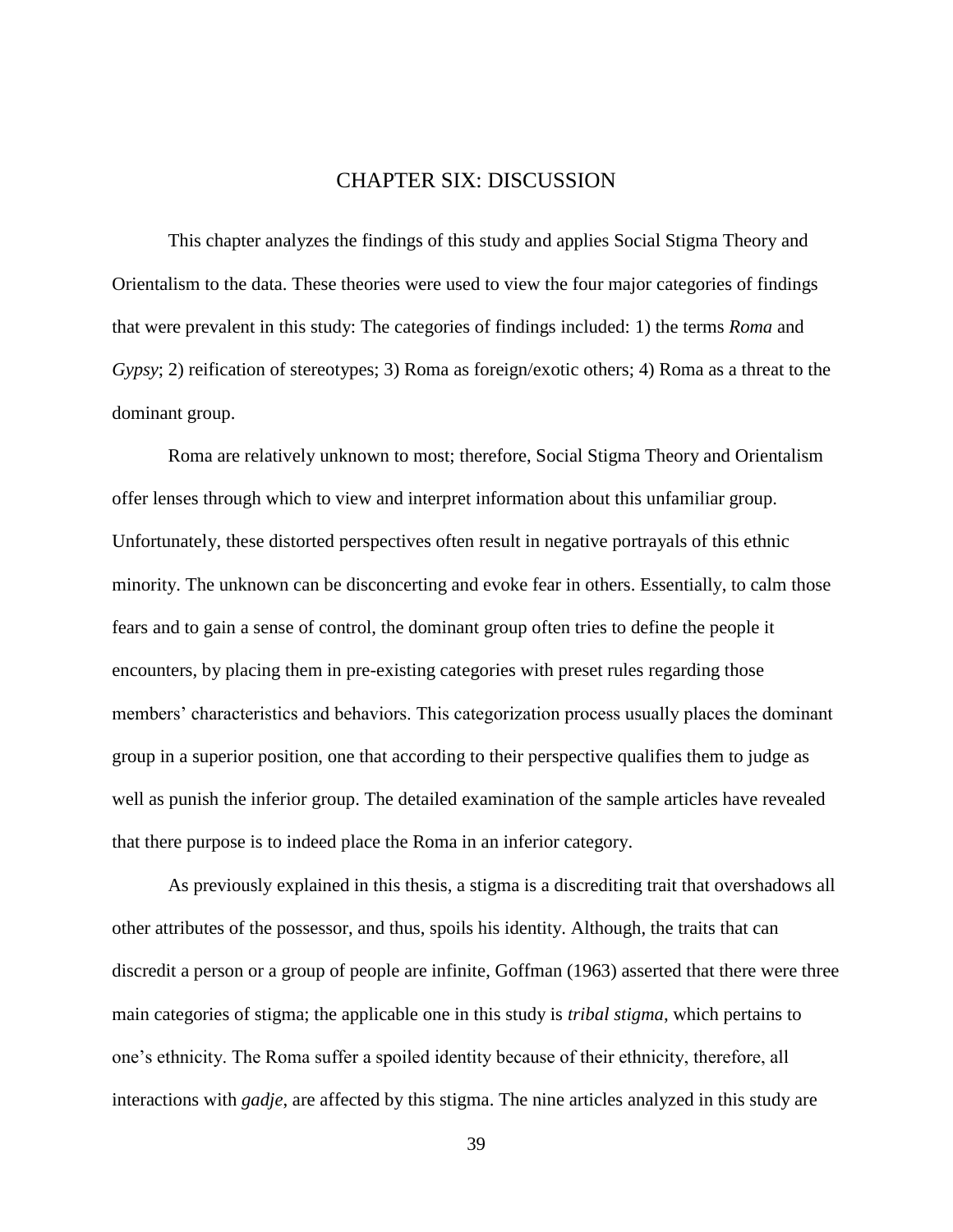part of the stigma language that has been developed to explain the devaluation of this ethnic minority. In addition, these articles about this one Romani family, serve as stigma communication, and work to transfer the stigma to all members of the Romani community.

The articles in the final sample perpetuate the spoiled identity of the Roma. In order to accomplish this, these communicative acts gain attention and evoke negative sentiment quickly (Dovidio et al., 2000; Maturi & An, 2010; Stangor & Crandall, 2000; Smith, 2007; Smith & Hipper, 2010) by including biased and threatening language within the headlines and the articles themselves. This is also achieved by portraying the Roma as a threat to the dominant group, both physically and socially. The repetition of these stereotypes in these news stories functions to reify negative images of this group and its members.

Additionally, analysis of these articles identified that Roma are portrayed as outsiders. Even though, they live in this country, they are separate and foreign from the majority. Often they are depicted as having values, beliefs and ideologies fundamentally different from those on which dominant society are based. These differences usually breed uneasiness and fear; however, in some circumstances, these differences can cause the majority to view the Roma as an exotic and entertaining group.

## *Roma* and *Gypsy*

<span id="page-47-0"></span>This thesis has established that the term *Gypsy* is a pejorative, steeped in negative perceptions and bias that was contrived by the dominant group to label members of this minority group. It has since become part of the stigma language, both conscious and unconscious, that is used in association with its members to communicate their spoiled identity (Goffman, 1963). Therefore, even though this group prefers the term *Roma*, one that is from their own language,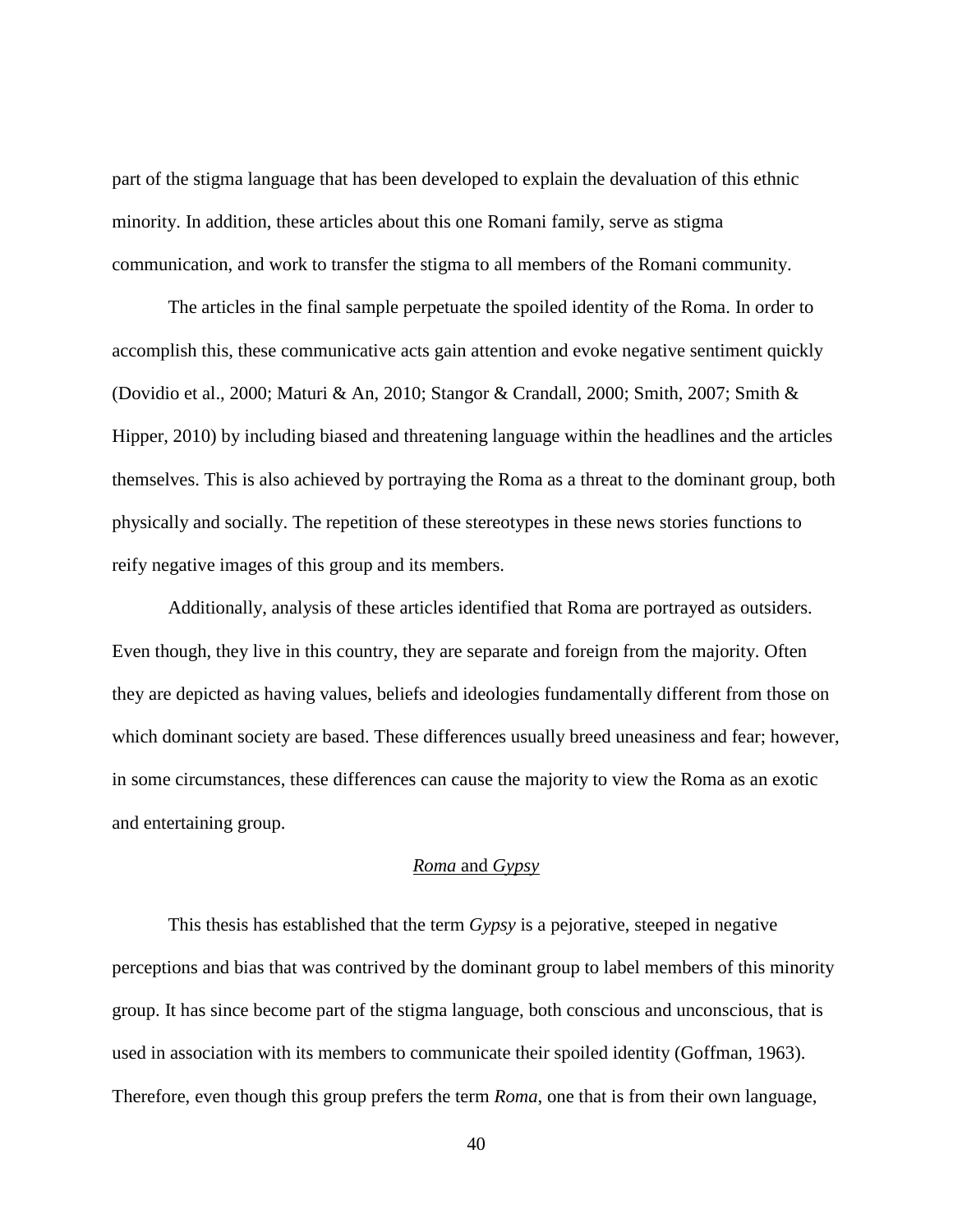the dominant group continues to pair and even replace the preferred term with the derogatory one to signify, spread and solidify the stigma they have placed on the ethnic minority.

The in-depth analysis of the sample articles revealed that as part of the overall stigma communication, each one is designed to perpetuate the devalued status of the minority by use of the term *Gypsy*. Ultimately, the consistent placement of this pejorative throughout these articles illustrates that the dominant group is still following its historical patterns of devaluing this entire group.

#### Reinforcement of stereotypes

<span id="page-48-0"></span>Stigmatizing and Orientalizing a group, as has been done to the Roma, allows the dominant group to create and define the identity – usually negative of this ethnic minority. An integral part of that identity is an inferior position in the dominant social order. Repeated media coverage like those in the sample aids in the construction and reinforcement of the groups' tainted identity but, also allows the majority group to create an identity for itself that places itself in the superior position. Recurrent stigma communication such as the articles contained in the sample, promote and strengthen stereotypes of the Roma.

In this study, the promotion and strengthening of stereotypical images of Roma was achieved by depicting them as separate and different from the majority in terms of their beliefs, values and behaviors. In addition, the ethnic minority was portrayed as a threat to the dominant group, physically and socially. Therefore, in communicating these stigma messages, the news stories reify the stereotypes of Roma as criminals, psychics and fortune tellers, and untrustworthy.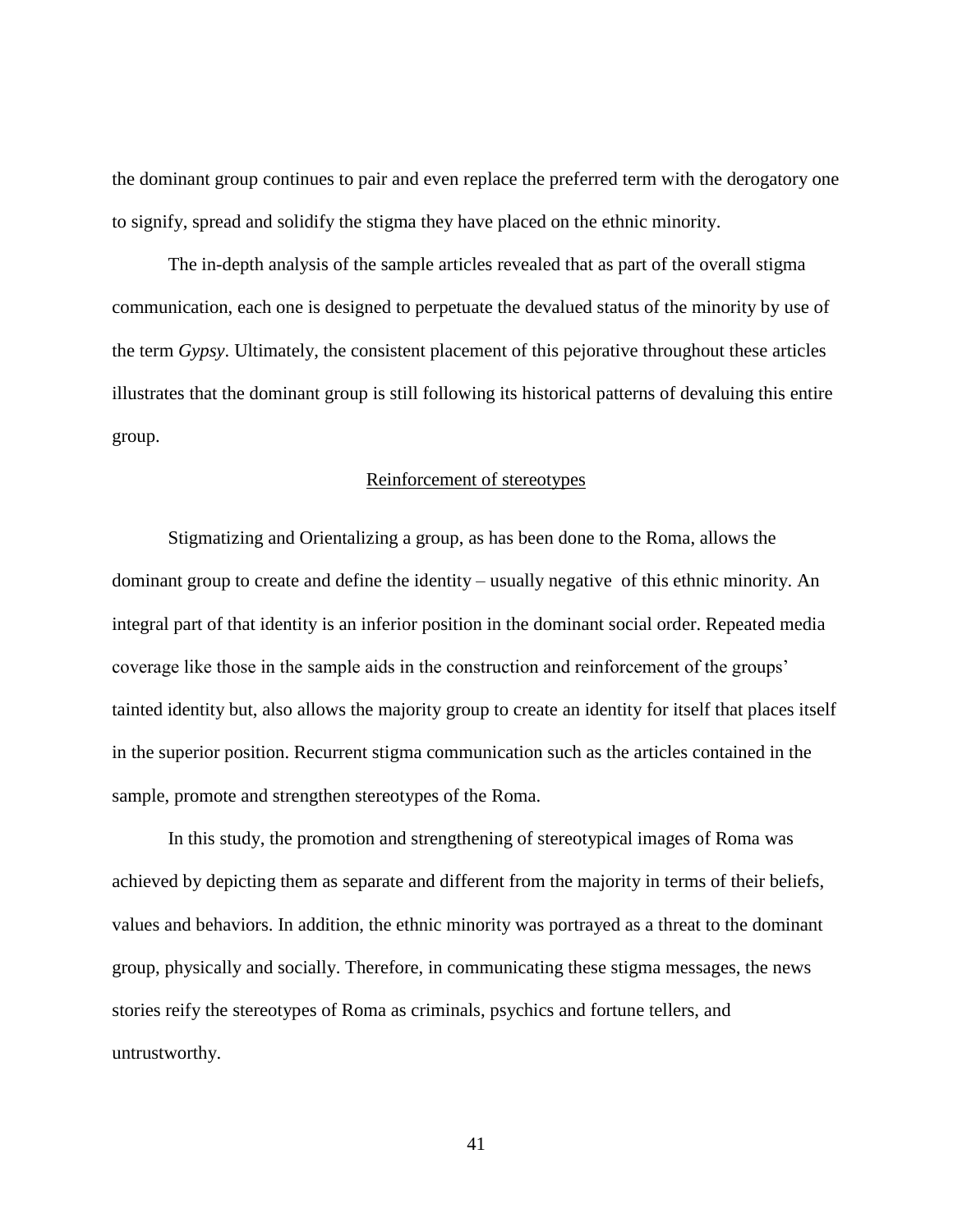#### *Roma as criminals*

<span id="page-49-0"></span>Depicting Roma as criminals is a tactic that has been employed by the majority since their emergence in Europe around the fourteenth century and has continued into modern times. These articles follow that historical pattern. The portrayal of Roma as criminals in these articles serves to perpetuate the stigma that this group bears.

Essentially, the Roma are stigmatized because they are perceived as a threat to the majority group. Their portrayal as criminals in this situation, infers that they are viewed as a threat to the economic well-being of the dominant group. It can also be deduced that they are perceived as competition for valuable resources.

The media coverage of stigmatized groups tends to focus on crime, which inevitably transfers criminality as a trait of that group (Deveraux et al., 2012; Voorhees et. al, 2007). Accordingly, the coverage of Roma exhibited in the sample follows this pattern. Because the alleged crimes are economic in nature, these charges are repeated throughout the series of articles to divulge the eminent threat this group poses, especially considering the large monetary amounts associated with the alleged fraud.

#### *Roma as mystics, fortune tellers, and psychics*

<span id="page-49-1"></span>The purpose of reinforcing the stereotype of Roma as fortune tellers and psychics is to convey the social threat they pose to the dominant group. The social threat, in this instance, encompasses different beliefs, values, and norms. This stereotype asserts that Roma have beliefs, attitudes, and values that do not align with the majority; which means they behave differently from and toward the dominant group. Following this line of logic apparent in these articles, it is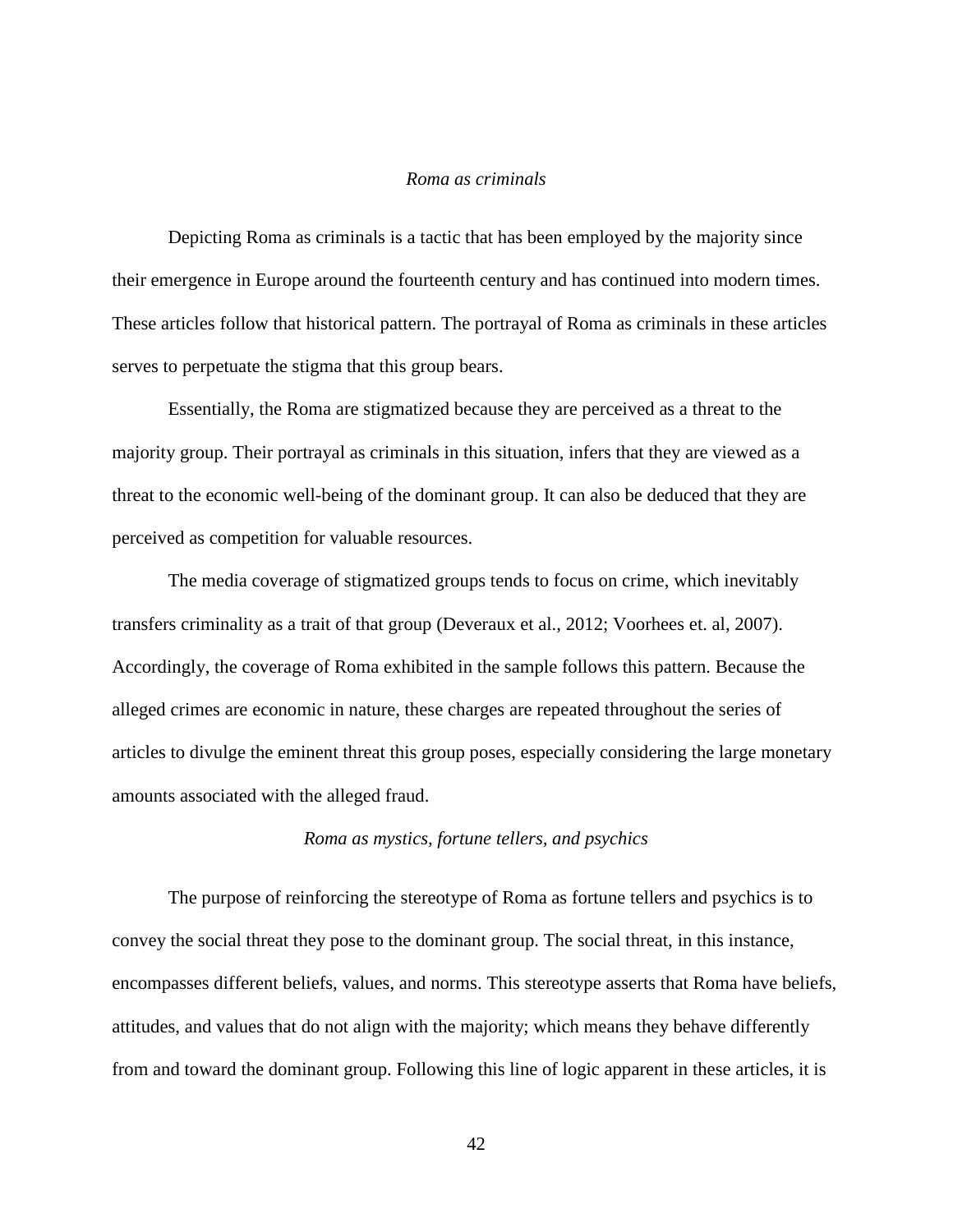easy to make the leap that because Roma have differing values and beliefs, they will behave in a manner that poses a threat to the dominant society and its members.

Additionally, upholding this stereotype serves to exoticize and romanticize (Said, 1978) this group and its members. By highlighting the mysticism associated with the Roma, they essentially become a desirable oddity. Inevitably, the uniqueness and exoticism of the supernatural identity of this minority group becomes entertainment for the majority group.

#### *Roma as untrustworthy*

<span id="page-50-0"></span>Similar to the other two stereotypical depictions of the Roma, the persistent conveyance of them as being untrustworthy stems from the dominant group feeling threatened. Essentially, marking them as trustworthy in these articles serves to permeate the economic threat they pose, as the dominant group has the tendency to stigmatize those it perceives as a financial risk or drain. The main focus of these articles is the fraud allegedly committed by the Markses. Fraud is a confidence crime, which requires the assailant to gain the trust of their victims by making false claims in order to steal from them. The violation of trust that the Marks family is accused of deems them liars and thieves.

Moreover, by reifying the stereotype that Roma are untrustworthy, the dominant group is attempting to preserve the social order. This stigma label implants a sense of caution and fear in majority group members; this caution and fear becomes a reason to distance themselves from members of the ethnic minority. Members of the in-group are more likely to keep a distance from the Roma if they are believed to be liars and cheats; hence, causing the Roma to suffer prejudice, discrimination and exclusion.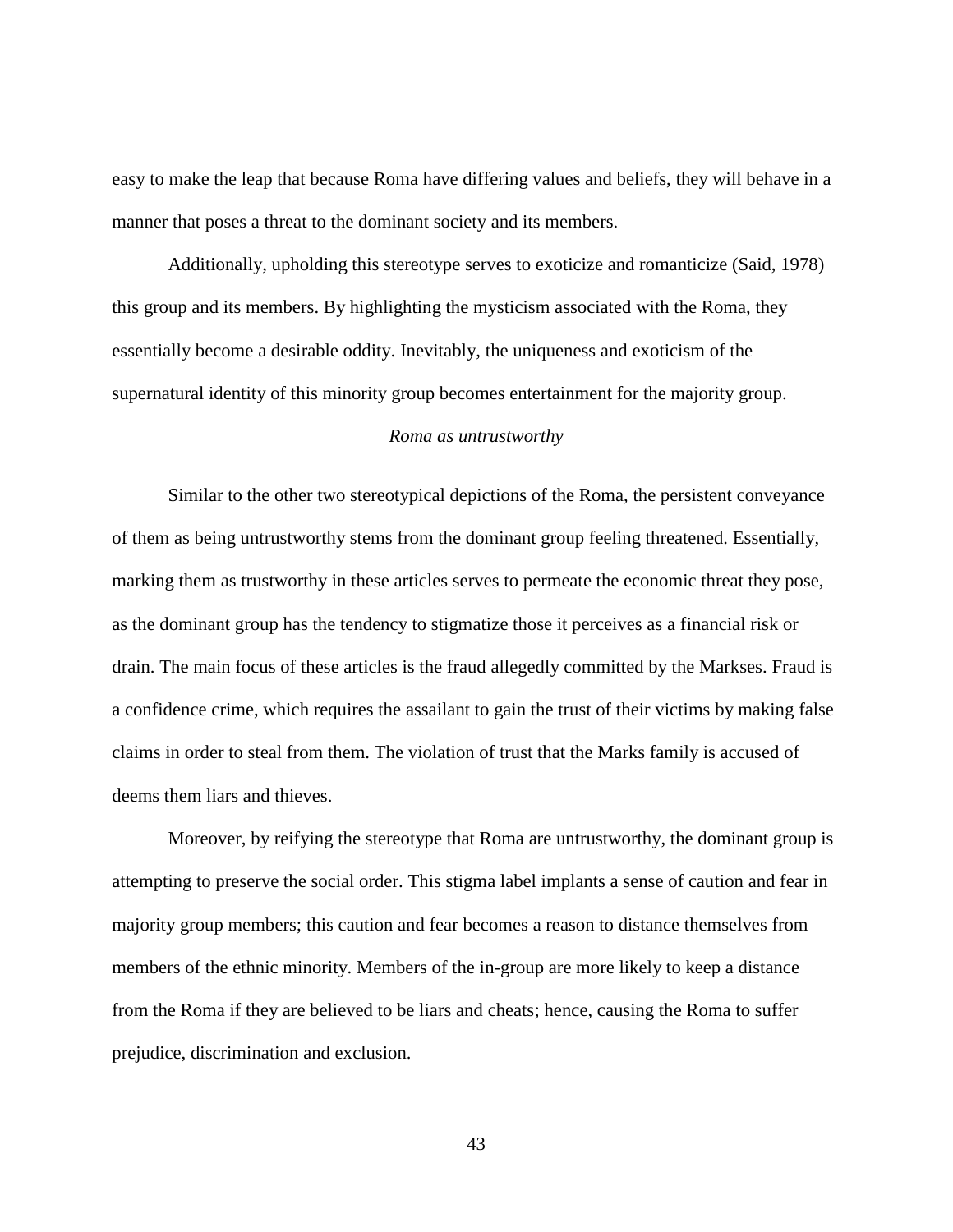#### Roma as foreign/exotic Other

<span id="page-51-0"></span>The portrayal of the Roma as the foreign and exotic Other is an attempt to maintain the social order. This social ordering is one that places the gadje in a superior position, thus placing the Roma as the inferior. First, by depicting Roma as foreigners, despite the fact most of them were born and raised in the U.S., the dominant group is indirectly portrayed as the ones that belong in this country and are being intruded upon by this ethnic minority.

Next, certain aspects about the Romani culture are highlighted and for the most part distorted to amplify the differences between the two groups. Drawing attention to Romani beliefs, attitudes and cultural practices, especially against the backdrop of a criminal case, makes implications that criminal activity is interwoven into Romani society. Conversely, the notion that the values, beliefs, and norms that structure dominant society are superior is asserted; and therefore, the dominant group has the right to judge and punish this inferior group. (Said, 1978)

#### Roma portrayed as threat to dominant culture

#### *Roma as predators*

<span id="page-51-2"></span><span id="page-51-1"></span>Several of the sample articles portray Roma as predators, which is an attempt to generate an antagonism between the Roma and the gadje, the dominant group. Basically, by depicting the Roma as a depraved group, who take advantage of vulnerable and trusting people, they become the enemy (Keen, 1991). Accordingly, this media coverage has aided in portraying the Roma as aggressive thieves that have no moral qualms about defrauding, lying, and stealing from dominant group members, especially those that are vulnerable because of unfortunate circumstances beyond their control such as heartache, illness, and death.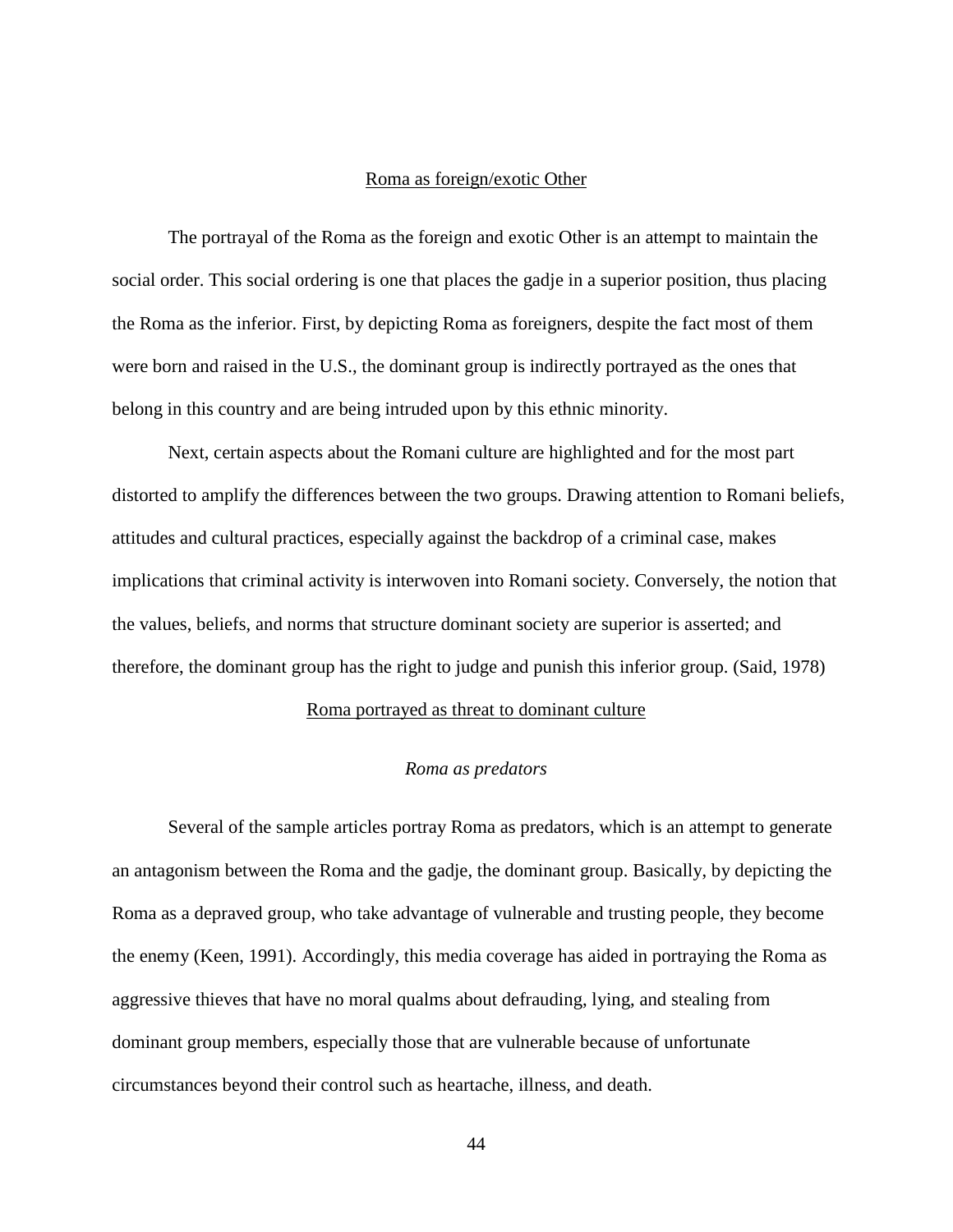Congruently, these articles portray the dominant group as victims of the deviant behavior of the minority, which is characteristic of stigma communication. Even though those victims named or highlighted in the news stories, were wealthy enough to pay the Marks family large fees for their psychic services, they are painted as gullible, unsuspecting people who were experiencing hard times. This is done in an attempt to gain sympathy for these alleged victims from the readers, even though the victims most likely are in a higher socio-economic class than most of the readership. This is evident in the portrayal of Jude Deveraux, a successful novelist who is depicted as being vulnerable and distraught because of several miscarriages and the death of her adopted son. Ultimately, this humanizes Deveraux, making her more relatable and worthy of sympathy; conversely, Roma are dehumanized, possessing such depravity that they could prey on a member of the dominant group during the lowest point in her life.

#### *Extravagance*

<span id="page-52-0"></span>The repetition of the amount of the alleged fraud serves to accentuate the economic threat the Roma pose to the majority. Constantly reminding readers that members of this ethnic minority not only stole but were able to steal millions of dollars from their clients effectively conveys the extent of the threat. The fact, that the amount of the alleged fraud was so high, works much better to exemplify the threat than if the amount had been less.

Additionally, the repetition of the extravagance of this alleged crime serves to maintain the dominant social order. Members of this ethnic minority, who are lower in the social ranks, were able to attain wealth and luxury. These measures of wealth – high-end jewelry, luxury cars, and prime real estate are symbols of high social status, generally reserved for the dominant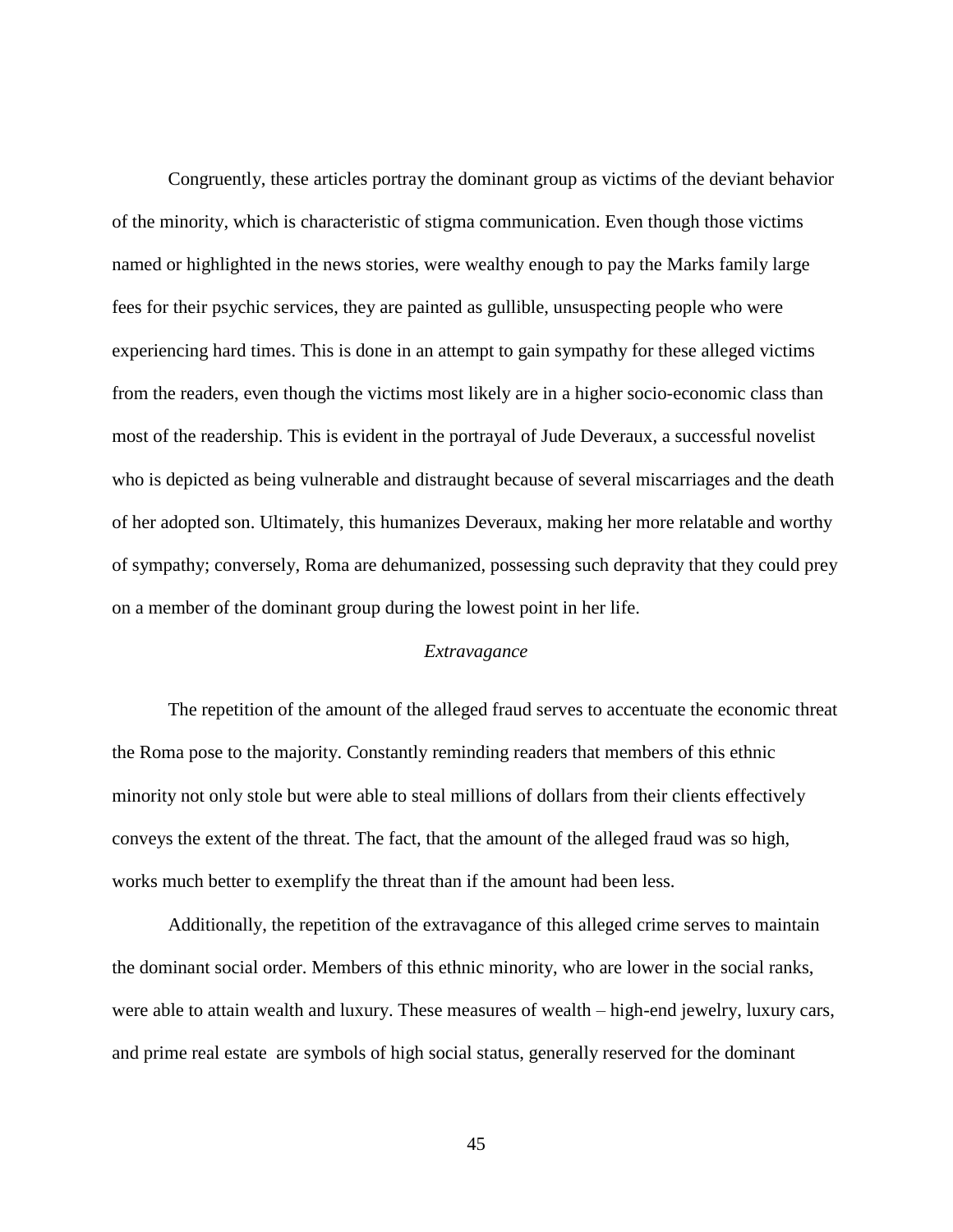group. Therefore, these articles communicate not only that this inferior group is encroaching on the dominant social order but also for them to achieve a higher status, they had to commit fraud.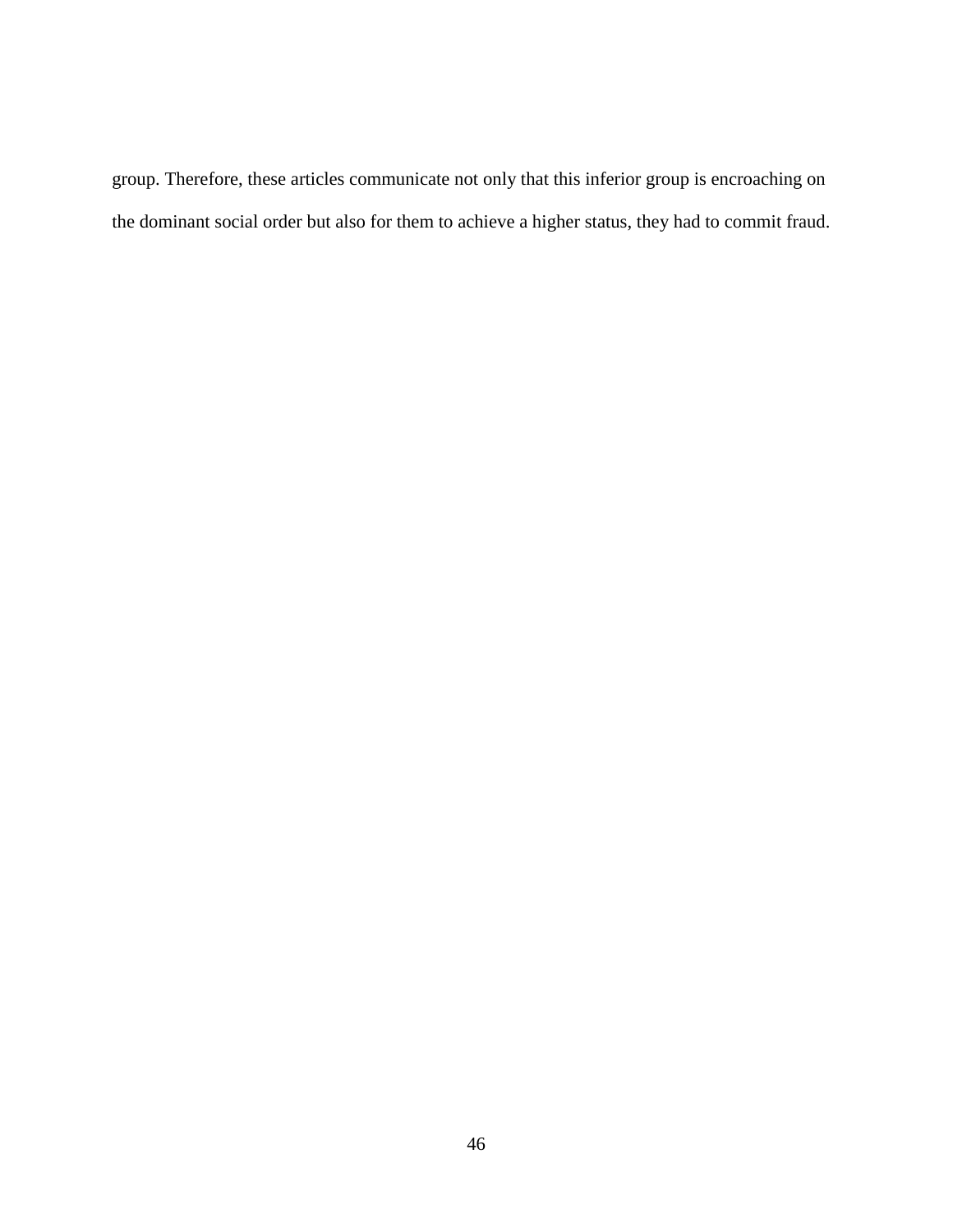## CHAPTER SEVEN: REFLECTIONS AND LIMITATIONS

<span id="page-54-0"></span>This thesis has attempted to provide a window into the media representations of a marginalized group, the Roma, in the United States. This study has explored newspaper articles detailing confidence crimes purportedly committed by Roma and how they function in the stigmatization of this ethnic minority. The resulting analysis of these articles identified and interpreted negative portrayals, labels and perceptions that construct and reconstruct the spoiled identity that Roma have carried throughout their history in the Western world. Furthermore, this study revealed that these types of portrayals give rise to and reinforce perceptions that this ethnic minority threaten the economic and social well-being of the majority, and are therefore undesirable.

Additionally, this thesis has described how this type of negative media coverage serve to represent the Roma, as the foreign "Other", separate and different from the majority. This thesis also revealed that these portrayals of otherness extend to the Roma having separate and oppositional values, beliefs, and norms from those of the dominant society. Examination of these media portrayals revealed that perceptions of Roma as the "Other" is rooted in the dominant group feeling threatened and somewhat entertained by this ethnic minority.

The research underlying this thesis is not without its limits. First, a limited number of articles in one newspaper were analyzed. Time limited a narrow view of the media representations of the Roma to this one publication during a particular period. More time also would have allowed for several newspapers to be analyzed, or a broader view of the media coverage pertaining to Roma in the South Florida Sun-Sentinel over a longer period of time. However, this thesis provided a window into the negative perception and misrepresentations of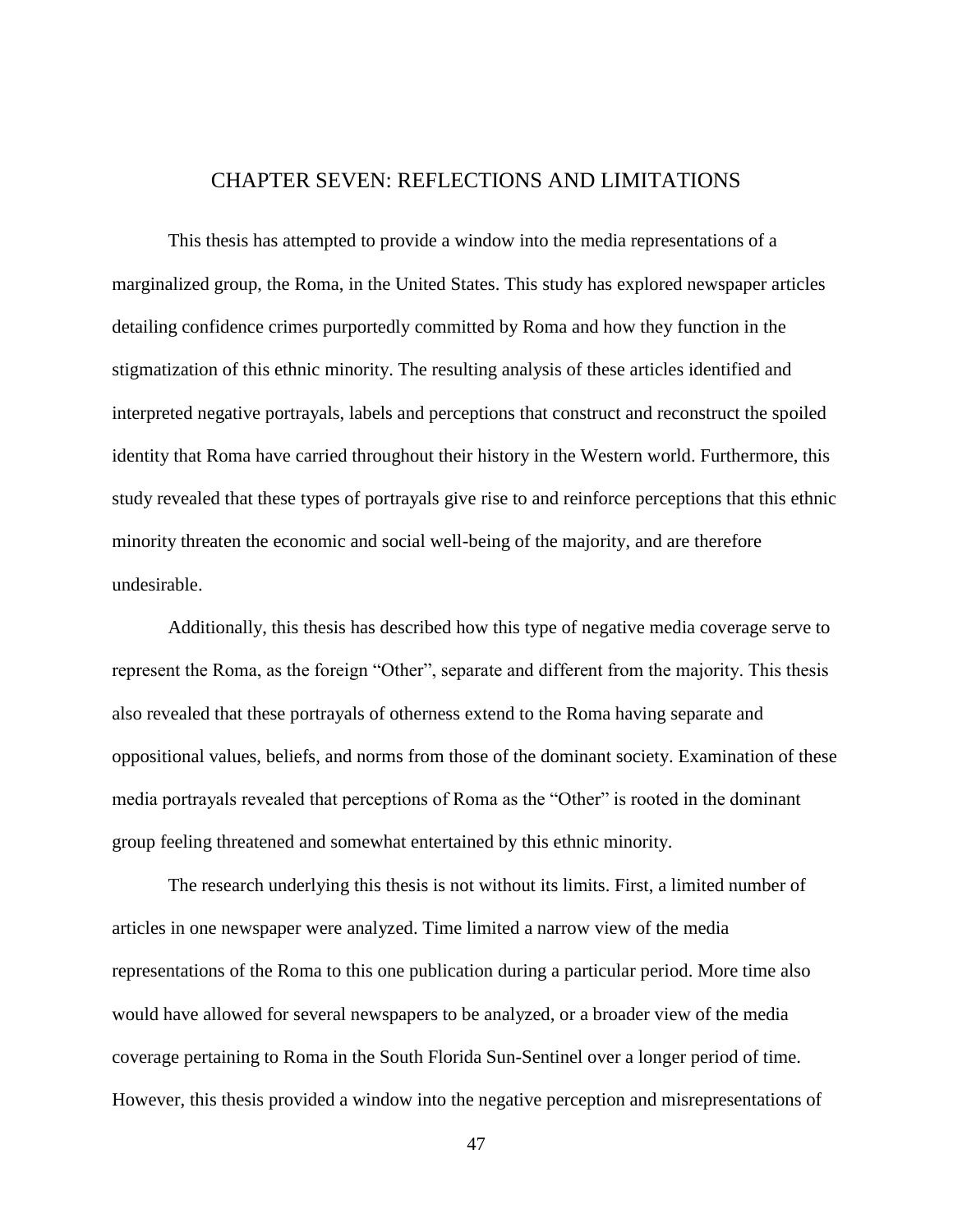the Roma that have still been occurring in this media outlet within the past two years. Therefore, it is hoped that this thesis will inspire further research and discussion into the media representations of the Roma in the United States; and ultimately result in the fair, unbiased coverage and treatment of this ethnic minority.

Second, this study analyzed only newspaper articles, and although this type of media is integral in informing the public's perceptions about different peoples and events, there can only be speculation about the effect this type of coverage might have had on the dominant groups' view of the Roma. Thus, interviewing dominant group members to discover their perceptions about the Roma before and after reading this series would have provided insights into the effects this type of coverage actually has on individual's perceptions. Additionally, interviewing members of the Romani community to discover their point of view on this series of articles, and how this type of coverage effects them in their intergroup and intragroup interactions, would have provided another insightful layer to this thesis. It is therefore, hoped that this thesis will spur not only more research into the Roma in the United States, an area of scholarship that is lacking, but also studies that include the insights of American Roma themselves.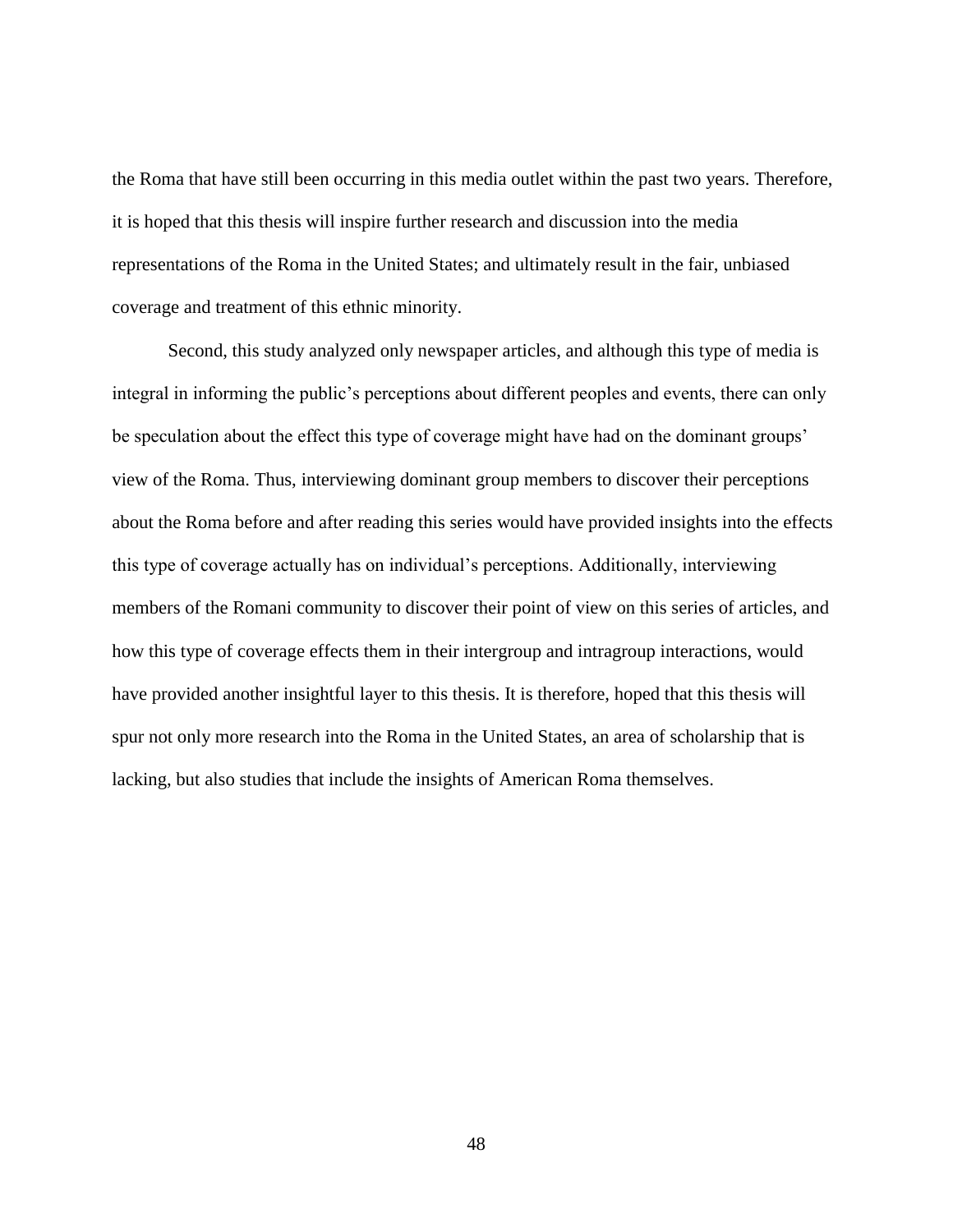#### REFERENCES

- <span id="page-56-0"></span>Akita, K. (2006). Orientalism and the binary of fact and fiction in *Memoirs of a Geisha*. *Global Media Journal, 5*(9), 1-11.
- Bardi, A. (2006). The Gypsy as trope in Victorian and modern British literature. *Romani Studies, 16*(1), 31-42.
- Biernat, M., & Dovidio, J. F. (2000). Stigma and stereotypes. In T. F. Heatherton, R. E. Kleck, M. R., Hebl, & J. G. Hull (Ed.), *The social psychology of stigma* (pp. 88-125). NY: Gullford Press.
- Csepeli, G., & Simon, D. (2004). Construction of Roma identity in eastern and central Europe: Perception and selfidentification. *Journal of Ethnic & Migration Studies, 30*(1), 129-150.
- Curtin, P. A. (1995). Textual analysis in mass communication studies: Theory and methodology. *Qualitative Studies Division of the AEMJC National Convention,* Washington, D.C. 2-32.
- Devereaux, E., Haynes, A., & & Power, M. J. (2012). Tarring everyone with the same shorthand? Journalists, stigmatization and social exclusion. *Journalism, 13*(4), 500-517.
- Dovidio, J. F., & Major, B. & Crocker, J. (2000). Stigma: Introduction and overview. In T. F. Heatherton, R.E. Kleck & M.R. Hebl & J.G. Hull (Eds.), *The social psychology of stigma* (pp. 1-30). NY: Gullford Press.
- Erjavec, K. (2001). Media representation of the discrimination against the Roma in eastern Europe: The case of Slovenia. *Discourse & Society, 12*(6), 699.
- Foszio, L. & Anastasoaie, M-V. (2001). Romania: Representations, public policies and political projects. In W. Guy (Ed.), *The Roma of central and eastern Europe.* (pp. 351-369). UK: University of Hertfordshire Press.
- Fraser, A. (1995). *The Gypsies*. Malden, MA: Blackwell Publishers.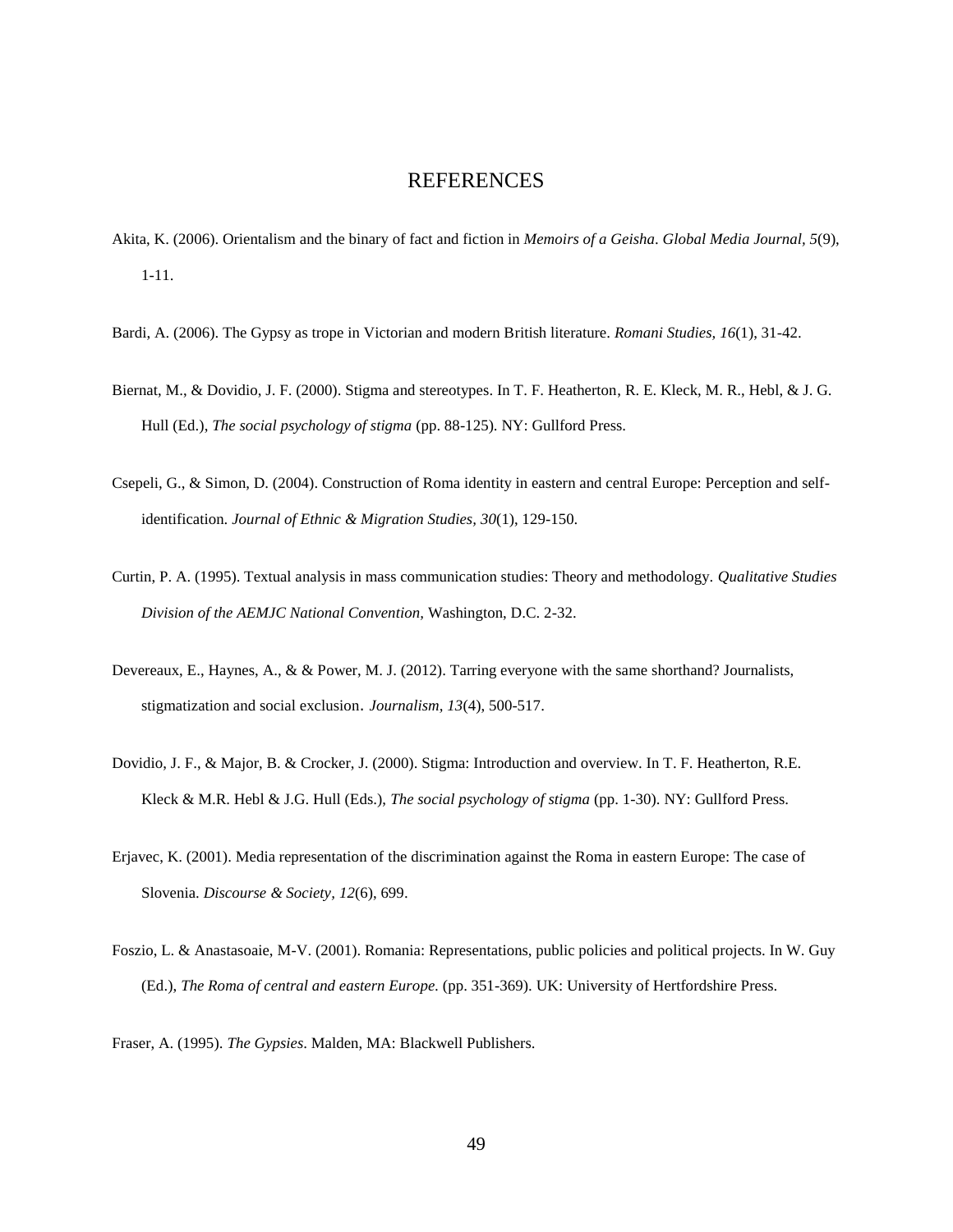- Fursich, E. (2008). In defense of textual analysis: Restoring a challenged method for journalism and media studies. *Journalism Studies,* (1), 1-15.
- Gatonio Gabel, S. (2009). The growing divide: The marginalisation of young Roma children in Bulgaria. *International Journal of Social Welfare, 18*, 65-75.

Goffman, E. (1963). *Stigma: Notes on the management of spoiled identity*. Englewood Cliffs, NJ: Prentice-Hal.

- Grellman, H. M. G. (1787). *Dissertation on the Gipsies: Being an historical enquiry concerning the manner of life, economy, customs and conditions of these people in Europe and their origin.* (M. Raper, Trans.). London: G. Briggs. (Original work published in 1763).
- Hancock, I. (1987). *The pariah syndrome*. Ann Arbor, MI: Kanoma Publishers. Retrieved fro[mhttp://www.radoc.net/radoc.php?doc=art\\_k\\_the\\_pariah\\_syndrome&lang=en&articles=true;](http://www.radoc.net/radoc.php?doc=art_k_the_pariah_syndrome&lang=en&articles=true;)
- Hancock, I. (1993). Antigypsyism in the new Europe. *Roma, 35-39*, 5-29. Retrieved fro[mhttp://www.radoc.net/radoc.php?doc=art\\_f\\_bias\\_antigypsyism&lang=en&articles=true;](http://www.radoc.net/radoc.php?doc=art_f_bias_antigypsyism&lang=en&articles=true;)
- Hancock, I., (1997). The roots of antigypsyism: To the Holocaust and after. In G. J. Colijin, & M. Sachs Littel (Ed.), *Confronting the holocaust: A mandate of the 21st century* (pp. 19-49). Lanham: University Press of America. Retrieved from http://www.radoc.net/radoc.php?doc=art\_b\_history\_rootsofprejudice&lang=en&articles=true;
- Hancock, I. (2004). Romanies and the Holocaust: A reevaluation and an overview. In S. D. (Ed.), *The histography of the Holocaust* (pp. 383-396). NY: Palgrave-Macmillan. Retrieved fro[mhttp://www.radoc.net/radoc.php?doc=art\\_e\\_holocaust\\_porrajmos&lang=en&articles=true;](http://www.radoc.net/radoc.php?doc=art_e_holocaust_porrajmos&lang=en&articles=true;)
- Hancock, I. (2006). Romanies. In J. Merriman, & J. Winter (Ed.), *Encyclopedia of Europe 1789-2004*. NY: Charles & Schribners. Retrieved fro[mhttp://www.radoc.net/radoc.php?doc=art\\_b\\_history\\_1789-](http://www.radoc.net/radoc.php?doc=art_b_history_1789-2004&lang=en&articles=true;) [2004&lang=en&articles=true;](http://www.radoc.net/radoc.php?doc=art_b_history_1789-2004&lang=en&articles=true;)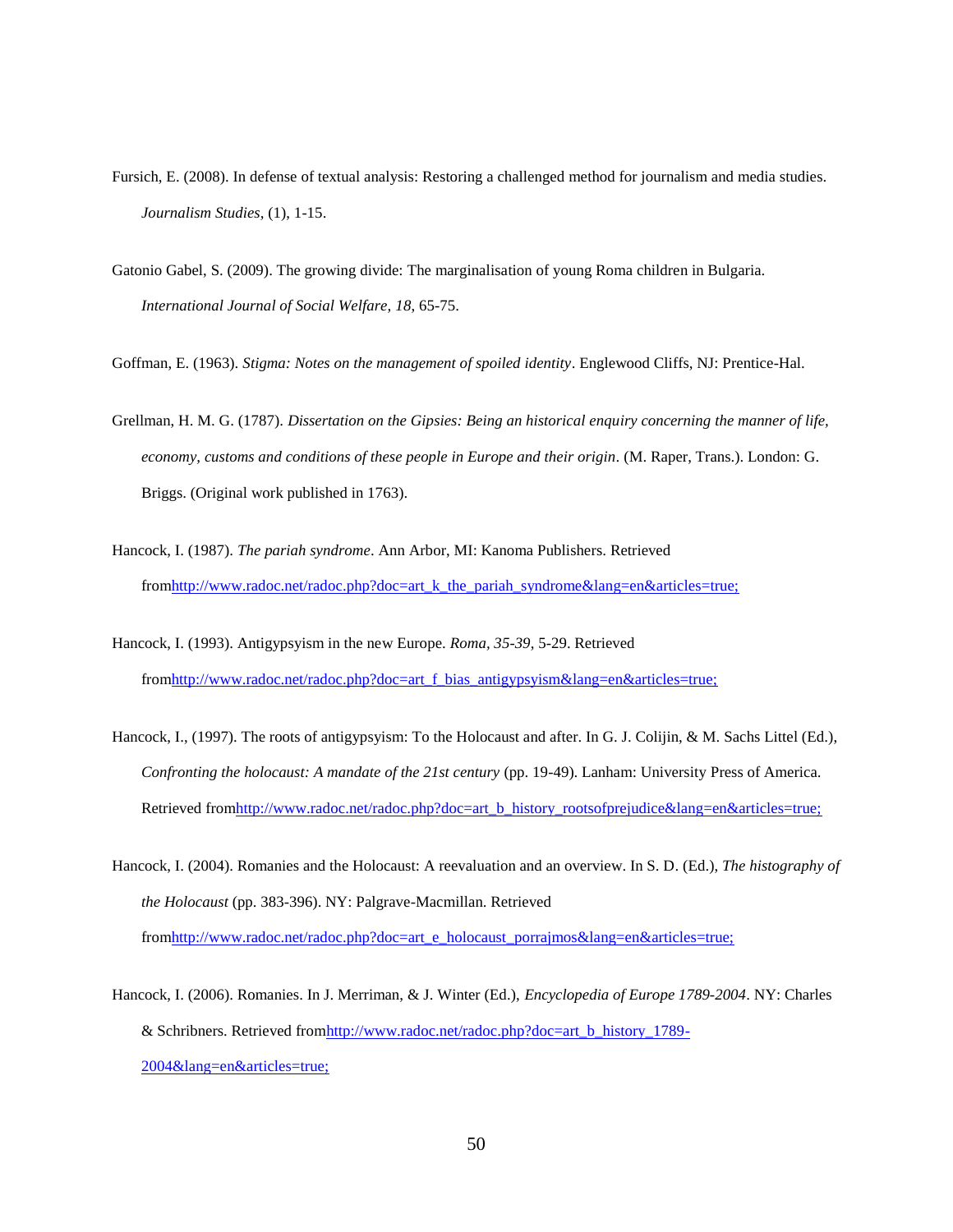- Hancock, I. (2010a). Gypsy mafia, Romani saints: The racial profiling of Romani Americans. In K. D. (Ed.), *Danger! Educated Gypsy: Selected essays by Ian Hancock* (pp. 195-211). Hartfield: University of Hertfordshire Press.
- Hancock, I. (2010b). The "Gypsy" stereotype and the sexualization of Romani women. In K. D. (Ed.), *Danger! Educated Gypsy: Selected essays by Ian Hancock* (pp. 212-222). Hartfield: University of Hertfordshire Press.
- Hancock, I. (2011). The Romanies in the Holocaust. In F. J. (Ed.), *The Routledge history of the Holocaust* (pp. 1-13). London: Routledge.
- Herakova, L. L. (2009). Identity, communication, inclusion: The Roma and (new) Europe. *Journal of International and Intercultural Communication, 2*(4), 279-297.
- Hollandsworth, S. (1997, 06). The curse of Romeo and Juliet. *Texas Monthly, 25*, 82. Retrieved fro[mhttp://ezproxy.lib.ucf.edu/login?URL=http://search.ebscohost.com.ezproxy.lib.ucf.edu/login.aspx?direct=tr](http://ezproxy.lib.ucf.edu/login?URL=http://search.ebscohost.com.ezproxy.lib.ucf.edu/login.aspx?direct=true&db=aph&AN=9705184362&site=ehost-live) [ue&db=aph&AN=9705184362&site=ehost-live](http://ezproxy.lib.ucf.edu/login?URL=http://search.ebscohost.com.ezproxy.lib.ucf.edu/login.aspx?direct=true&db=aph&AN=9705184362&site=ehost-live)
- Imre, A. (2006). Play in the ghetto: Global entertainment and the European 'Roma problem'. *Third Text 20*(6), 659- 670.
- Iouta, R.R. & Schurr, T.G. (2004). Reconstructing the origins and immigrations of diasporic populations: The case of the European Gypsies. *American Anthropologist, 106*(2), 267-281.

Johnson, R. (1986 - 1987). What is cultural studies anyway? *Social Text, 16*, 38-80.

- Jones, A. (1998). Migration, ethnicity and conflict: Oxfam's experience of working with Roma communities in Tuzia, Boznia-Hercegovinia. *Gender and Development, 6*(1), 57-62.
- Katz, I. (1979). Some thoughts about the stigma notion. *Personality and Social Psychology Bulletin, 5*(4), 447-460.

Keen, S. (1991). *Faces of the enemy: Reflections of the hostile imagination*. UK: Harper Collins.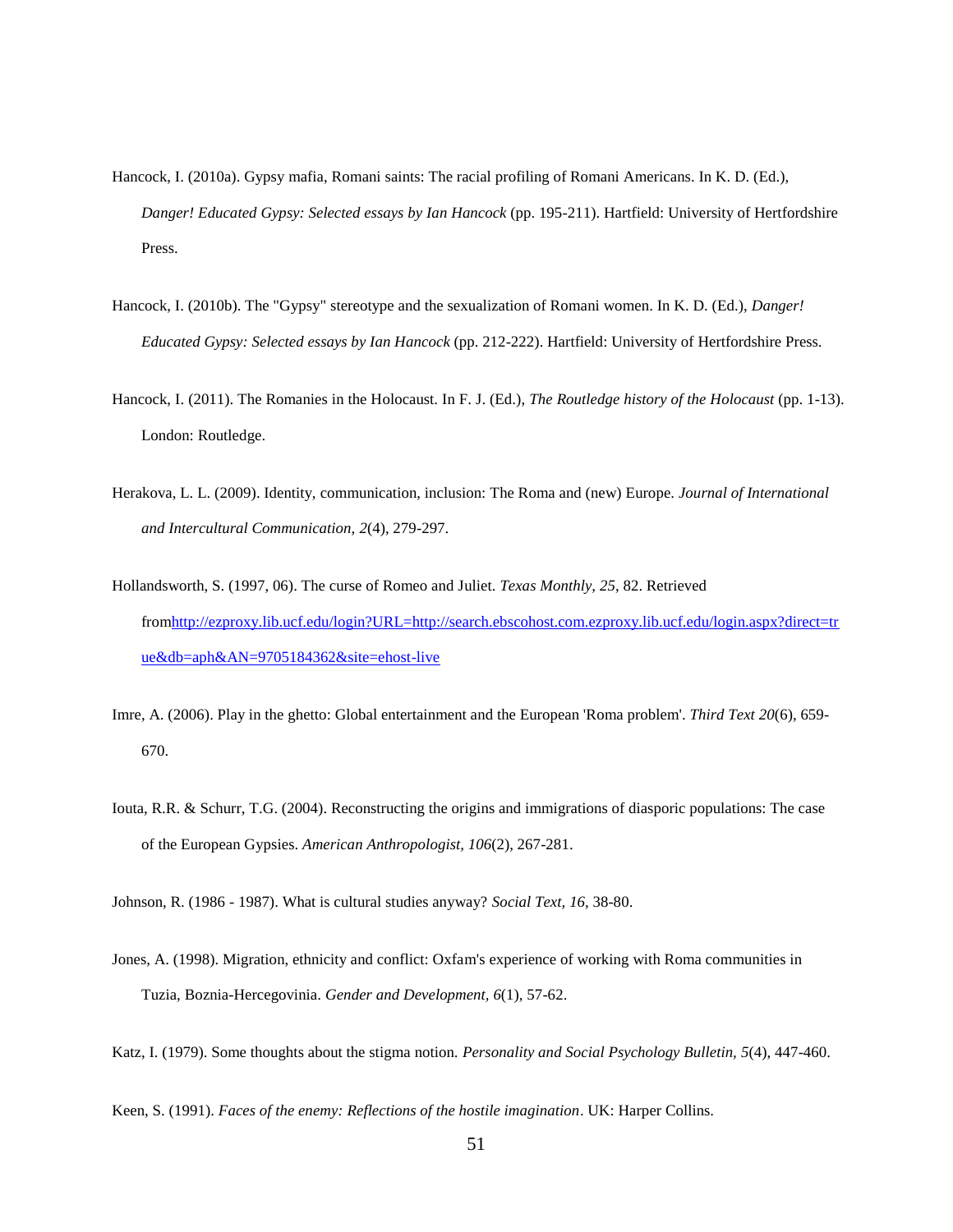- Kellner, D. (2010). Cultural studies, multiculturalism and media culture. In G. Dines, & J. M. Humez (Ed.), *Gender, race and class in media: A critical reader* (pp. 7-18). California: Sage.
- Kenney, R. (2009). "They are Romanies": Social construction of an oppressed minority for an elite audience. James *E. Murphy Top Faculty Paper Award. AEJMC Annual Conference, Cultural and Critical Studies Division.* Boston.
- Kim, L. S. (2004). "Serving" America Orientalism: Negotiating identities in *The Courtship of Eddie's Father. Journal of Film and Video, 56*(4), 21-33.

Liegeois, J. (1986). *Gypsies* London: Al Saqi Books.

- Lloyd, G., & McCluskey, G. (2008). Education and Gypsies/Travellers: 'Contradictions and significant silences'. *International Journal of Inclusive Education, 12*(4), 331-345. doi: 10.1080/13603110601183065
- Lule, J. (1991). Roots of the space race: Sputnik and the language of U.S. news in 1957. *Journalism Quarterly, 68*(1), 76-86. .
- Major, B. & O'Brien, L.T. (2005). The social psychology of stigma. *Annual Review of Psychology, 56*, 393-421.

Mayall, D. (1988).*Gypsy-travelers in nineteenth century society*. Cambridge: Cambridge University Press.

- McGarry, A. (2012). The dilemma of the European Union's Roma policy. *Critical Social Policy 32*(1), 126-136. doi: 10.1177/0261018311425201
- McMahon, P. (2011a, August, 20). Fortune teller defrauded bestselling author, others. *South Florida Sun-Sentinel.* Retrieved from [http://www.articles.sun-sentinel.com/2011-08-20/news/fl-fortune-teller-fraud-court-](http://www.articles.sun-sentinel.com/2011-08-20/news/fl-fortune-teller-fraud-court-20110819_1_fortune-teller-joyce-michaels-consulting-motorcycle-accident)[20110819\\_1\\_fortune-teller-joyce-michaels-consulting-motorcycle-accident](http://www.articles.sun-sentinel.com/2011-08-20/news/fl-fortune-teller-fraud-court-20110819_1_fortune-teller-joyce-michaels-consulting-motorcycle-accident)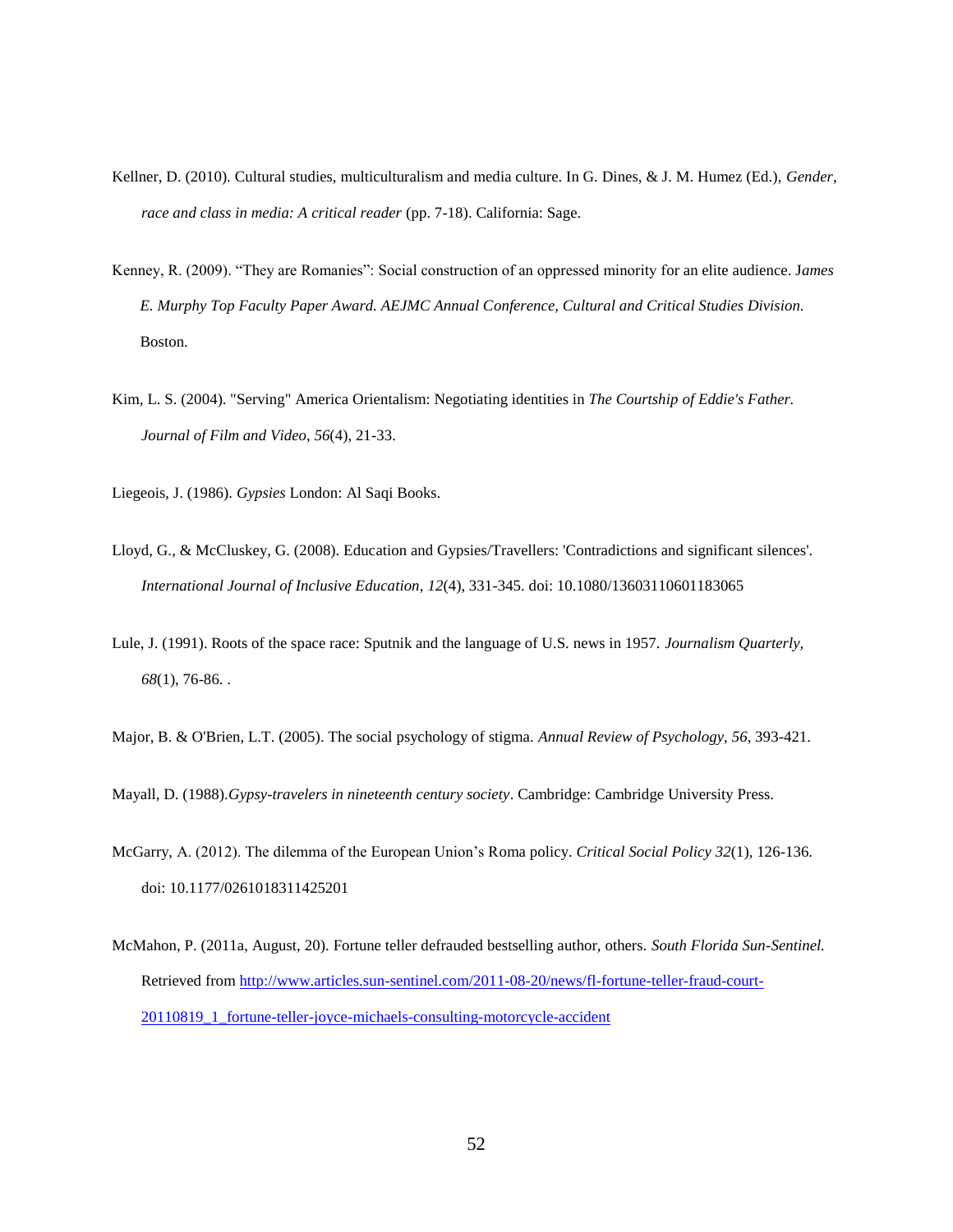- McMahon, P. (2011b, August, 22). Jude Deveraux confirms she was among alleged victims of Fort Lauderdale clan of psychics. *South Florida Sun-Sentinel*. Retrieved from [http://articles.sun-sentinel.com/2011-08-22/news/fl](http://articles.sun-sentinel.com/2011-08-22/news/fl-jude-deveraux-fortune-teller-20110822_1_federal-prosecutors-family-of-fortune-tellers-clients)[jude-deveraux-fortune-teller-20110822\\_1\\_federal-prosecutors-family-of-fortune-tellers-clients](http://articles.sun-sentinel.com/2011-08-22/news/fl-jude-deveraux-fortune-teller-20110822_1_federal-prosecutors-family-of-fortune-tellers-clients)
- McMahon, P. (2011c, September 18). Fortune teller case shines light on little-known group, the Roma. *South Florida Sun-Sentinel*. Retrieved from [http://articles.sun-sentinel.com/2011-09-18/news/fl-gypsy-culture](http://articles.sun-sentinel.com/2011-09-18/news/fl-gypsy-culture-romani-20110917_1_ian-hancock-romani-people-gypsies)[romani-20110917\\_1\\_ian-hancock-romani-people-gypsies](http://articles.sun-sentinel.com/2011-09-18/news/fl-gypsy-culture-romani-20110917_1_ian-hancock-romani-people-gypsies)
- McMahon, P. (2011d, December, 14). Psychics' defense claims bias and misconduct in fraud investigation. *South Florida Sun-Sentinel*. Retrieved from [http://articles.sun-sentinel.com/2011-12-14/news/fl-fortune-teller](http://articles.sun-sentinel.com/2011-12-14/news/fl-fortune-teller-defense-20111214_1_defense-lawyers-federal-agents-matriarch-rose-marks)[defense-20111214\\_1\\_defense-lawyers-federal-agents-matriarch-rose-marks](http://articles.sun-sentinel.com/2011-12-14/news/fl-fortune-teller-defense-20111214_1_defense-lawyers-federal-agents-matriarch-rose-marks)
- McMahon, P. (2012a, April, 8). Psychics' practices protected by religious rights, lawyers say. *South Florida Sun-Sentinel.* Retrieved from <http://touch.sun-sentinel.com/#section/-1/article/p2p-69257505/>
- McMahon, P. (2012b, August, 2). Feds drop charge against millionaire accused in psychic fraud case. *South Florida Sun-Sentinel*. Retrieved from [http://articles.sun-sentinel.com/2012-08-02/news/fl-psychics-case-issues-](http://articles.sun-sentinel.com/2012-08-02/news/fl-psychics-case-issues-20120802_1_rose-marks-federal-charges-federal-prosecutors)[20120802\\_1\\_rose-marks-federal-charges-federal-prosecutors](http://articles.sun-sentinel.com/2012-08-02/news/fl-psychics-case-issues-20120802_1_rose-marks-federal-charges-federal-prosecutors)
- McMahon, P. (2012c, September, 6). 'Psychic' accused of fraud wants to work for online service. *South Florida Sun-Sentinel.* Retrieved from [http://articles.sun-sentinel.com/2012-09-06/news/fl-fortune-teller-wants-to-work-](http://articles.sun-sentinel.com/2012-09-06/news/fl-fortune-teller-wants-to-work-20120906_1_house-arrest-federal-court-fortune)[20120906\\_1\\_house-arrest-federal-court-fortune](http://articles.sun-sentinel.com/2012-09-06/news/fl-fortune-teller-wants-to-work-20120906_1_house-arrest-federal-court-fortune)
- McMahon, P. (2012d, October, 28). Secret testimony, use of 'Gypsy' term to be given to defense in "psychic" fraud case. *South Florida Sun-Sentinel*. Retrieved from [http://articles.sun-sentinel.com/2012-10-28/news/fl-gypsy](http://articles.sun-sentinel.com/2012-10-28/news/fl-gypsy-fortune-teller-order-20121027_1_grand-jury-grand-jurors-rose-marks)[fortune-teller-order-20121027\\_1\\_grand-jury-grand-jurors-rose-marks](http://articles.sun-sentinel.com/2012-10-28/news/fl-gypsy-fortune-teller-order-20121027_1_grand-jury-grand-jurors-rose-marks)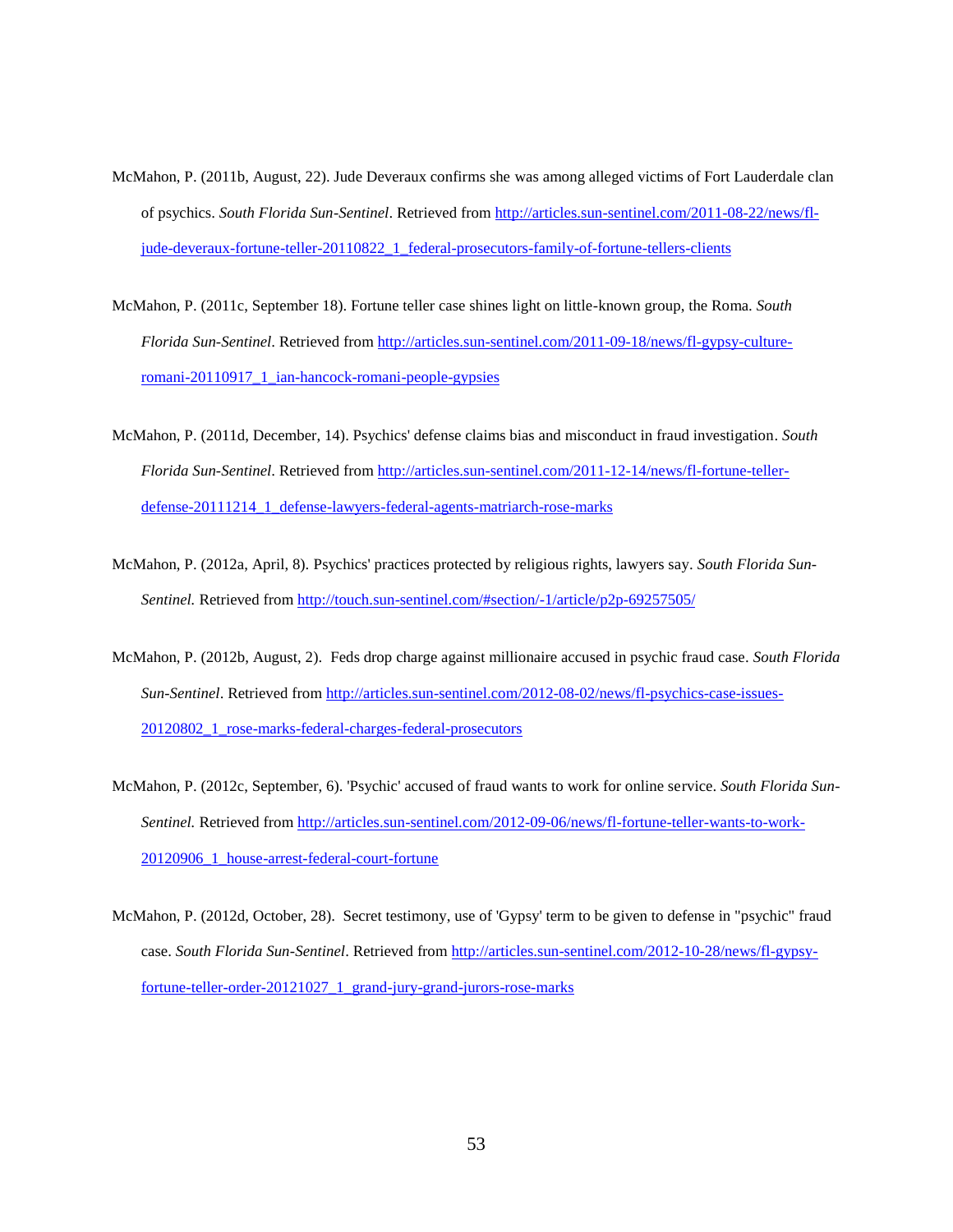- McMahon, P. (2012e, December, 29). Psychic accused in \$25 million fraud says she is portrayed 'as some kind of monster'. *South Florida Sun-Sentinel.* Retrieved from [http://articles.sun-sentinel.com/2012-12-29/news/fl-rose](http://articles.sun-sentinel.com/2012-12-29/news/fl-rose-marks-fortune-teller-20121229_1_rose-marks-fortune-tellers-million-fraud)[marks-fortune-teller-20121229\\_1\\_rose-marks-fortune-tellers-million-fraud](http://articles.sun-sentinel.com/2012-12-29/news/fl-rose-marks-fortune-teller-20121229_1_rose-marks-fortune-tellers-million-fraud)
- Miller, C. T., & Major, B. (2000). Coping with stigma and prejudice. In T. F. Heatherton, R. E. Kleck, M. R., Hebl, & J. G. Hull (Ed.), *The social psychology of stigma* (pp. 243-272). NY: Gullford Press.
- Mobasher, M. (2006). Cultural trauma and ethnic identity formation among Iranian immigrants in the United States. *American Behavioral Scientist, 50*(1), 100-117.
- Muturi, N., & An, S. (2010). HIV/AIDS stigma and religiosity among African American women. *Journal of Health Communication, 15*(4), 388-401. doi: 10.1080/10810731003753125
- Neuberg, S. L., Smith, D. M., & & Asher, T. (2000). Why people stigmatize: Toward a biocultural framework. In T. F. Heatherton, R.E. Kleck, M.R. Hebl & & J.G. Hull (Eds.), *The social psychology of stigma* (pp. 31-61). NY: Gullford Press.
- Oprea, A. (2007). Psychic charlatans, roving shoplifters, and traveling con artists: Notes on a fraudulent identity. *Berkeley Journal of Gender, Law & Justice, 22*, 31-41.
- Richardson, J. (2006). Talking about Gypsies: The notion of discourse as control. *Housing Studies, 21*(1), 77-96. doi: 10.1080/02673030500391171
- Said, E. W. (1978). *Orientalism*. NY: Vintage Books.

Said, E. W. (1989). Representing the colonized: Anthropology's interlocutor. *Critical Inquiry, 15*, 205-225.

Signorelli, N. (1989). The stigma of mental illness on television. *Journal of Broadcasting & Electronic Media, 33*(3), 325-331.